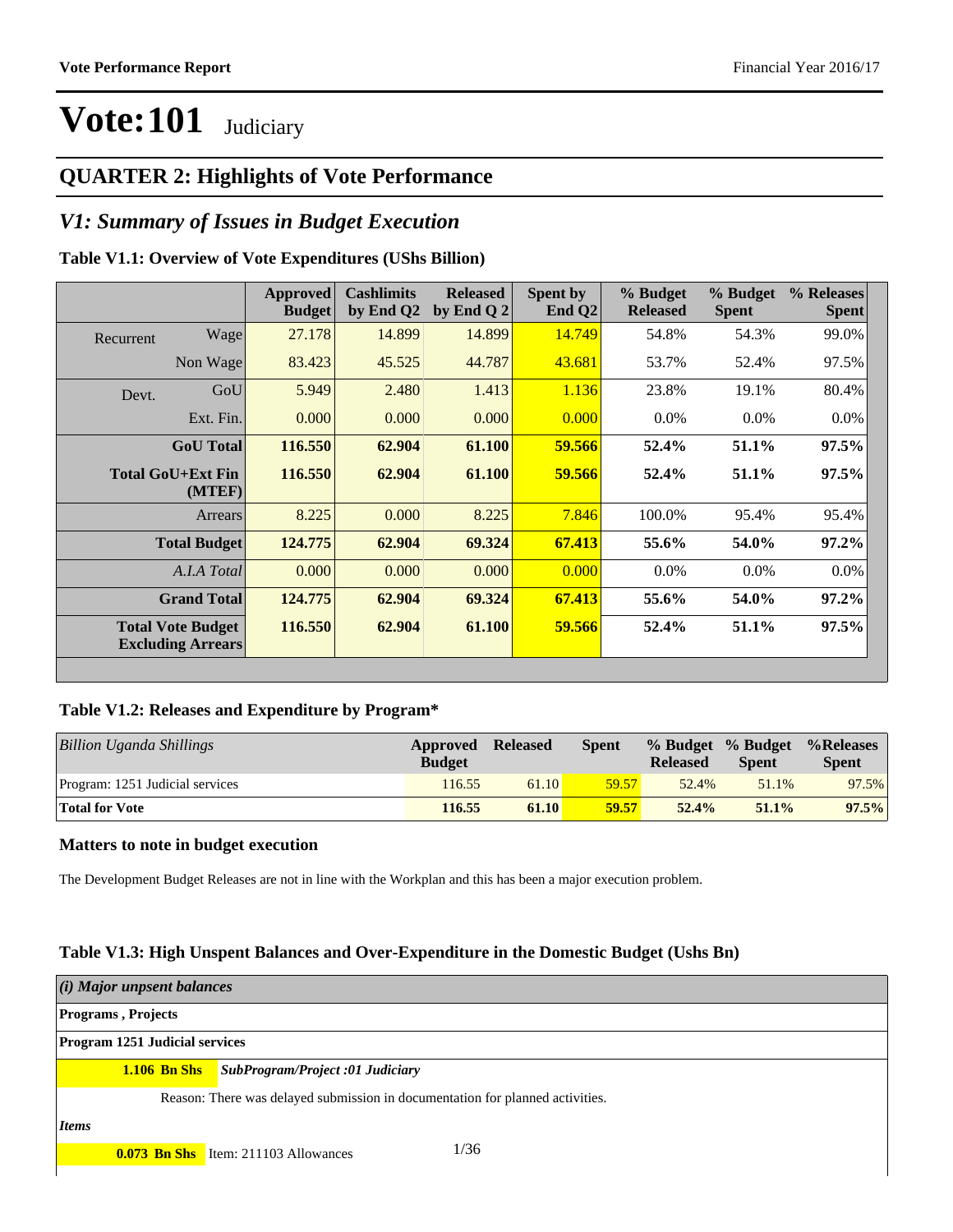### **QUARTER 2: Highlights of Vote Performance**

| Reason: Delayed submission of required documents.                                             |
|-----------------------------------------------------------------------------------------------|
| <b>0.007 Bn Shs</b> Item: 211107 Ex-Gratia for other Retired and Serving Public Servants      |
| Reason: Delayed submission of the requisite documents.                                        |
| <b>0.093 Bn Shs</b> Item: 213004 Gratuity Expenses                                            |
| Reason: Delay in verification of beneficiaries.                                               |
| <b>0.031 Bn Shs</b> Item: 221001 Advertising and Public Relations                             |
| Reason: The procurement process delayed. We are now finalising framework Contracts.           |
| <b>0.091 Bn Shs</b> Item: 221006 Commissions and related charges                              |
| Reason: Delayed submission of required documents.                                             |
| <b>0.003 Bn Shs</b> Item: 221007 Books, Periodicals & Newspapers                              |
| Reason: Delayed submission of the requisite documents.                                        |
| <b>0.069 Bn Shs</b> Item: 221008 Computer supplies and Information Technology (IT)            |
| Reason: The procurement process for December delayed and payment could not be made in time.   |
| <b>0.030 Bn Shs</b> Item: 221016 IFMS Recurrent costs                                         |
| Reason: The system was stable and maintenace costs were low during the Quarter.               |
| <b>0.060 Bn Shs</b> Item: 222001 Telecommunications                                           |
| Reason: Delayed submission of the requisite documents.                                        |
| <b>0.002 Bn Shs</b> Item: 222002 Postage and Courier                                          |
| Reason: Delayed submission of requisite documents to facilitate payments                      |
| <b>0.007 Bn Shs</b> Item: 223003 Rent – (Produced Assets) to private entities                 |
| Reason: Delayed verification of requests by Landlords.                                        |
| <b>0.071 Bn Shs</b> Item: 223005 Electricity                                                  |
| Reason: Delayed submission of invoices from Courts especially the up country Courts.          |
| <b>0.001 Bn Shs</b> Item: 223006 Water                                                        |
| Reason: Delayed submission of invoices from Courts especially the up country Courts.          |
| <b>0.282 Bn Shs</b> Item: 224004 Cleaning and Sanitation                                      |
| Reason: Delayed submission of invoices from Courts especially the up country Courts.          |
| <b>0.008 Bn Shs</b> Item: 224005 Uniforms, Beddings and Protective Gear                       |
| Reason: Delayed submission of the requisite documents.                                        |
| <b>0.043 Bn Shs</b> Item: 225001 Consultancy Services- Short term                             |
| Reason: The procurement documentation was not submitted in time for payments to be processed. |
| <b>0.011 Bn Shs</b> Item: 227003 Carriage, Haulage, Freight and transport hire                |
| Reason: Delayed submission of documents                                                       |
| <b>0.015 Bn Shs</b> Item: 227004 Fuel, Lubricants and Oils                                    |
| Reason: Delayed submission of documents.                                                      |
| <b>0.053 Bn Shs</b> Item: 228001 Maintenance - Civil                                          |
| Reason: Delay in conclusion of the procurement process.                                       |
| <b>0.446 Bn Shs</b> Item: 228002 Maintenance - Vehicles                                       |
| Reason: Delayed submission of the required documents.                                         |
| <b>0.019 Bn Shs</b> Item: 228003 Maintenance – Machinery, Equipment & Furniture               |
| Reason: Delayed submission of the required documents.                                         |
| <b>0.008 Bn Shs</b> Item: 282101 Donations                                                    |
| 2/36<br>Reason: The Cheif Justice made less donations                                         |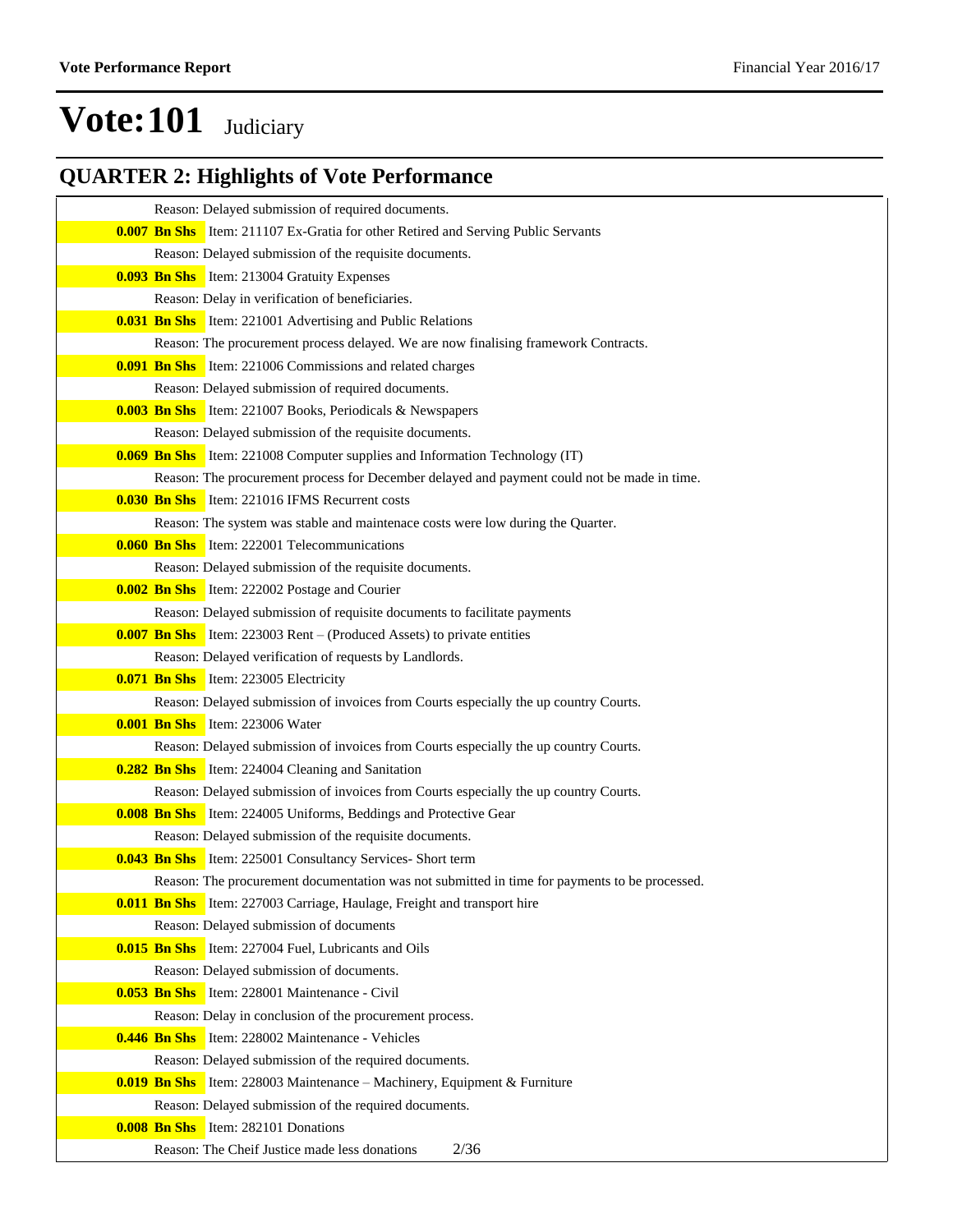### **QUARTER 2: Highlights of Vote Performance**

|       |                                                                              | $0.277$ Bn Shs | <b>SubProgram/Project :0352 Assistance to Judiciary System</b> |  |  |  |  |
|-------|------------------------------------------------------------------------------|----------------|----------------------------------------------------------------|--|--|--|--|
|       | Reason: Funds relesaed were insufficient to kick start planned procurements. |                |                                                                |  |  |  |  |
| Items |                                                                              |                |                                                                |  |  |  |  |
|       |                                                                              |                | <b>0.180 Bn Shs</b> Item: 312202 Machinery and Equipment       |  |  |  |  |
|       | Reason: Insufficient funds to kick start planned procurement                 |                |                                                                |  |  |  |  |
|       |                                                                              |                | <b>0.097 Bn Shs</b> Item: 312203 Furniture $\&$ Fixtures       |  |  |  |  |
|       |                                                                              |                | Reason: Insufficient funds to kick start planned procurement   |  |  |  |  |
|       |                                                                              |                | (ii) Expenditures in excess of the original approved budget    |  |  |  |  |

#### *V2: Performance Highlights*

#### **Table V2.1: Key Vote Output Indicators and Expenditures\***

| Vote, Vote Function<br>Key Output                                                    | <b>Approved Budget and</b><br><b>Planned outputs</b>    | <b>Cumulative Expenditure</b><br>and Performance                                                                     | <b>Status and Reasons for</b><br>any Variation from Plans                                                                    |
|--------------------------------------------------------------------------------------|---------------------------------------------------------|----------------------------------------------------------------------------------------------------------------------|------------------------------------------------------------------------------------------------------------------------------|
| Programme: 1251 Judicial services                                                    |                                                         |                                                                                                                      |                                                                                                                              |
| Output: 125101 Disposal of Appeals in the Supreme Court                              |                                                         |                                                                                                                      |                                                                                                                              |
| Description of Performance:                                                          | 45 Criminal Appeals, 35 Civil                           | 2 Criminal Cases disposed of                                                                                         | The Hon. Justices focused on Civil                                                                                           |
|                                                                                      | Appeals and 10 Constitutional<br>Appeals disposed of.   | 10 Civil Cases (4 Civil Appeals<br>and 6 Civil Applications) disposed<br>of;                                         | cases but many Criminal cases are<br>pending Judgement.                                                                      |
|                                                                                      |                                                         | 2 Constitutional Cases disposed of.                                                                                  |                                                                                                                              |
| Performance Indicators:                                                              |                                                         |                                                                                                                      |                                                                                                                              |
| Average time taken to dispose of 700<br>cases in the Supreme Court (days)            |                                                         | 97                                                                                                                   |                                                                                                                              |
| No. of Criminal Appeals in the 45<br>Supreme Court timely disposed off.              |                                                         | 2                                                                                                                    |                                                                                                                              |
| No. of Civil Appeals in the Supreme 40<br>Court timely disposed                      |                                                         | $\overline{4}$                                                                                                       |                                                                                                                              |
| Output Cost: UShs Bn:                                                                |                                                         | 6.820 UShs Bn:                                                                                                       | 60.5%<br>4.128 % Budget Spent:                                                                                               |
| Output: 125102 Disposal of Appeals and Constitutional Matters in the Court of Appeal |                                                         |                                                                                                                      |                                                                                                                              |
| Description of Performance:                                                          | 200 Civil Appeals, 400 criminal<br>appeals disposed of. | 173 Civil Cases (59 Civil Appeals<br>and 114 Civil Applications)<br>disposed of;                                     | The Court was able to hold sessions<br>outside kampala and the Judgements<br>were delivered, leading to good<br>performance. |
|                                                                                      |                                                         | 5 Constitutional Cases disposed of;                                                                                  |                                                                                                                              |
|                                                                                      |                                                         | 190 Criminal Cases (100 Criminal<br>Appeals and 90 Criminal<br>Applications) disposed of;                            |                                                                                                                              |
|                                                                                      |                                                         | 22 Election Petition Cases (21)<br>Election Petition Applications and<br>1 Election Petition Appeal)<br>disposed of. |                                                                                                                              |
| Performance Indicators:                                                              |                                                         | 3/36                                                                                                                 |                                                                                                                              |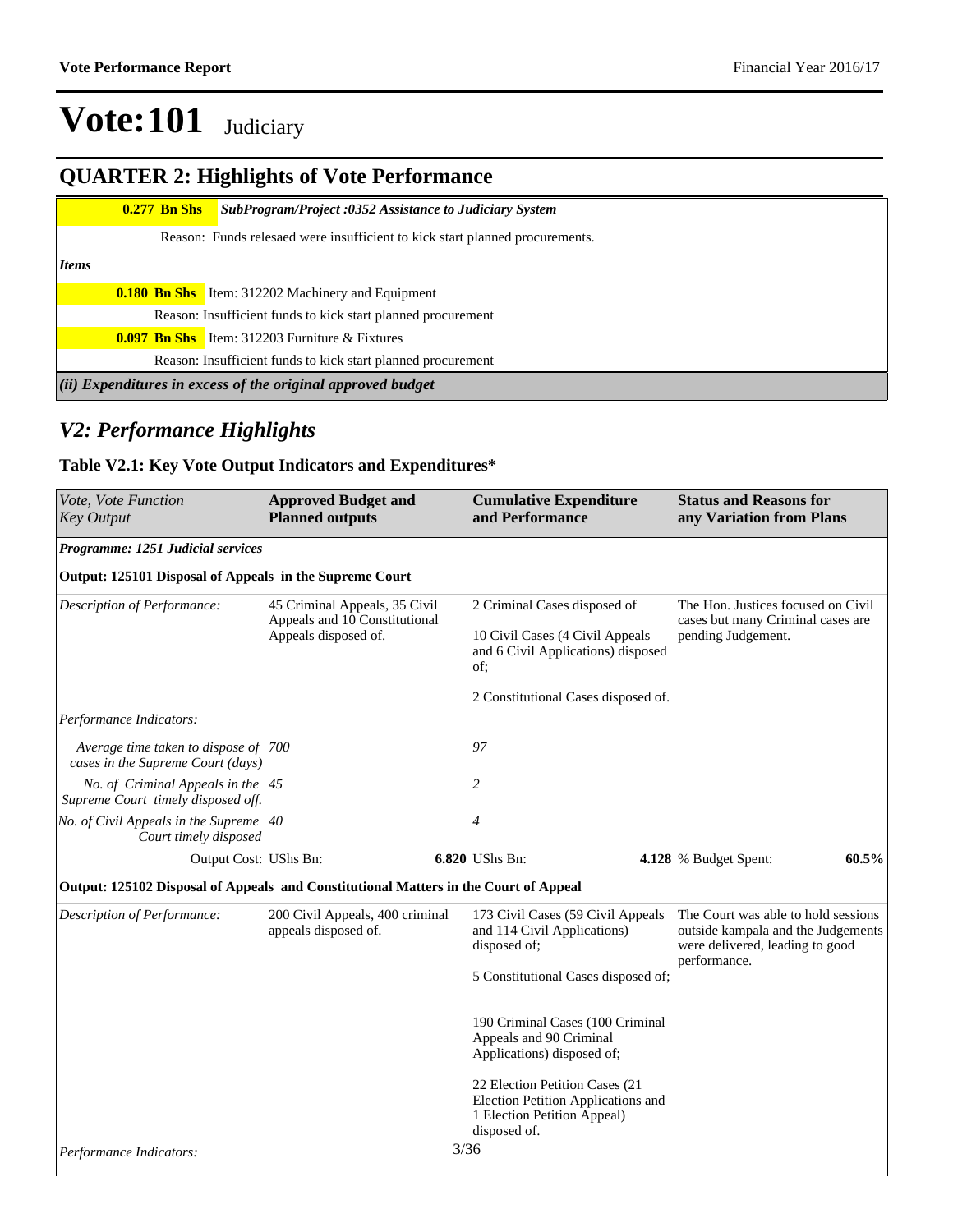| <b>QUARTER 2: Highlights of Vote Performance</b>                                                                    |                                                                                                                                     |                                                                       |                                                                                                                                                                                                          |                                                                         |                                                                                                                                   |       |  |
|---------------------------------------------------------------------------------------------------------------------|-------------------------------------------------------------------------------------------------------------------------------------|-----------------------------------------------------------------------|----------------------------------------------------------------------------------------------------------------------------------------------------------------------------------------------------------|-------------------------------------------------------------------------|-----------------------------------------------------------------------------------------------------------------------------------|-------|--|
| Average time taken to dispose of 505<br>cases in the Court of Appeal (days)                                         |                                                                                                                                     |                                                                       | 1389                                                                                                                                                                                                     |                                                                         |                                                                                                                                   |       |  |
| No. of Civil Appeals in the Court 220<br>of Appeal Disposed off                                                     |                                                                                                                                     |                                                                       | 59                                                                                                                                                                                                       |                                                                         |                                                                                                                                   |       |  |
| No. of Criminal Appeals in the 440<br>Court of Appeal Disposed off                                                  |                                                                                                                                     |                                                                       | 129                                                                                                                                                                                                      |                                                                         |                                                                                                                                   |       |  |
| Output Cost: UShs Bn:                                                                                               |                                                                                                                                     |                                                                       | 7.177 UShs Bn:                                                                                                                                                                                           |                                                                         | 4.534 % Budget Spent:                                                                                                             | 63.2% |  |
| Output: 125103 Disposal of Appeals and Suits in the High Court                                                      |                                                                                                                                     |                                                                       |                                                                                                                                                                                                          |                                                                         |                                                                                                                                   |       |  |
| Description of Performance:                                                                                         | 4,070 Civil suits, 2,297<br>Commercial suits, 1,984 Criminal                                                                        |                                                                       | 3,549 Civil cases disposed of;                                                                                                                                                                           | The good performance was due the<br>use of mediation in the disposal of |                                                                                                                                   |       |  |
|                                                                                                                     | Land Cases and 572 Anti                                                                                                             | suits, 3,561 Family suits and 2,516 2,471 Criminal Cases disposed of; |                                                                                                                                                                                                          |                                                                         | Civil, Family and Land cases as well<br>as the use of Plea Bargaining for                                                         |       |  |
|                                                                                                                     | Corruption cases disposed of                                                                                                        |                                                                       | 1,576 Family cases disposed of;                                                                                                                                                                          |                                                                         | Criminal cases.                                                                                                                   |       |  |
|                                                                                                                     |                                                                                                                                     |                                                                       | 1,541 Land Cases Disposed of;                                                                                                                                                                            |                                                                         |                                                                                                                                   |       |  |
|                                                                                                                     |                                                                                                                                     |                                                                       | 1076 Commercial cases disposed<br>of;                                                                                                                                                                    |                                                                         |                                                                                                                                   |       |  |
|                                                                                                                     |                                                                                                                                     |                                                                       | 153 Anti-corruption cases disposed<br>of;                                                                                                                                                                |                                                                         |                                                                                                                                   |       |  |
|                                                                                                                     |                                                                                                                                     |                                                                       | 1007 Cases disposed of through<br>Plea bargaining.                                                                                                                                                       |                                                                         |                                                                                                                                   |       |  |
|                                                                                                                     |                                                                                                                                     |                                                                       | 552 Persons offered legal aid<br>through Justice Centres.                                                                                                                                                |                                                                         |                                                                                                                                   |       |  |
| Performance Indicators:                                                                                             |                                                                                                                                     |                                                                       |                                                                                                                                                                                                          |                                                                         |                                                                                                                                   |       |  |
| % of persons accused of capital 100<br>offences accessing state briefs                                              |                                                                                                                                     |                                                                       | 47%                                                                                                                                                                                                      |                                                                         |                                                                                                                                   |       |  |
| Average time (days) taken to 678<br>dispose of cases in the High court                                              |                                                                                                                                     |                                                                       | 463                                                                                                                                                                                                      |                                                                         |                                                                                                                                   |       |  |
| No. of Civil and Criminal Appeals 600<br>in the High Court disposed off                                             |                                                                                                                                     |                                                                       | 593                                                                                                                                                                                                      |                                                                         |                                                                                                                                   |       |  |
| No. of Civil and Criminal Suits in 14400<br>the High Court disposed off                                             |                                                                                                                                     |                                                                       | 6732                                                                                                                                                                                                     |                                                                         |                                                                                                                                   |       |  |
| No. of indigent persons accessing 876<br>legal aid                                                                  |                                                                                                                                     |                                                                       | 552                                                                                                                                                                                                      |                                                                         |                                                                                                                                   |       |  |
| Output Cost: UShs Bn:                                                                                               |                                                                                                                                     |                                                                       | 55.312 UShs Bn:                                                                                                                                                                                          |                                                                         | 27.502 % Budget Spent:                                                                                                            | 49.7% |  |
| Output: 125104 Disposal of Suits and Appeals in the Magistrate Courts                                               |                                                                                                                                     |                                                                       |                                                                                                                                                                                                          |                                                                         |                                                                                                                                   |       |  |
| Description of Performance:                                                                                         | 123,919 cases disposed (60,000<br>cases at Chief Magistrates; 54,000<br>cases at Grade I Courts; 9,919<br>cases at Grade II Courts) |                                                                       | 61,242 (35,607 cases at Chief<br>Magistrates Court; 22,065 cases at<br>Grade I Courts; 3,570 cases at<br>Grade II Courts) disposed of in the of the Registrar Magistrates Affiars<br>Magistrates Courts. |                                                                         | The adoption of innovative<br>approaches such as small Claims<br>proceedures and the enhanced role<br>led to improved performance |       |  |
| Performance Indicators:                                                                                             |                                                                                                                                     |                                                                       |                                                                                                                                                                                                          |                                                                         |                                                                                                                                   |       |  |
| Average time taken to dispose of 260<br>cases in the Magistrates Courts                                             |                                                                                                                                     |                                                                       | 258                                                                                                                                                                                                      |                                                                         |                                                                                                                                   |       |  |
| No. of Suits (Family, Criminal, 129,839)<br>Civil, Land and Anti- Coruption )<br>in the Magistrates Courts disposed |                                                                                                                                     |                                                                       | 61242                                                                                                                                                                                                    |                                                                         |                                                                                                                                   |       |  |
| off                                                                                                                 |                                                                                                                                     | 4/36                                                                  |                                                                                                                                                                                                          |                                                                         |                                                                                                                                   |       |  |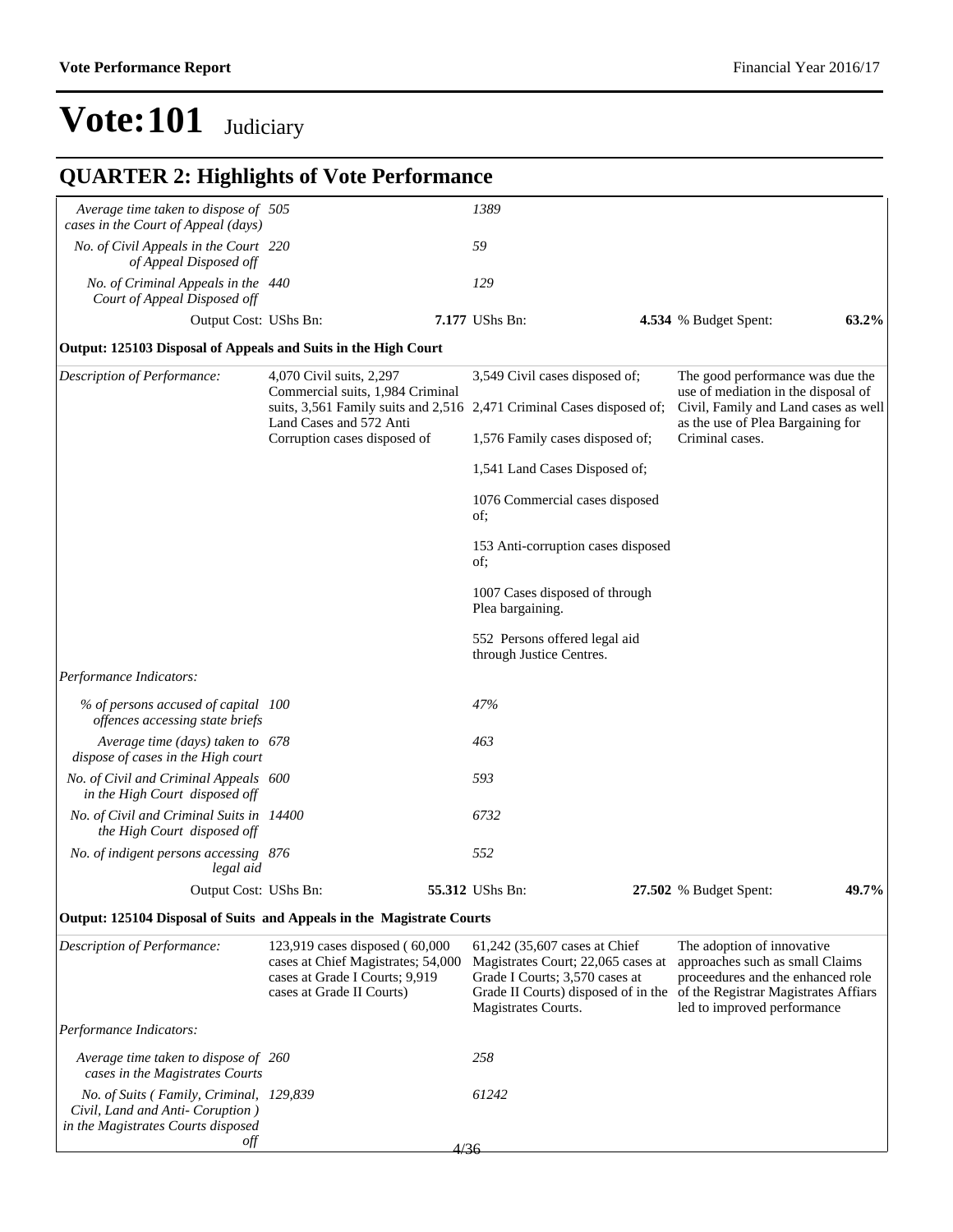### **QUARTER 2: Highlights of Vote Performance**

| Vote, Vote Function<br><b>Key Output</b>                                 | <b>Approved Budget and</b><br><b>Planned outputs</b> |  | <b>Cumulative Expenditure</b><br>and Performance                                                                                                                                                    | <b>Status and Reasons for</b><br>any Variation from Plans                                                                                                                    |       |  |
|--------------------------------------------------------------------------|------------------------------------------------------|--|-----------------------------------------------------------------------------------------------------------------------------------------------------------------------------------------------------|------------------------------------------------------------------------------------------------------------------------------------------------------------------------------|-------|--|
| Output Cost: UShs Bn:                                                    |                                                      |  | 22.961 UShs Bn:                                                                                                                                                                                     | 10.502 % Budget Spent:                                                                                                                                                       | 45.7% |  |
| <b>Output: 125180 Construction and Rehabilitation of Judicial Courts</b> |                                                      |  |                                                                                                                                                                                                     |                                                                                                                                                                              |       |  |
| Description of Performance:                                              | Renovation of three Chief<br>Magistrates Courts.     |  | Renovation for the Chief Justice's<br>residence and Makindye Family<br>Court was carried out, however,<br>due to limited funds there was no<br>rehabilitation of Mbarara Chief<br>Magistrate Court. | Tendering and Evaluation were done<br>for the rehabilitation of Mbarara<br>Chief Magistrate Court, however,<br>Contracts award could not be done<br>due to inadequate funds. |       |  |
| Performance Indicators:                                                  |                                                      |  |                                                                                                                                                                                                     |                                                                                                                                                                              |       |  |
| % of courts operating from own 75<br>buildings                           |                                                      |  | 26%                                                                                                                                                                                                 |                                                                                                                                                                              |       |  |
| % of districts with Grade 1 courts 72                                    |                                                      |  | 71.4%                                                                                                                                                                                               |                                                                                                                                                                              |       |  |
| Output Cost: UShs Bn:                                                    |                                                      |  | 0.635 UShs Bn:                                                                                                                                                                                      | 0.189 % Budget Spent:                                                                                                                                                        | 29.7% |  |
| <b>Program Cost:</b>                                                     | $UShs Bn$ :                                          |  | 116.550 <i>UShs Bn</i> :                                                                                                                                                                            | <b>46.854</b> % Budget Spent:                                                                                                                                                | 40.2% |  |
| <b>Total Cost for Vote:</b>                                              | UShs Bn:                                             |  | 116.550 UShs Bn:                                                                                                                                                                                    | 46.854 % Budget Spent:                                                                                                                                                       | 40.2% |  |

**Performance highlights for the Quarter**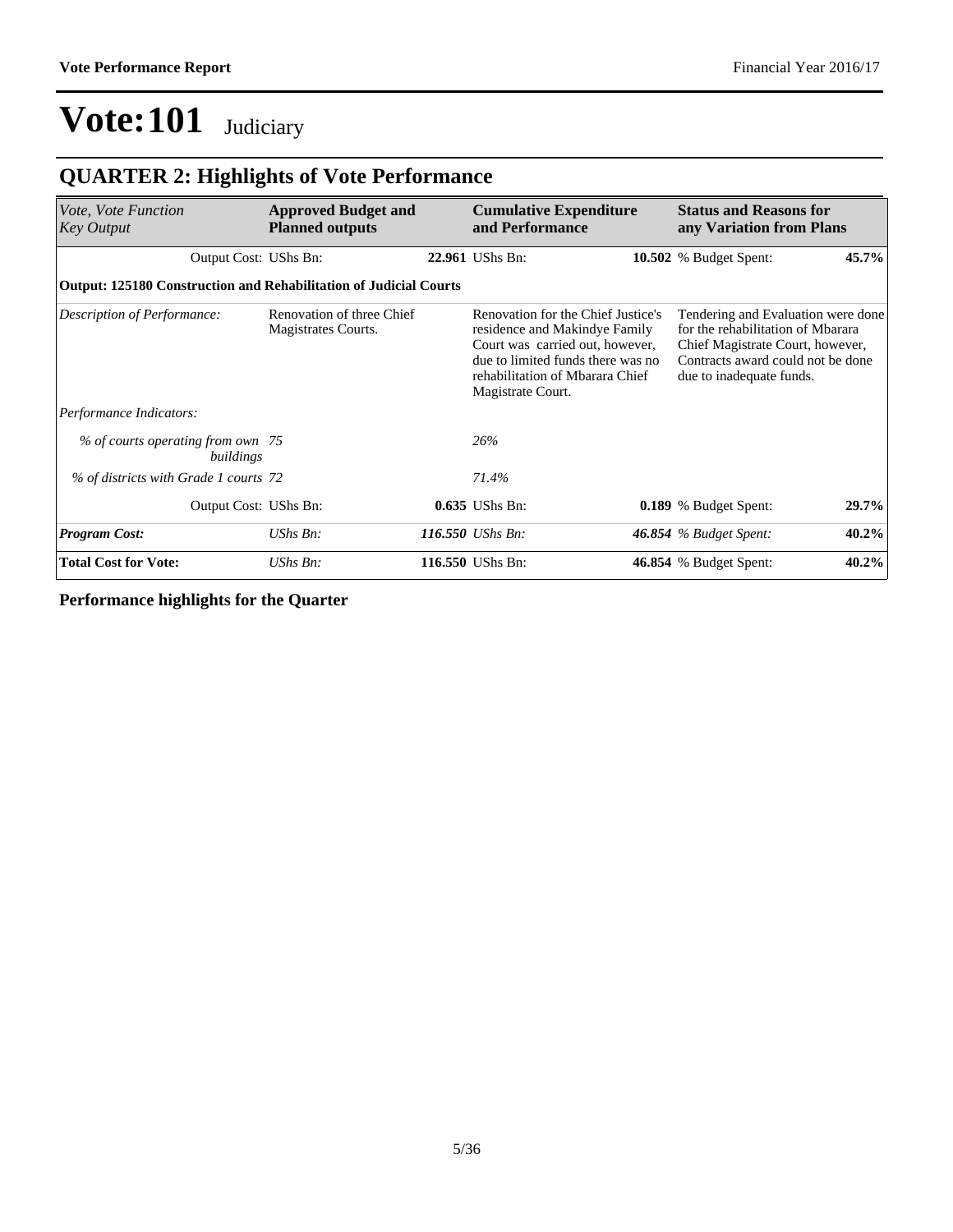#### **QUARTER 2: Highlights of Vote Performance**

#### **Judiciary summary performance for Second Quarter**

- 1. Case Disposal: During the Second Quarter, the Courts were able to dispose of a total of 41,192 cases broken down by court level as below;
	- i. **Supreme Court Performance**: At the beginning of the second Quarter, the Court had 119 cases brought forward and 8 cases were registered while 12 cases out of the planned 20 were disposed of leaving 115 cases pending. The Court's major impediment to performance remains the limited man power with 3 vacancies. Some of the available Justices participated in some decisions in the Court of Appeal and thus cannot be part of the Coram determining the appeals at the Supreme Court
	- ii. **Court of Appeal Performance**: The cases brought forward were 6,987 and 501 were registered. As a result of the outside station sessions and other internal sessions, the court was able to dispose of 344 cases which is a big improvement from the performance of last quarter which was 88 cases.
- c) High Court Performance: Following a data cleaning exercise conducted at the High Court level coupled with the weeding out exercise, the total number of cases brought forward was 43,952 as opposed to the 94,343 earlier reported. The Court registered 16,351 cases and disposed of 6,920 cases. Considering the fact that 43,952 cases were actually brought forward, It implies that case backlog has continued to grow despite the improved performance of 174% of the set target. The current total number of pending cases now stands at 53,383. This means that it will take two years to clear the current case load if the performance of the second quarter is maintained with no more filling. The average workload per Judge is currently is 897 if all the 49 Judges work equally. The adoption of plea bargaining among other innovations has led to improved case disposal. However, given the increased fillings, there is need to adopt courtroom technology, operationalise the new high court circuits and expedite the process of passing a Parliamentary resolution to increase the number of Judges at the High Court to 82 or more.
- d) Magistrates Court Performance: The court case cleaning exercise revealed a total of 78,538 cases brought forward as opposed to the earlier reported 126,132 cases. The Courts at this level registered a total of 32,583 cases but were able to dispose of 33,916 cases leaving 77,205 cases pending. This performance is represents an improvement from last quarter's disposal of 27,263 cases. In order to maintain and possibly better this improved performance, there is need to provide these magistrates with the vital tools of work such as legal reference materials, transport equipment for visiting locus in quo.
	- 1. Under the capacity building output, the institution was able to finalize the Budget Framework paper and the Detailed Budget Estimates, Launched the Gender Bench book which will further the Gender mainstreaming agenda;
	- 2. Two Station Wagon Toyota Prado Vehicles were procured.
	- 3. Two laptops and two desktop computers procured.

#### *V3: Details of Releases and Expenditure*

#### **Table V3.1: GoU Releases and Expenditure by Output\***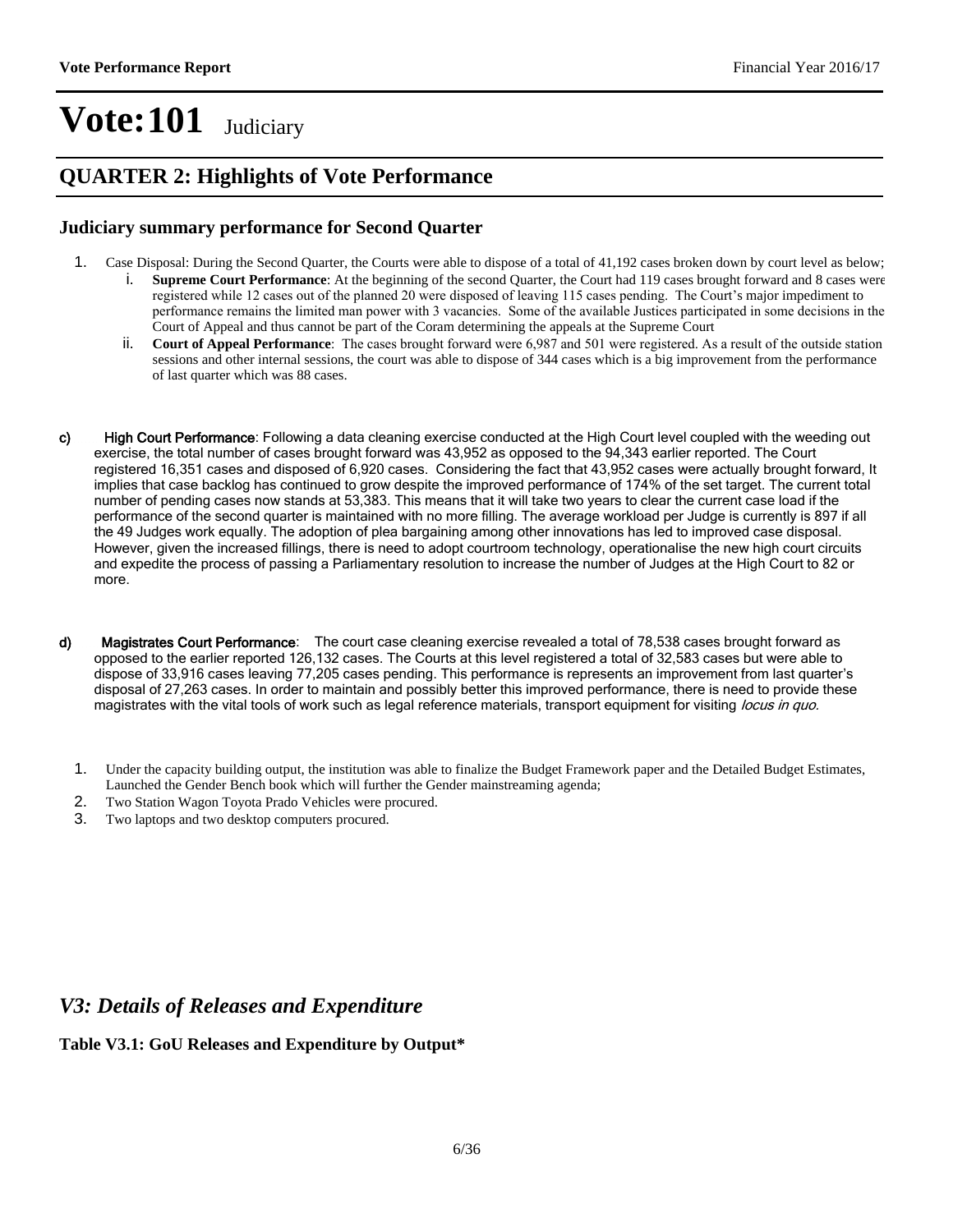### **QUARTER 2: Highlights of Vote Performance**

| <b>Billion Uganda Shillings</b>                                                 | Approved<br><b>Budget</b> | <b>Released</b> | <b>Spent</b> | $%$ GoU<br><b>Budget</b><br><b>Released</b> | $%$ GoU<br><b>Budget</b><br><b>Spent</b> | $%$ GoU<br><b>Releases</b><br><b>Spent</b> |
|---------------------------------------------------------------------------------|---------------------------|-----------------|--------------|---------------------------------------------|------------------------------------------|--------------------------------------------|
| Program 1251 Judicial services                                                  | 124.78                    | 69.32           | 67.41        | 55.6%                                       | 54.0%                                    | 97.2%                                      |
| <b>Class: Outputs Provided</b>                                                  | 110.60                    | 59.69           | 58.43        | 54.0%                                       | 52.8%                                    | 97.9%                                      |
| 125101 Disposal of Appeals in the Supreme Court                                 | 6.82                      | 4.23            | 4.13         | 62.1%                                       | 60.5%                                    | 97.5%                                      |
| 125102 Disposal of Appeals and Constitutional Matters in<br>the Court of Appeal | 7.18                      | 4.53            | 4.53         | 63.1%                                       | 63.2%                                    | 100.1%                                     |
| 125103 Disposal of Appeals and Suits in the High Court                          | 55.31                     | 27.87           | 27.50        | 50.4%                                       | 49.7%                                    | 98.7%                                      |
| 125104 Disposal of Suits and Appeals in the Magistrate<br>Courts                | 22.96                     | 10.72           | 10.50        | 46.7%                                       | 45.7%                                    | 98.0%                                      |
| 125105 Capacity Buidling of staff in the Judiciary                              | 4.33                      | 2.17            | 1.94         | 50.1%                                       | 44.8%                                    | 89.3%                                      |
| 125106 Judiciary Support Services                                               | 13.71                     | 10.02           | 9.69         | 73.1%                                       | 70.7%                                    | 96.8%                                      |
| 125119 Human Resource Management Services                                       | 0.12                      | 0.06            | 0.04         | 50.0%                                       | 37.5%                                    | 75.0%                                      |
| 125120 Records Management Services                                              | 0.18                      | 0.09            | 0.09         | 50.0%                                       | 50.0%                                    | 100.0%                                     |
| <b>Class: Capital Purchases</b>                                                 | 5.95                      | 1.41            | 1.14         | 23.8%                                       | 19.1%                                    | 80.4%                                      |
| 125175 Purchase of Motor Vehicles and Other Transport<br>Equipment              | 3.76                      | 0.94            | 0.94         | 25.0%                                       | 25.0%                                    | 100.0%                                     |
| 125176 Purchase of Office and ICT Equipment, including<br>Software              | 0.46                      | 0.05            | 0.01         | 9.8%                                        | 1.7%                                     | 17.5%                                      |
| 125177 Purchase of Specialised Machinery & Equipment                            | 0.76                      | 0.14            | 0.00         | 18.8%                                       | 0.0%                                     | $0.0\%$                                    |
| 125178 Purchase of Office and Residential Furniture and<br>Fittings             | 0.33                      | 0.10            | 0.00         | 29.1%                                       | 0.0%                                     | $0.0\%$                                    |
| 125180 Construction and Rehabilitation of Judicial Courts                       | 0.64                      | 0.19            | 0.19         | 29.7%                                       | 29.7%                                    | 99.9%                                      |
| <b>Class: Arrears</b>                                                           | 8.22                      | 8.22            | 7.85         | 100.0%                                      | 95.4%                                    | 95.4%                                      |
| 125199 Arrears                                                                  | 8.22                      | 8.22            | 7.85         | 100.0%                                      | 95.4%                                    | 95.4%                                      |
| <b>Total for Vote</b>                                                           | 124.78                    | 69.32           | 67.41        | 55.6%                                       | 54.0%                                    | 97.2%                                      |

#### **Table V3.2: 2016/17 GoU Expenditure by Item**

| <b>Billion Uganda Shillings</b>                                   | Approved<br><b>Budget</b> | <b>Released</b> | <b>Spent</b> | $%$ GoU<br><b>Budget</b><br><b>Released</b> | $%$ GoU<br><b>Budget</b><br><b>Spent</b> | $%$ GoU<br><b>Releases</b><br><b>Spent</b> |
|-------------------------------------------------------------------|---------------------------|-----------------|--------------|---------------------------------------------|------------------------------------------|--------------------------------------------|
| <b>Class: Outputs Provided</b>                                    | 110.60                    | 59.69           | 58.43        | 54.0%                                       | 52.8%                                    | 97.9%                                      |
| 211101 General Staff Salaries                                     | 11.98                     | 7.18            | 7.11         | 59.9%                                       | 59.4%                                    | 99.1%                                      |
| 211102 Contract Staff Salaries (Incl. Casuals, Temporary)         | 2.23                      | 0.98            | 0.95         | 44.0%                                       | 42.6%                                    | 96.8%                                      |
| 211103 Allowances                                                 | 14.68                     | 7.34            | 7.27         | 50.0%                                       | 49.5%                                    | 99.0%                                      |
| 211104 Statutory salaries                                         | 12.97                     | 6.74            | 6.69         | 52.0%                                       | 51.6%                                    | 99.2%                                      |
| 211107 Ex-Gratia for other Retired and Serving Public<br>Servants | 5.00                      | 5.30            | 5.29         | 106.0%                                      | 105.9%                                   | 99.9%                                      |
| 212101 Social Security Contributions                              | 0.20                      | 0.10            | 0.10         | 50.0%                                       | 50.0%                                    | 100.0%                                     |
| 212102 Pension for General Civil Service                          | 4.96                      | 2.77            | 2.89         | 55.8%                                       | 58.3%                                    | 104.4%                                     |
| 213001 Medical expenses (To employees)                            | 0.71                      | 0.35            | 0.35         | 50.0%                                       | 50.0%                                    | 100.0%                                     |
| 213002 Incapacity, death benefits and funeral expenses            | 0.15                      | 0.08            | 0.07         | 50.0%                                       | 50.0%                                    | 100.0%                                     |
| 213004 Gratuity Expenses                                          | 1.73                      | 0.86            | 0.77         | 50.0%                                       | 44.6%                                    | 89.2%                                      |
| 221001 Advertising and Public Relations                           | 0.24                      | 0.12            | 0.09         | 50.0%                                       | 37.1%                                    | 74.1%                                      |
| 221002 Workshops and Seminars                                     | 7/30                      | 0.65            | 0.65         | 50.0%                                       | 50.0%                                    | 100.0%                                     |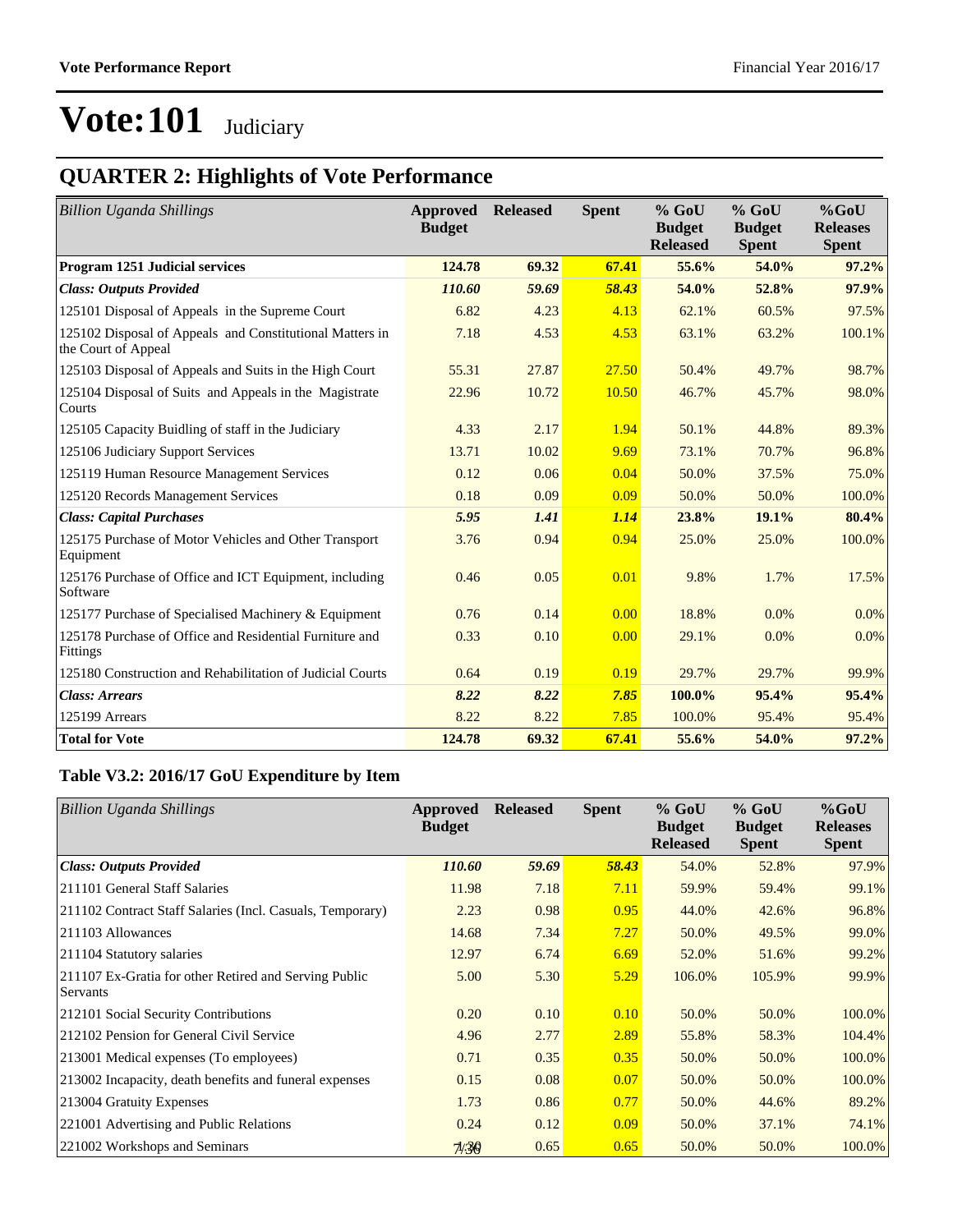### **QUARTER 2: Highlights of Vote Performance**

| 221003 Staff Training                                    | 0.42   | 0.21  | 0.21        | 50.0%  | 50.0% | 100.0% |
|----------------------------------------------------------|--------|-------|-------------|--------|-------|--------|
| 221006 Commissions and related charges                   | 19.78  | 9.89  | 9.80        | 50.0%  | 49.5% | 99.1%  |
| 221007 Books, Periodicals & Newspapers                   | 0.69   | 0.35  | 0.34        | 50.0%  | 49.5% | 99.1%  |
| 221008 Computer supplies and Information Technology (IT) | 2.10   | 1.05  | 0.98        | 50.0%  | 46.7% | 93.5%  |
| 221009 Welfare and Entertainment                         | 0.61   | 0.30  | 0.30        | 50.0%  | 50.0% | 100.0% |
| 221011 Printing, Stationery, Photocopying and Binding    | 2.09   | 1.04  | 1.24        | 50.0%  | 59.3% | 118.6% |
| 221012 Small Office Equipment                            | 0.19   | 0.09  | 0.09        | 49.0%  | 48.9% | 99.9%  |
| 221016 IFMS Recurrent costs                              | 0.25   | 0.13  | 0.09        | 50.0%  | 38.0% | 75.9%  |
| 221020 IPPS Recurrent Costs                              | 0.02   | 0.01  | 0.01        | 50.0%  | 50.0% | 100.0% |
| 222001 Telecommunications                                | 0.35   | 0.15  | 0.09        | 42.4%  | 25.4% | 59.9%  |
| 222002 Postage and Courier                               | 0.02   | 0.01  | 0.01        | 50.0%  | 42.7% | 85.5%  |
| 223001 Property Expenses                                 | 0.06   | 0.03  | 0.03        | 50.0%  | 49.9% | 99.7%  |
| 223003 Rent – (Produced Assets) to private entities      | 7.85   | 3.96  | 3.95        | 50.5%  | 50.4% | 99.8%  |
| 223004 Guard and Security services                       | 1.20   | 0.57  | 0.57        | 47.8%  | 47.8% | 100.0% |
| 223005 Electricity                                       | 0.82   | 0.34  | 0.27        | 41.5%  | 32.8% | 79.0%  |
| 223006 Water                                             | 0.26   | 0.13  | 0.13        | 50.0%  | 49.6% | 99.1%  |
| 224004 Cleaning and Sanitation                           | 1.21   | 0.72  | 0.43        | 59.1%  | 35.8% | 60.7%  |
| 224005 Uniforms, Beddings and Protective Gear            | 0.55   | 0.20  | 0.19        | 35.4%  | 34.0% | 95.9%  |
| 225001 Consultancy Services- Short term                  | 0.09   | 0.08  | 0.03        | 81.8%  | 35.9% | 43.8%  |
| 227001 Travel inland                                     | 5.61   | 2.80  | 2.80        | 50.0%  | 50.0% | 100.0% |
| 227002 Travel abroad                                     | 3.38   | 1.69  | 1.69        | 50.0%  | 50.0% | 100.0% |
| 227003 Carriage, Haulage, Freight and transport hire     | 0.19   | 0.09  | 0.08        | 50.0%  | 44.0% | 87.9%  |
| 227004 Fuel, Lubricants and Oils                         | 2.20   | 1.26  | 1.24        | 57.1%  | 56.4% | 98.8%  |
| 228001 Maintenance - Civil                               | 1.45   | 0.60  | 0.54        | 41.2%  | 37.6% | 91.2%  |
| 228002 Maintenance - Vehicles                            | 2.80   | 1.40  | 0.95        | 50.0%  | 34.1% | 68.2%  |
| 228003 Maintenance - Machinery, Equipment & Furniture    | 0.21   | 0.09  | 0.07        | 43.3%  | 34.5% | 79.6%  |
| 282101 Donations                                         | 0.05   | 0.03  | 0.02        | 50.0%  | 36.0% | 72.0%  |
| <b>Class: Capital Purchases</b>                          | 5.95   | 1.41  | <u>1.14</u> | 23.8%  | 19.1% | 80.4%  |
| 312101 Non-Residential Buildings                         | 0.64   | 0.19  | 0.19        | 29.7%  | 29.7% | 99.9%  |
| 312201 Transport Equipment                               | 3.76   | 0.94  | 0.94        | 25.0%  | 25.0% | 100.0% |
| 312202 Machinery and Equipment                           | 1.22   | 0.19  | 0.01        | 15.4%  | 0.6%  | 4.2%   |
| 312203 Furniture & Fixtures                              | 0.33   | 0.10  | 0.00        | 29.1%  | 0.0%  | 0.0%   |
| <b>Class: Arrears</b>                                    | 8.22   | 8.22  | 7.85        | 100.0% | 95.4% | 95.4%  |
| 321605 Domestic arrears (Budgeting)                      | 7.92   | 7.92  | 7.76        | 100.0% | 97.9% | 97.9%  |
| 321608 Pension arrears (Budgeting)                       | 0.30   | 0.30  | 0.09        | 100.0% | 29.8% | 29.8%  |
| <b>Total for Vote</b>                                    | 124.78 | 69.32 | 67.41       | 55.6%  | 54.0% | 97.2%  |

#### **Table V3.3: GoU Releases and Expenditure by Project and Programme\***

| <b>Billion Uganda Shillings</b>       | Approved<br><b>Budget</b> | <b>Released</b> | <b>Spent</b> | $%$ GoU<br><b>Budget</b><br><b>Released</b> | $%$ GoU<br><b>Budget</b><br><b>Spent</b> | $%$ GoU<br><b>Releases</b><br><b>Spent</b> |
|---------------------------------------|---------------------------|-----------------|--------------|---------------------------------------------|------------------------------------------|--------------------------------------------|
| <b>Program 1251 Judicial services</b> | 124.78                    | 69.32           | 67.41        | 55.6%                                       | $54.0\%$                                 | 97.2%                                      |
| Recurrent SubProgrammes               |                           |                 |              |                                             |                                          |                                            |
| 01 Judiciary                          | $\frac{8}{3}$             | 67.91           | 66.28        | 57.2%                                       | 55.8%                                    | 97.6%                                      |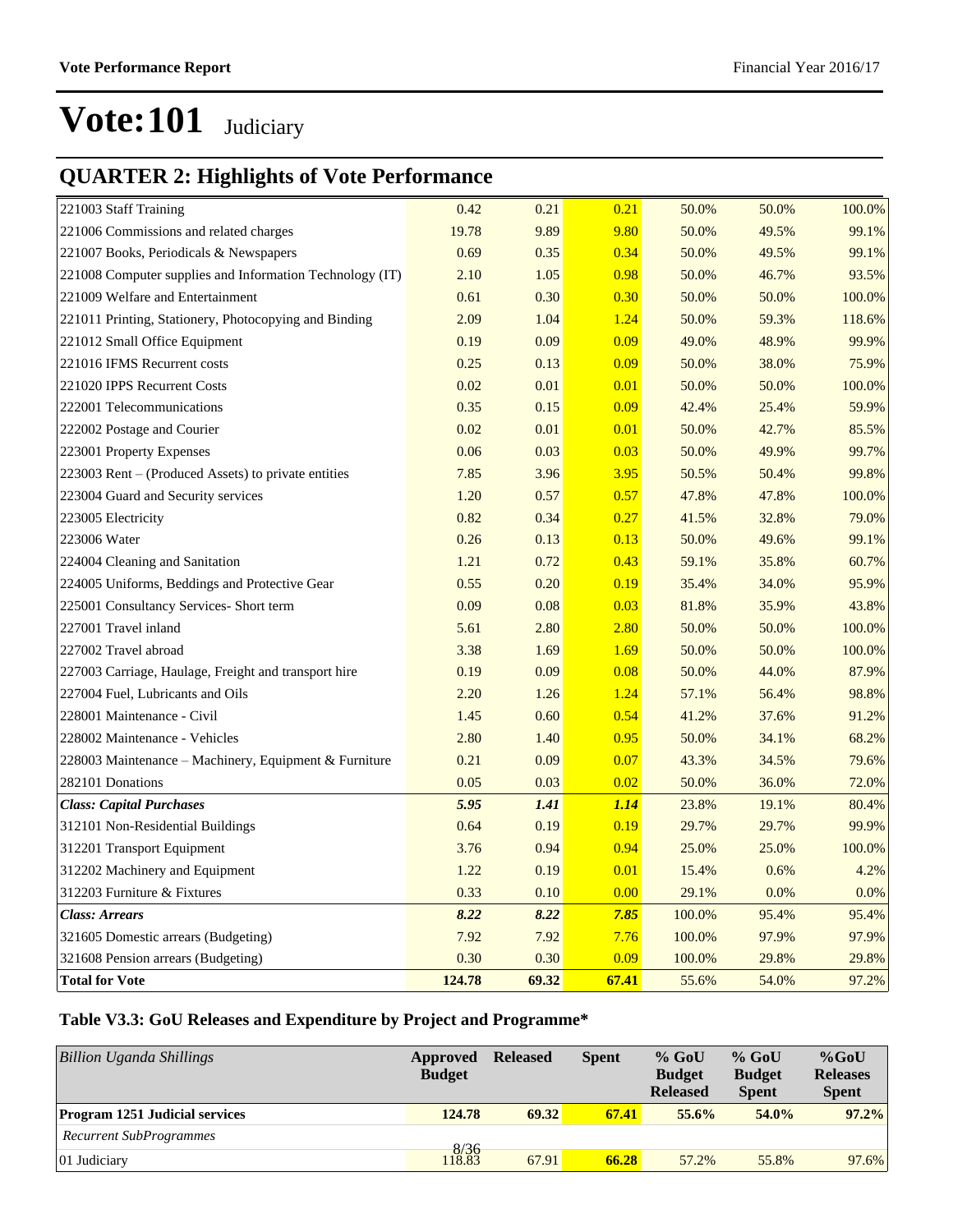### **QUARTER 2: Highlights of Vote Performance**

| Development Projects                |        |       |       |       |          |       |
|-------------------------------------|--------|-------|-------|-------|----------|-------|
| 0352 Assistance to Judiciary System | 5.95   | 1.41  |       | 23.8% | 19.1%    | 80.4% |
| <b>Total for Vote</b>               | 124.78 | 69.32 | 67.41 | 55.6% | $54.0\%$ | 97.2% |

#### **Table V3.4: External Financing Releases and Expenditure by Sub Programme**

| Billion Uganda Shillings | <b>Approved Released</b> | Spent |                 |              | % Budget % Budget % Releases |
|--------------------------|--------------------------|-------|-----------------|--------------|------------------------------|
|                          | <b>Budget</b>            |       | <b>Released</b> | <b>Spent</b> | <b>Spent</b>                 |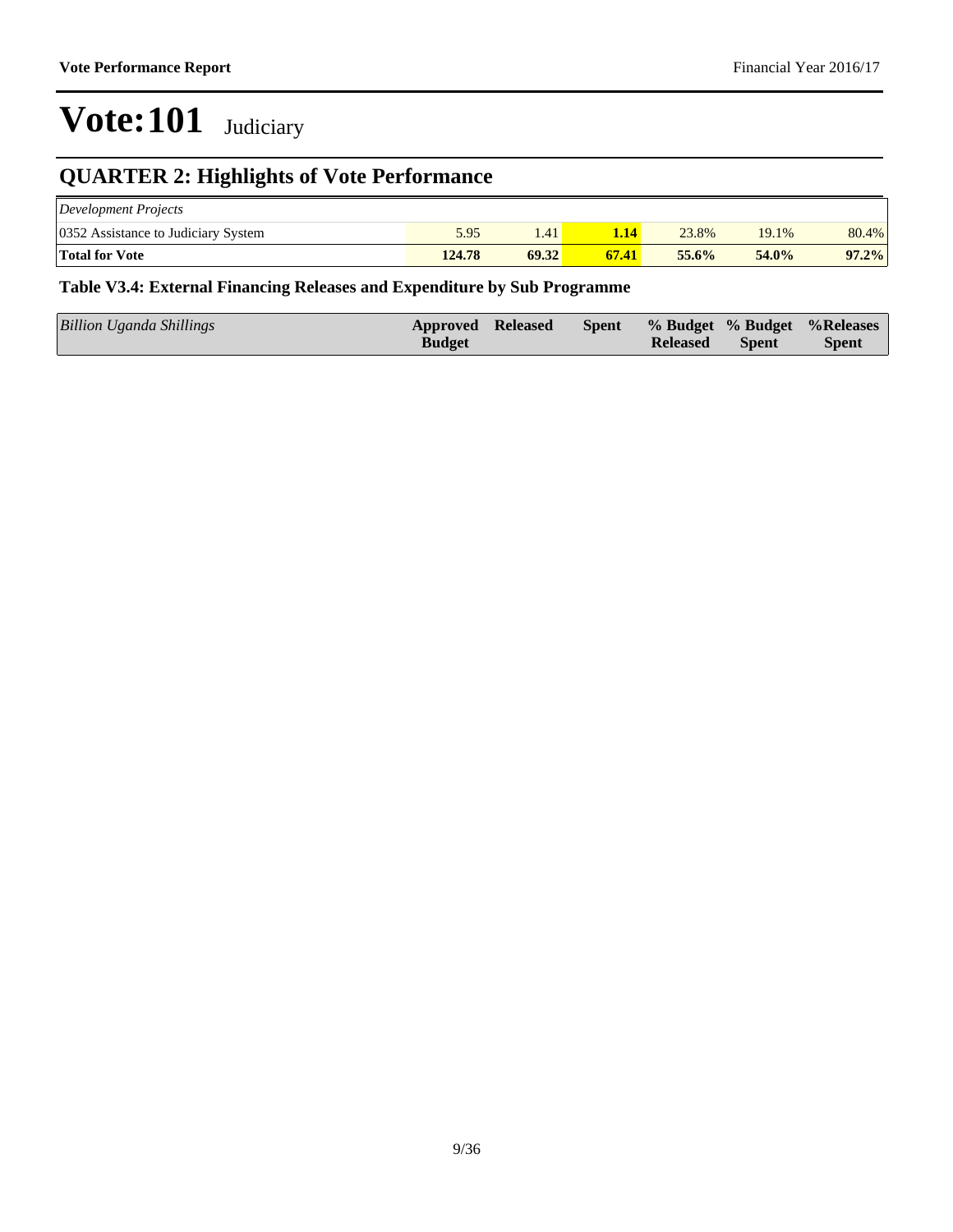### **QUARTER 2: Cumulative Outputs and Expenditure by End of Quarter**

| <b>Annual Planned Outputs</b>                       | <b>Cumulative Outputs Achieved by</b><br><b>End of Quarter</b> | <b>Cumulative Expenditures made by</b><br>the End of the Quarter to<br><b>Deliver Cumulative Outputs</b> | <b>UShs</b><br><b>Thousand</b> |  |
|-----------------------------------------------------|----------------------------------------------------------------|----------------------------------------------------------------------------------------------------------|--------------------------------|--|
| <b>Program: 51 Judicial services</b>                |                                                                |                                                                                                          |                                |  |
| <b>Recurrent Programmes</b>                         |                                                                |                                                                                                          |                                |  |
| <b>Subprogram: 01 Judiciary</b>                     |                                                                |                                                                                                          |                                |  |
| <b>Outputs Provided</b>                             |                                                                |                                                                                                          |                                |  |
| Output: 01 Disposal of Appeals in the Supreme Court |                                                                |                                                                                                          |                                |  |
| 10 Civil Appeals disposed of;                       | 10 Civil Cases (4 Civil Appeals and 6                          | <b>Item</b>                                                                                              | <b>Spent</b>                   |  |
| 15 Criminal Appeals disposed of;                    | Civil Applications) disposed of;                               | 211101 General Staff Salaries                                                                            | 205,775                        |  |
| 3 Constitutional Appeals disposed of.               | 2 Criminal Cases disposed of.                                  | 211102 Contract Staff Salaries (Incl. Casuals,<br>Temporary)                                             | 110,702                        |  |
|                                                     | 2 Constitutional Cases disposed of.                            | 211103 Allowances                                                                                        | 357,778                        |  |
|                                                     |                                                                | 211104 Statutory salaries                                                                                | 1,131,602                      |  |
|                                                     |                                                                | 212101 Social Security Contributions                                                                     | 6,150                          |  |
|                                                     |                                                                | 213001 Medical expenses (To employees)                                                                   | 5,584                          |  |
|                                                     |                                                                | 213002 Incapacity, death benefits and funeral<br>expenses                                                | 5,833                          |  |
|                                                     |                                                                | 221001 Advertising and Public Relations                                                                  | 6,000                          |  |
|                                                     |                                                                | 221006 Commissions and related charges                                                                   | 359,117                        |  |
|                                                     |                                                                | 221007 Books, Periodicals & Newspapers                                                                   | 24,519                         |  |
|                                                     |                                                                | 221008 Computer supplies and Information<br>Technology (IT)                                              | 82,333                         |  |
|                                                     |                                                                | 221009 Welfare and Entertainment                                                                         | 15,654                         |  |
|                                                     |                                                                | 221011 Printing, Stationery, Photocopying and<br>Binding                                                 | 31,778                         |  |
|                                                     |                                                                | 221012 Small Office Equipment                                                                            | 2,430                          |  |
|                                                     |                                                                | 222001 Telecommunications                                                                                | 8,325                          |  |
|                                                     |                                                                | $223003$ Rent – (Produced Assets) to private<br>entities                                                 | 891,154                        |  |
|                                                     |                                                                | 223004 Guard and Security services                                                                       | 50,773                         |  |
|                                                     |                                                                | 223005 Electricity                                                                                       | 28,500                         |  |
|                                                     |                                                                | 223006 Water                                                                                             | 8,684                          |  |
|                                                     |                                                                | 224004 Cleaning and Sanitation                                                                           | 25,145                         |  |
|                                                     |                                                                | 224005 Uniforms, Beddings and Protective<br>Gear                                                         | 6,195                          |  |
|                                                     |                                                                | 227001 Travel inland                                                                                     | 211,842                        |  |
|                                                     |                                                                | 227002 Travel abroad                                                                                     | 384,691                        |  |
|                                                     |                                                                | 227003 Carriage, Haulage, Freight and<br>transport hire                                                  | 13,242                         |  |
|                                                     |                                                                | 227004 Fuel, Lubricants and Oils                                                                         | 66,484                         |  |
|                                                     |                                                                | 228001 Maintenance - Civil                                                                               | 15,788                         |  |
|                                                     |                                                                | 228002 Maintenance - Vehicles                                                                            | 51,851                         |  |
|                                                     |                                                                | 228003 Maintenance – Machinery, Equipment<br>& Furniture                                                 | 19,764                         |  |

*Reasons for Variation in performance*

The Hon. Justices focused on Civil cases but many Criminal cases are pending Judgement.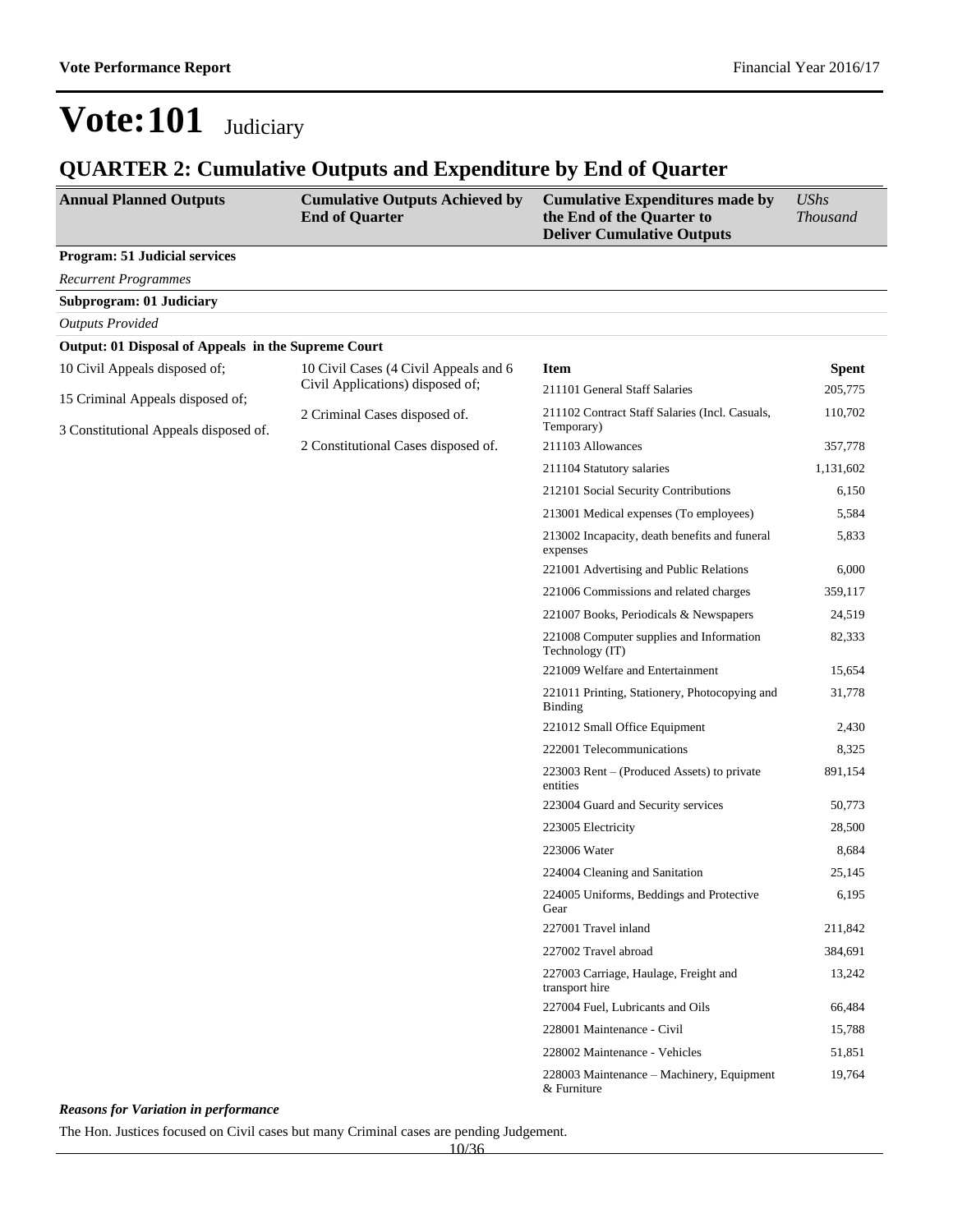#### **QUARTER 2: Cumulative Outputs and Expenditure by End of Quarter**

| <b>Annual Planned Outputs</b>         | <b>Cumulative Outputs Achieved by</b><br><b>End of Quarter</b>                          | <b>Cumulative Expenditures made by</b><br>the End of the Quarter to<br><b>Deliver Cumulative Outputs</b> | <b>UShs</b><br><b>Thousand</b> |
|---------------------------------------|-----------------------------------------------------------------------------------------|----------------------------------------------------------------------------------------------------------|--------------------------------|
|                                       |                                                                                         | <b>Total</b>                                                                                             | 4,127,690                      |
|                                       |                                                                                         | Wage Recurrent                                                                                           | 1,448,079                      |
|                                       |                                                                                         | Non Wage Recurrent                                                                                       | 2,679,611                      |
|                                       |                                                                                         | AIA                                                                                                      | $\boldsymbol{0}$               |
|                                       | <b>Output: 02 Disposal of Appeals and Constitutional Matters in the Court of Appeal</b> |                                                                                                          |                                |
| 50 Civil Appeals disposed of;         | 173 Civil Cases (59 Civil Appeals and                                                   | <b>Item</b>                                                                                              | <b>Spent</b>                   |
| 5 Constitutional Appeals disposed of; | 114 Civil Applications) disposed of;                                                    | 211101 General Staff Salaries                                                                            | 239,916                        |
| 100 Criminal Appeals disposed of      | 10 Constitutional<br>Appeals disposed of;                                               | 211102 Contract Staff Salaries (Incl. Casuals,<br>Temporary)                                             | 114,206                        |
|                                       |                                                                                         | 211103 Allowances                                                                                        | 107,398                        |
|                                       | 227 Criminal Cases (129 Criminal<br>Appeals and 98 Criminal Application)                | 211104 Statutory salaries                                                                                | 1,624,884                      |
|                                       |                                                                                         | 212101 Social Security Contributions                                                                     | 6,114                          |
|                                       | 22 Election Petition Cases (21)<br>Election Petition Applications and 1                 | 213001 Medical expenses (To employees)                                                                   | 11,584                         |
|                                       | Election Petition Appeal) disposed<br>of.Applications) disposed of.                     | 213002 Incapacity, death benefits and funeral<br>expenses                                                | 5,834                          |
|                                       |                                                                                         | 221001 Advertising and Public Relations                                                                  | 5,900                          |
|                                       |                                                                                         | 221006 Commissions and related charges                                                                   | 529,989                        |
|                                       |                                                                                         | 221007 Books, Periodicals & Newspapers                                                                   | 24,366                         |
|                                       |                                                                                         | 221008 Computer supplies and Information<br>Technology (IT)                                              | 113,848                        |
|                                       |                                                                                         | 221009 Welfare and Entertainment                                                                         | 13,161                         |
|                                       |                                                                                         | 221011 Printing, Stationery, Photocopying and<br>Binding                                                 | 39,575                         |
|                                       |                                                                                         | 221012 Small Office Equipment                                                                            | 8,498                          |
|                                       |                                                                                         | 222001 Telecommunications                                                                                | 8,983                          |
|                                       |                                                                                         | 223003 Rent – (Produced Assets) to private<br>entities                                                   | 899,833                        |
|                                       |                                                                                         | 223004 Guard and Security services                                                                       | 28,683                         |
|                                       |                                                                                         | 223005 Electricity                                                                                       | 15,656                         |
|                                       |                                                                                         | 223006 Water                                                                                             | 10,338                         |
|                                       |                                                                                         | 224004 Cleaning and Sanitation                                                                           | 11,749                         |
|                                       |                                                                                         | 224005 Uniforms, Beddings and Protective<br>Gear                                                         | 5,413                          |
|                                       |                                                                                         | 227001 Travel inland                                                                                     | 108,671                        |
|                                       |                                                                                         | 227002 Travel abroad                                                                                     | 464,871                        |
|                                       |                                                                                         | 227003 Carriage, Haulage, Freight and<br>transport hire                                                  | 6,000                          |
|                                       |                                                                                         | 227004 Fuel, Lubricants and Oils                                                                         | 21,375                         |
|                                       |                                                                                         | 228001 Maintenance - Civil                                                                               | 6,208                          |
|                                       |                                                                                         | 228002 Maintenance - Vehicles                                                                            | 95,450                         |
|                                       |                                                                                         | 228003 Maintenance - Machinery, Equipment<br>& Furniture                                                 | 5,169                          |

*Reasons for Variation in performance*

The Court was able to hold sessions outside kampala and the Judgements were delivered, leading to good performance.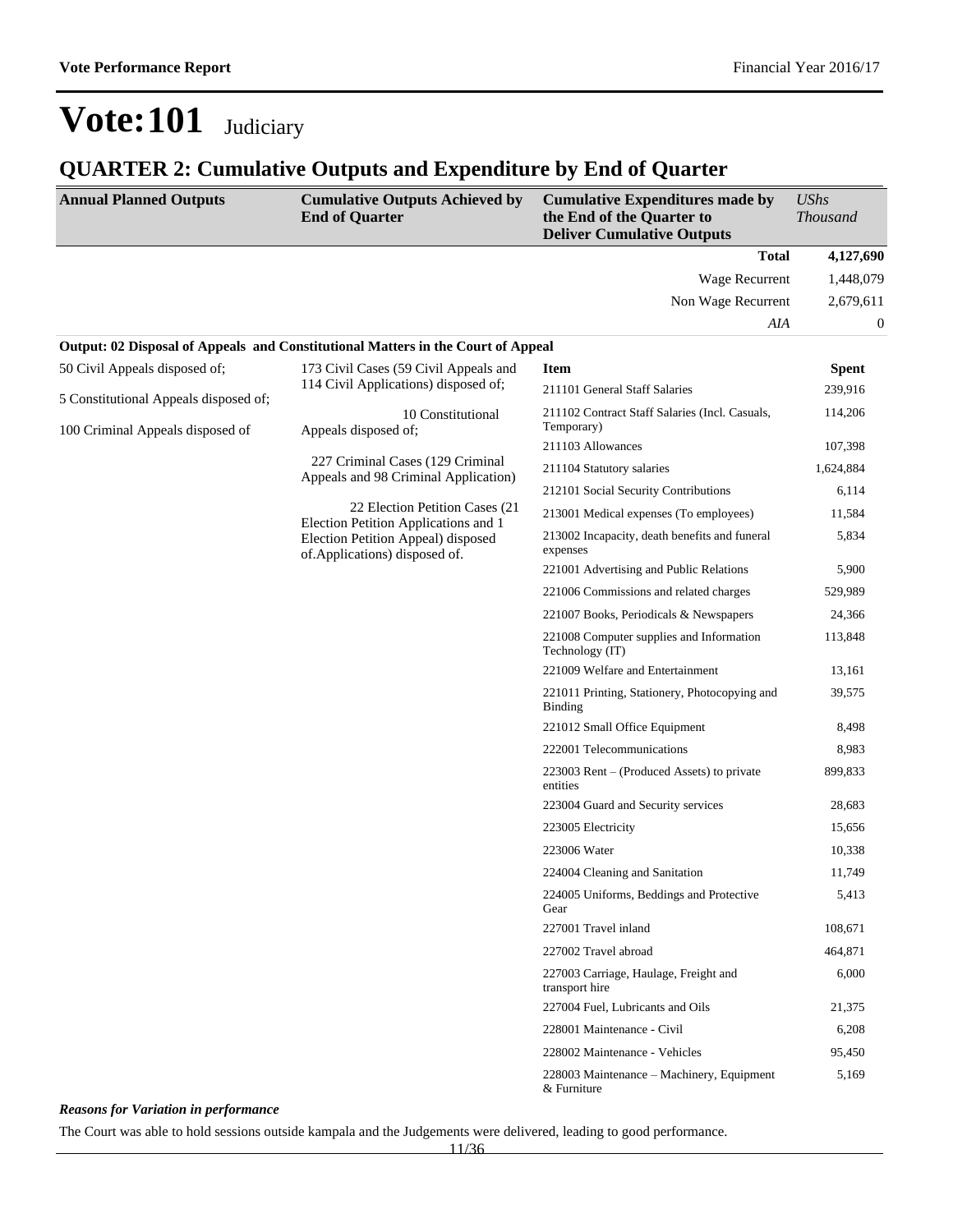| <b>Annual Planned Outputs</b>                              | <b>Cumulative Outputs Achieved by</b><br><b>End of Quarter</b>  | <b>Cumulative Expenditures made by</b><br>the End of the Quarter to<br><b>Deliver Cumulative Outputs</b> | <b>UShs</b><br><b>Thousand</b> |
|------------------------------------------------------------|-----------------------------------------------------------------|----------------------------------------------------------------------------------------------------------|--------------------------------|
|                                                            |                                                                 | <b>Total</b>                                                                                             | 4,533,670                      |
|                                                            |                                                                 | Wage Recurrent                                                                                           | 1,979,006                      |
|                                                            |                                                                 | Non Wage Recurrent                                                                                       | 2,554,664                      |
|                                                            |                                                                 | AIA                                                                                                      | 0                              |
| Output: 03 Disposal of Appeals and Suits in the High Court |                                                                 |                                                                                                          |                                |
| 1,018 Civil cases disposed of                              | 3549 Civil cases disposed of;                                   | <b>Item</b>                                                                                              | <b>Spent</b>                   |
| 496 Criminal Cases disposed of                             | 2571 Criminal Cases disposed of;                                | 211101 General Staff Salaries                                                                            | 1,923,883                      |
| 890 Family cases disposed of                               | 1606 Family cases disposed of;                                  | 211102 Contract Staff Salaries (Incl. Casuals,<br>Temporary)                                             | 435,887                        |
|                                                            |                                                                 | 211103 Allowances                                                                                        | 3,711,959                      |
| 629 Land Cases Disposed of                                 | 1541 Land Cases Disposed of;                                    | 211104 Statutory salaries                                                                                | 3,934,696                      |
| 574 Commercial cases disposed of                           | 1076 Commercial cases disposed of;                              | 212101 Social Security Contributions                                                                     | 37,230                         |
|                                                            |                                                                 | 212102 Pension for General Civil Service                                                                 | 2,893,061                      |
| 143 Anti-corruption cases disposed of                      | 153 Anti-corruption cases disposed of;                          | 213001 Medical expenses (To employees)                                                                   | 79,499                         |
| 150 Persons offered legal aid through<br>justice centres   | 1007 Cases disposed of through Plea<br>bargaining.              | 213002 Incapacity, death benefits and funeral<br>expenses                                                | 5,815                          |
|                                                            | 807 Persons offered legal aid through<br><b>Justice Centres</b> | 213004 Gratuity Expenses                                                                                 | 770,895                        |
|                                                            |                                                                 | 221001 Advertising and Public Relations                                                                  | 5,999                          |
|                                                            |                                                                 | 221006 Commissions and related charges                                                                   | 7,271,861                      |
|                                                            |                                                                 | 221007 Books, Periodicals & Newspapers                                                                   | 70,676                         |
|                                                            |                                                                 | 221008 Computer supplies and Information<br>Technology (IT)                                              | 399,747                        |
|                                                            |                                                                 | 221009 Welfare and Entertainment                                                                         | 30,085                         |
|                                                            |                                                                 | 221011 Printing, Stationery, Photocopying and<br>Binding                                                 | 867,262                        |
|                                                            |                                                                 | 221012 Small Office Equipment                                                                            | 23,250                         |
|                                                            |                                                                 | 222001 Telecommunications                                                                                | 32,184                         |
|                                                            |                                                                 | 223003 Rent – (Produced Assets) to private<br>entities                                                   | 1,577,271                      |
|                                                            |                                                                 | 223004 Guard and Security services                                                                       | 452,118                        |
|                                                            |                                                                 | 223005 Electricity                                                                                       | 171,000                        |
|                                                            |                                                                 | 223006 Water                                                                                             | 49,044                         |
|                                                            |                                                                 | 224004 Cleaning and Sanitation                                                                           | 179,568                        |
|                                                            |                                                                 | 224005 Uniforms, Beddings and Protective<br>Gear                                                         | 1,600                          |
|                                                            |                                                                 | 227001 Travel inland                                                                                     | 804,696                        |
|                                                            |                                                                 | 227002 Travel abroad                                                                                     | 258,694                        |
|                                                            |                                                                 | 227003 Carriage, Haulage, Freight and<br>transport hire                                                  | 27,500                         |
|                                                            |                                                                 | 227004 Fuel, Lubricants and Oils                                                                         | 844,958                        |
|                                                            |                                                                 | 228001 Maintenance - Civil                                                                               | 156,208                        |
|                                                            |                                                                 | 228002 Maintenance - Vehicles                                                                            | 470,281                        |
|                                                            |                                                                 | 228003 Maintenance – Machinery, Equipment<br>& Furniture                                                 | 15,439                         |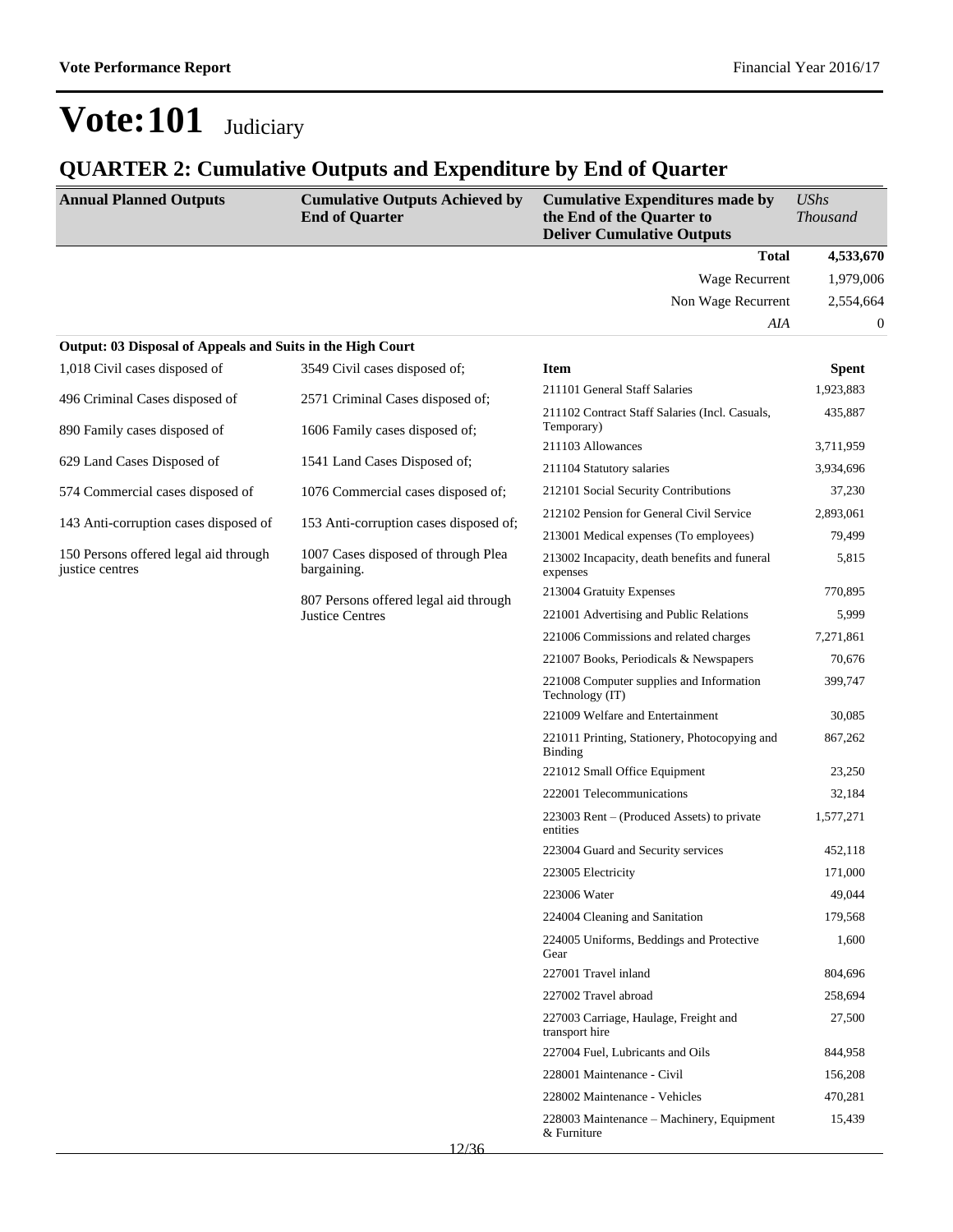#### **QUARTER 2: Cumulative Outputs and Expenditure by End of Quarter**

| <b>Annual Planned Outputs</b> | <b>Cumulative Outputs Achieved by</b><br><b>End of Quarter</b> | Cumulative Expenditures made by<br>the End of the Quarter to<br><b>Deliver Cumulative Outputs</b> | <b>UShs</b><br><i>Thousand</i> |
|-------------------------------|----------------------------------------------------------------|---------------------------------------------------------------------------------------------------|--------------------------------|
|                               |                                                                |                                                                                                   |                                |

#### *Reasons for Variation in performance*

The good performance was due to the use of mediation in the disposal of Civil, Family and Land cases as well as the use of Plea Bargaining for Criminal cases.

| <b>Total</b>                                                      | 27,502,365 |
|-------------------------------------------------------------------|------------|
| Wage Recurrent                                                    | 6,294,466  |
| Non Wage Recurrent                                                | 21,207,900 |
| AIA                                                               | $\Omega$   |
| Output: 04 Disposal of Suits and Appeals in the Magistrate Courts |            |

| 32,459 (15241 cases at Chief Magistrates<br>Court; 13,549 cases at Grade 1 Courts;<br>3,669 cases at Grade II Courts) will be | 61,242 (3,5607 cases at Chief                                                                                                   | <b>Item</b>                                                     | <b>Spent</b> |
|-------------------------------------------------------------------------------------------------------------------------------|---------------------------------------------------------------------------------------------------------------------------------|-----------------------------------------------------------------|--------------|
|                                                                                                                               | Magistrates Court; 22,065 cases at Grade<br>I Courts; 3,570 cases at Grade II Courts)<br>disposed of in the Magistrates Courts. | 211101 General Staff Salaries                                   | 3,448,022    |
| disposed of in Magistrate Courts;                                                                                             |                                                                                                                                 | 211102 Contract Staff Salaries (Incl. Casuals,<br>Temporary)    | 199,206      |
|                                                                                                                               |                                                                                                                                 | 211103 Allowances                                               | 2,845,520    |
|                                                                                                                               |                                                                                                                                 | 212101 Social Security Contributions                            | 32,236       |
|                                                                                                                               |                                                                                                                                 | 213001 Medical expenses (To employees)                          | 243,084      |
|                                                                                                                               |                                                                                                                                 | 213002 Incapacity, death benefits and funeral<br>expenses       | 5,834        |
|                                                                                                                               |                                                                                                                                 | 221001 Advertising and Public Relations                         | 19,000       |
|                                                                                                                               |                                                                                                                                 | 221006 Commissions and related charges                          | 1,030,151    |
|                                                                                                                               |                                                                                                                                 | 221007 Books, Periodicals & Newspapers                          | 176,511      |
|                                                                                                                               |                                                                                                                                 | 221008 Computer supplies and Information<br>Technology (IT)     | 192,453      |
|                                                                                                                               |                                                                                                                                 | 221009 Welfare and Entertainment                                | 25,666       |
|                                                                                                                               |                                                                                                                                 | 221011 Printing, Stationery, Photocopying and<br><b>Binding</b> | 130,112      |
|                                                                                                                               |                                                                                                                                 | 221012 Small Office Equipment                                   | 7,750        |
|                                                                                                                               |                                                                                                                                 | 222001 Telecommunications                                       | 8,297        |
|                                                                                                                               |                                                                                                                                 | $223003$ Rent – (Produced Assets) to private<br>entities        | 584,348      |
|                                                                                                                               |                                                                                                                                 | 223004 Guard and Security services                              | 17,083       |
|                                                                                                                               |                                                                                                                                 | 223005 Electricity                                              | 37,901       |
|                                                                                                                               |                                                                                                                                 | 223006 Water                                                    | 41,134       |
|                                                                                                                               |                                                                                                                                 | 224004 Cleaning and Sanitation                                  | 23,349       |
|                                                                                                                               |                                                                                                                                 | 224005 Uniforms, Beddings and Protective<br>Gear                | 64,899       |
|                                                                                                                               |                                                                                                                                 | 227001 Travel inland                                            | 546,855      |
|                                                                                                                               |                                                                                                                                 | 227002 Travel abroad                                            | 167,207      |
|                                                                                                                               |                                                                                                                                 | 227003 Carriage, Haulage, Freight and<br>transport hire         | 7,500        |
|                                                                                                                               |                                                                                                                                 | 227004 Fuel, Lubricants and Oils                                | 135,293      |
|                                                                                                                               |                                                                                                                                 | 228001 Maintenance - Civil                                      | 303,921      |
|                                                                                                                               |                                                                                                                                 | 228002 Maintenance - Vehicles                                   | 208,623      |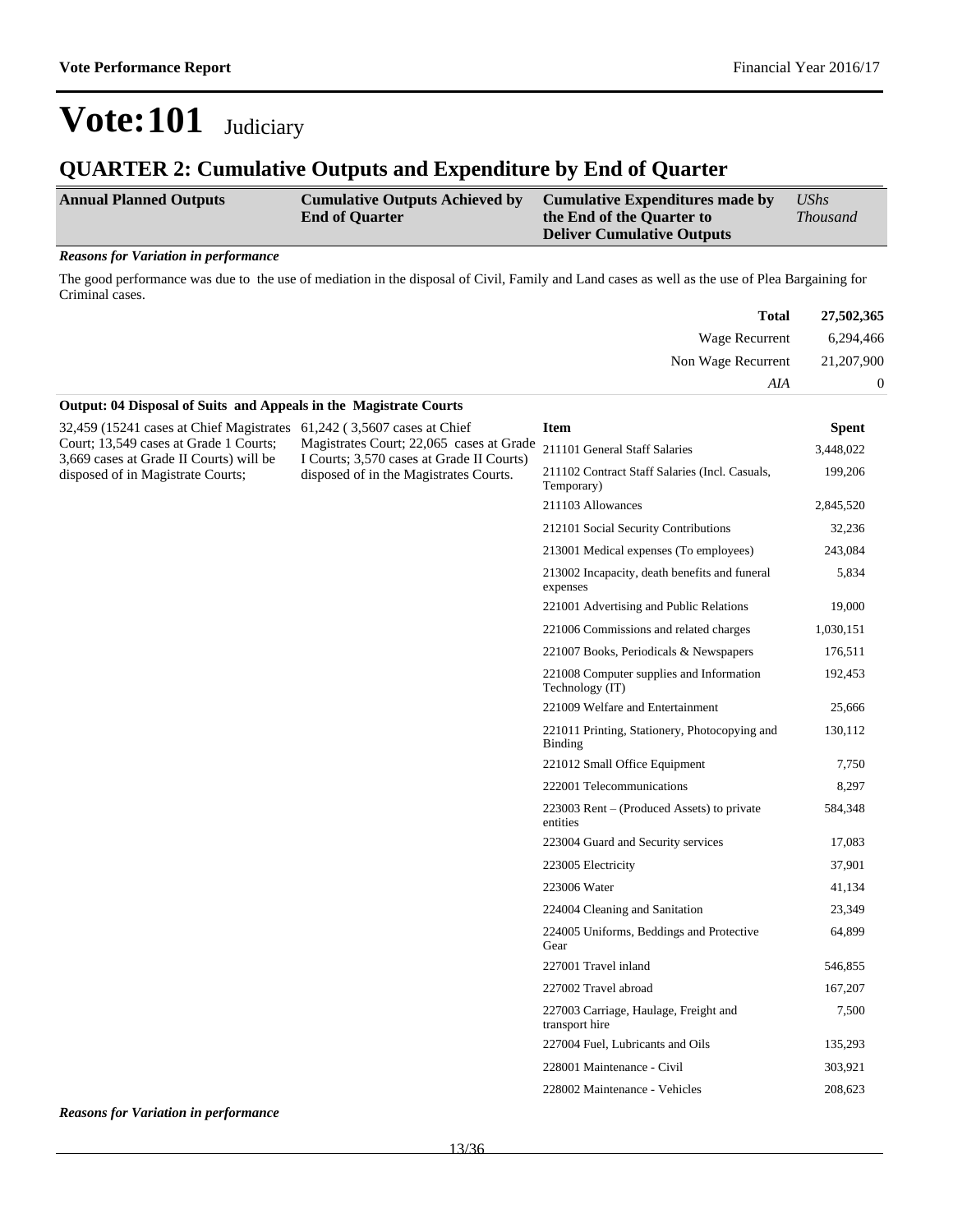#### **QUARTER 2: Cumulative Outputs and Expenditure by End of Quarter**

| <b>Annual Planned Outputs</b> |  |  | <b>Cumulative Outputs Achieved by</b><br><b>End of Quarter</b> |  |  | Cumulative Expenditures made by<br>the End of the Quarter to |  |  | UShs |  |  |                                   |                 |  |
|-------------------------------|--|--|----------------------------------------------------------------|--|--|--------------------------------------------------------------|--|--|------|--|--|-----------------------------------|-----------------|--|
|                               |  |  |                                                                |  |  |                                                              |  |  |      |  |  |                                   | <b>Thousand</b> |  |
|                               |  |  |                                                                |  |  |                                                              |  |  |      |  |  | <b>Deliver Cumulative Outputs</b> |                 |  |
|                               |  |  |                                                                |  |  | ------                                                       |  |  |      |  |  | .                                 |                 |  |

The adoption of innovative approaches such as small Claims proceedures and the enhanced role of the Registrar Magistrates Affiars led to improved performance

| <b>Total</b>                                                  | 10,501,954 |
|---------------------------------------------------------------|------------|
| Wage Recurrent                                                | 3,647,228  |
| Non Wage Recurrent                                            | 6,854,726  |
| AIA                                                           |            |
| <b>Output: 05 Capacity Buidling of staff in the Judiciary</b> |            |

| Facilitate the various trainings as follows; 4 Registrars, 31 Chief Magistrates and |                                                                                                                                                                                                                                | Item                                                        | <b>Spent</b> |        |
|-------------------------------------------------------------------------------------|--------------------------------------------------------------------------------------------------------------------------------------------------------------------------------------------------------------------------------|-------------------------------------------------------------|--------------|--------|
|                                                                                     | 106 Magistrates Grade I inducted; 22                                                                                                                                                                                           | 211101 General Staff Salaries                               | 376,153      |        |
| Leadership Skills Development /<br>Managing and Training Function for 10            | Judges and Registrars trained in Counter-<br>211103 Allowances<br>terrorism, International and Transnational                                                                                                                   |                                                             | 13,002       |        |
| JSI / JTC Officials                                                                 | Crimes; 55 Chief Magistrates and 45                                                                                                                                                                                            | 212101 Social Security Contributions                        | 2,202        |        |
|                                                                                     | Magistrate Grade I trained in taking of<br>evidence by Audio Visual Link; 10                                                                                                                                                   | 213001 Medical expenses (To employees)                      | 8,084        |        |
| <b>BFP, Detailed Budget Estimates</b>                                               | Judicial Officers trained on Judicial<br>213002 Incapacity, death benefits and funeral<br>Enforcement of Economic, Social and<br>expenses<br>Cultural Rights; Meeting of Registrars<br>221001 Advertising and Public Relations |                                                             |              | 25,833 |
|                                                                                     |                                                                                                                                                                                                                                | 6,271                                                       |              |        |
|                                                                                     | and Chief Magistrates held, Reproductive<br>Rights Round Table Discussion for                                                                                                                                                  | 221002 Workshops and Seminars                               | 200,000      |        |
|                                                                                     | Judges, Launch of the Gender Bench<br>Book, Customised Training Programme<br>on advanced Oil and Gas for Judges and<br>Magistrates , Insolvency Training for<br>Judges, Training of Trainers in Human<br>Rights for Judges.    | 221003 Staff Training                                       | 210,000      |        |
|                                                                                     |                                                                                                                                                                                                                                | 221006 Commissions and related charges                      | 345,806      |        |
|                                                                                     |                                                                                                                                                                                                                                | 221007 Books, Periodicals & Newspapers                      | 12,986       |        |
|                                                                                     |                                                                                                                                                                                                                                | 221008 Computer supplies and Information<br>Technology (IT) |              |        |
|                                                                                     |                                                                                                                                                                                                                                | 221009 Welfare and Entertainment                            | 17,691       |        |
|                                                                                     |                                                                                                                                                                                                                                | 221011 Printing, Stationery, Photocopying and<br>Binding    | 28,454       |        |
|                                                                                     |                                                                                                                                                                                                                                | 221012 Small Office Equipment                               | 12,750       |        |
|                                                                                     |                                                                                                                                                                                                                                | 222001 Telecommunications                                   | 11,312       |        |
|                                                                                     |                                                                                                                                                                                                                                | 223004 Guard and Security services                          | 8,333        |        |
|                                                                                     |                                                                                                                                                                                                                                | 223005 Electricity                                          | 13,650       |        |
|                                                                                     |                                                                                                                                                                                                                                | 223006 Water                                                | 9,834        |        |
|                                                                                     |                                                                                                                                                                                                                                | 224004 Cleaning and Sanitation                              | 14,800       |        |
|                                                                                     |                                                                                                                                                                                                                                | 227001 Travel inland                                        | 332,460      |        |
|                                                                                     |                                                                                                                                                                                                                                | 227002 Travel abroad                                        | 80,180       |        |
|                                                                                     |                                                                                                                                                                                                                                | 227003 Carriage, Haulage, Freight and<br>transport hire     | 5,000        |        |
|                                                                                     |                                                                                                                                                                                                                                | 227004 Fuel, Lubricants and Oils                            | 44,031       |        |
|                                                                                     |                                                                                                                                                                                                                                | 228001 Maintenance - Civil                                  | 11,213       |        |
|                                                                                     |                                                                                                                                                                                                                                | 228002 Maintenance - Vehicles                               | 44,854       |        |
|                                                                                     |                                                                                                                                                                                                                                | 228003 Maintenance – Machinery, Equipment<br>& Furniture    | 9,167        |        |

#### *Reasons for Variation in performance*

The Institute focused on key emerging issues such as Oil and gas law, Gender and the law, Human Rights and Insolvency. The Leadership skills training will be conducted in the third quarter.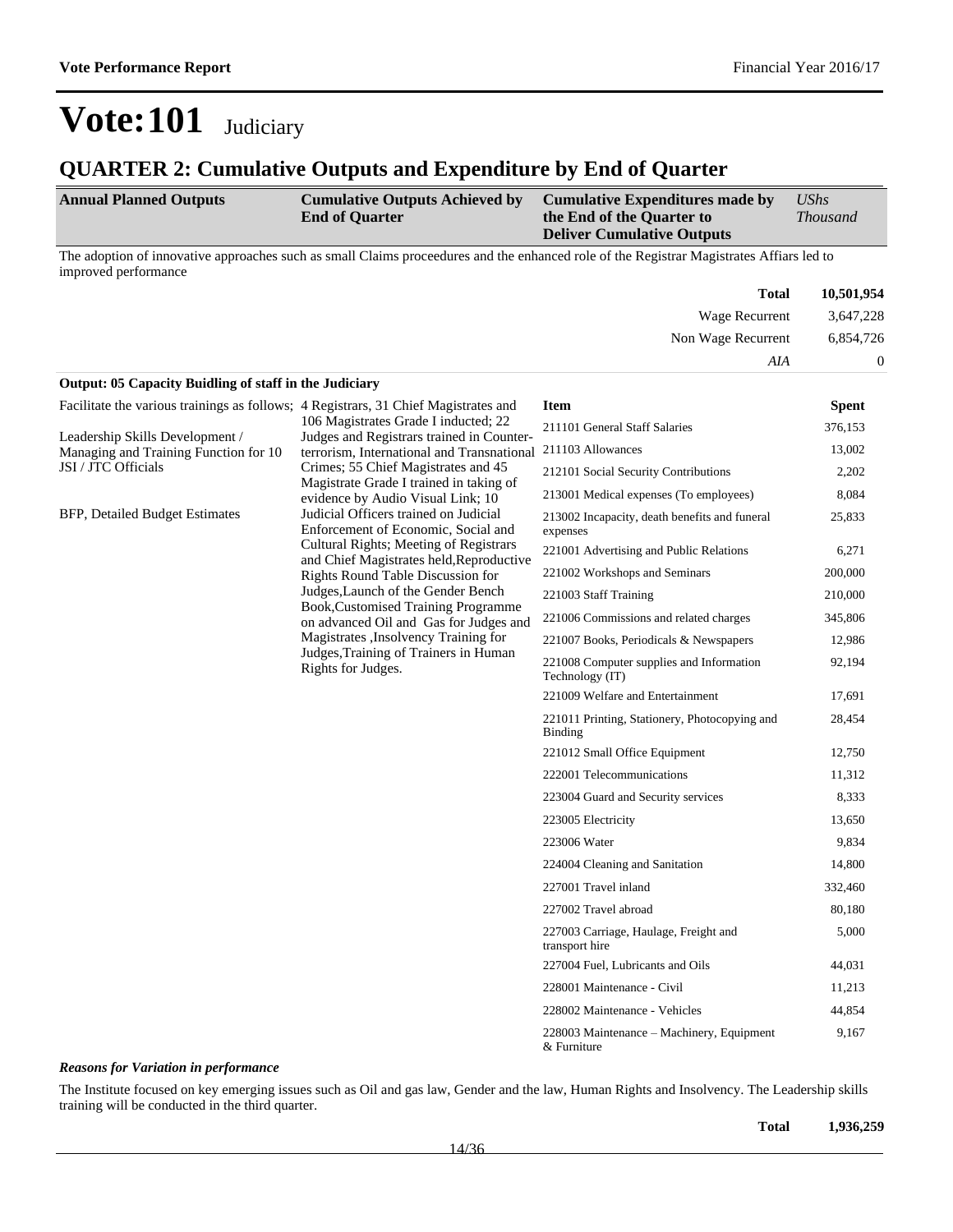### **QUARTER 2: Cumulative Outputs and Expenditure by End of Quarter**

| <b>Annual Planned Outputs</b> | <b>Cumulative Outputs Achieved by</b><br><b>End of Quarter</b> | <b>Cumulative Expenditures made by</b><br>the End of the Quarter to<br><b>Deliver Cumulative Outputs</b> | <b>UShs</b><br><i>Thousand</i> |
|-------------------------------|----------------------------------------------------------------|----------------------------------------------------------------------------------------------------------|--------------------------------|
|                               |                                                                | Wage Recurrent                                                                                           | 376,153                        |
|                               |                                                                | Non Wage Recurrent                                                                                       | 1,560,105                      |
|                               |                                                                | AIA                                                                                                      | $\Omega$                       |

**Output: 06 Judiciary Support Services**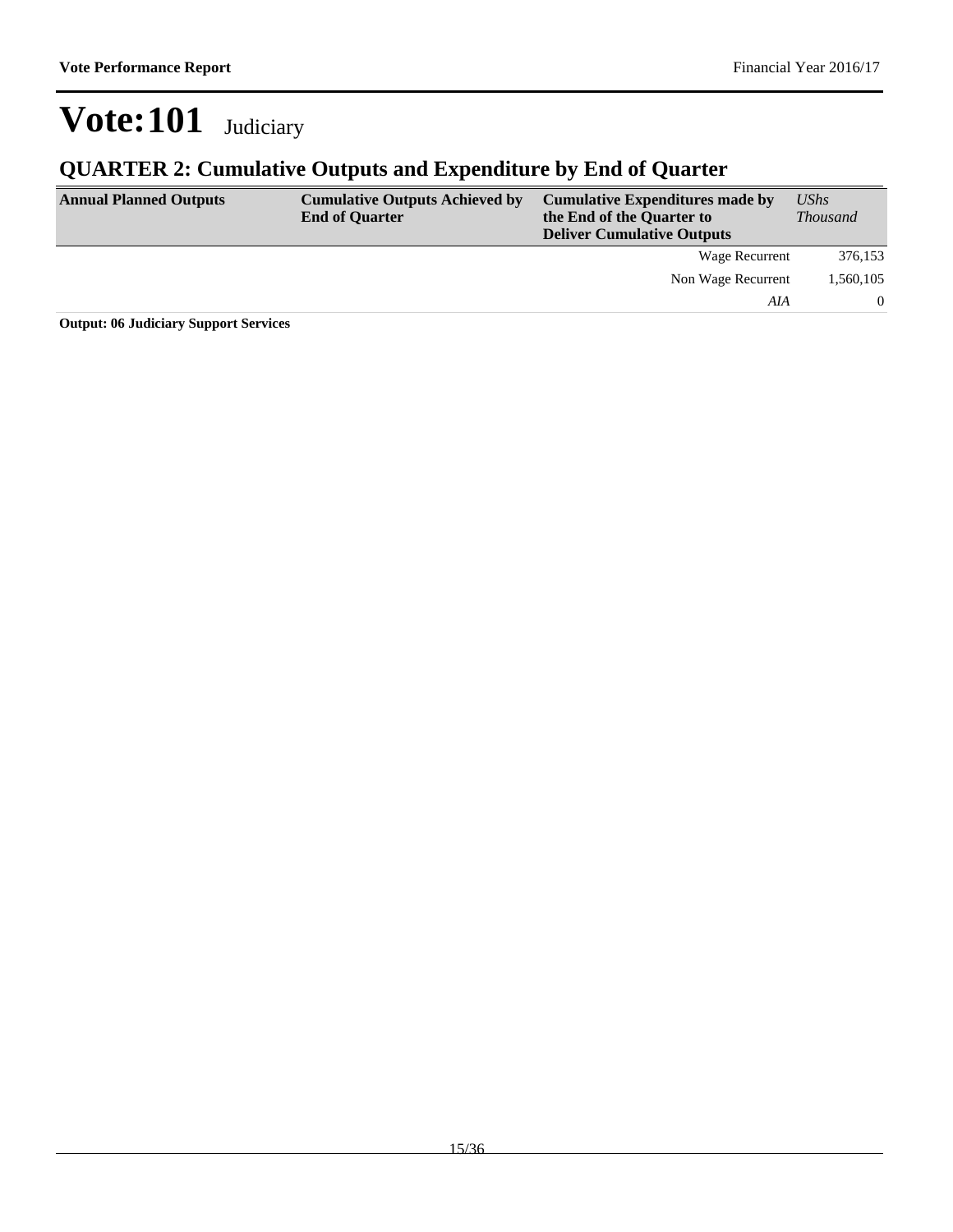| <b>Annual Planned Outputs</b>                                                | <b>Cumulative Outputs Achieved by</b><br><b>End of Quarter</b>                   | <b>Cumulative Expenditures made by</b><br>the End of the Quarter to<br><b>Deliver Cumulative Outputs</b> | <b>UShs</b><br><b>Thousand</b> |
|------------------------------------------------------------------------------|----------------------------------------------------------------------------------|----------------------------------------------------------------------------------------------------------|--------------------------------|
| Operational funds to SC; COA,12 HC                                           | Operational funds to SC, COA, 20 HC                                              | <b>Item</b>                                                                                              | <b>Spent</b>                   |
| Circuits; HC Headquarters; 39 CMs and<br>116 independent G1 Courts provided; | Circuits, HC Headquarters, 41 CMS and<br>187 independent G1 Courts provided; 206 | 211101 General Staff Salaries                                                                            | 916,736                        |
| 238 vehicles and 64 Buildings                                                | vehicles and 56 motorcycles maintained;<br>141 Buildings (96 Judiciary owned and | 211102 Contract Staff Salaries (Incl. Casuals,<br>Temporary)                                             | 87,553                         |
| maintained;                                                                  | 45 rented buildings) maintained;                                                 | 211103 Allowances                                                                                        | 170,322                        |
|                                                                              | Uniforms for Support staff provided;<br>HIV/AIDS Workplace policy                | 211107 Ex-Gratia for other Retired and<br><b>Serving Public Servants</b>                                 | 5,293,000                      |
|                                                                              | implemented.                                                                     | 212101 Social Security Contributions                                                                     | 15,084                         |
|                                                                              |                                                                                  | 213001 Medical expenses (To employees)                                                                   | 7,137                          |
|                                                                              |                                                                                  | 213002 Incapacity, death benefits and funeral<br>expenses                                                | 25,834                         |
|                                                                              |                                                                                  | 221001 Advertising and Public Relations                                                                  | 45,798                         |
|                                                                              |                                                                                  | 221002 Workshops and Seminars                                                                            | 450,000                        |
|                                                                              |                                                                                  | 221006 Commissions and related charges                                                                   | 259,715                        |
|                                                                              |                                                                                  | 221007 Books, Periodicals & Newspapers                                                                   | 33,081                         |
|                                                                              |                                                                                  | 221008 Computer supplies and Information<br>Technology (IT)                                              | 100,880                        |
|                                                                              |                                                                                  | 221009 Welfare and Entertainment                                                                         | 202,721                        |
|                                                                              |                                                                                  | 221011 Printing, Stationery, Photocopying and<br><b>Binding</b>                                          | 125,016                        |
|                                                                              |                                                                                  | 221012 Small Office Equipment                                                                            | 8,744                          |
|                                                                              |                                                                                  | 221016 IFMS Recurrent costs                                                                              | 94,876                         |
|                                                                              |                                                                                  | 221020 IPPS Recurrent Costs                                                                              | 11,420                         |
|                                                                              |                                                                                  | 222001 Telecommunications                                                                                | 20,582                         |
|                                                                              |                                                                                  | 222002 Postage and Courier                                                                               | 10,258                         |
|                                                                              |                                                                                  | 223001 Property Expenses                                                                                 | 29,922                         |
|                                                                              |                                                                                  | 223004 Guard and Security services                                                                       | 16,667                         |
|                                                                              |                                                                                  | 223005 Electricity                                                                                       | 2,000                          |
|                                                                              |                                                                                  | 223006 Water                                                                                             | 8,680                          |
|                                                                              |                                                                                  | 224004 Cleaning and Sanitation                                                                           | 180,000                        |
|                                                                              |                                                                                  | 224005 Uniforms, Beddings and Protective<br>Gear                                                         | 108,920                        |
|                                                                              |                                                                                  | 225001 Consultancy Services- Short term                                                                  | 33,838                         |
|                                                                              |                                                                                  | 227001 Travel inland                                                                                     | 769,847                        |
|                                                                              |                                                                                  | 227002 Travel abroad                                                                                     | 334,937                        |
|                                                                              |                                                                                  | 227003 Carriage, Haulage, Freight and<br>transport hire                                                  | 22,539                         |
|                                                                              |                                                                                  | 227004 Fuel, Lubricants and Oils                                                                         | 129,565                        |
|                                                                              |                                                                                  | 228001 Maintenance - Civil                                                                               | 51,558                         |
|                                                                              |                                                                                  | 228002 Maintenance - Vehicles                                                                            | 83,368                         |
|                                                                              |                                                                                  | 228003 Maintenance – Machinery, Equipment<br>& Furniture                                                 | 23,142                         |
|                                                                              |                                                                                  | 282101 Donations                                                                                         | 19,437                         |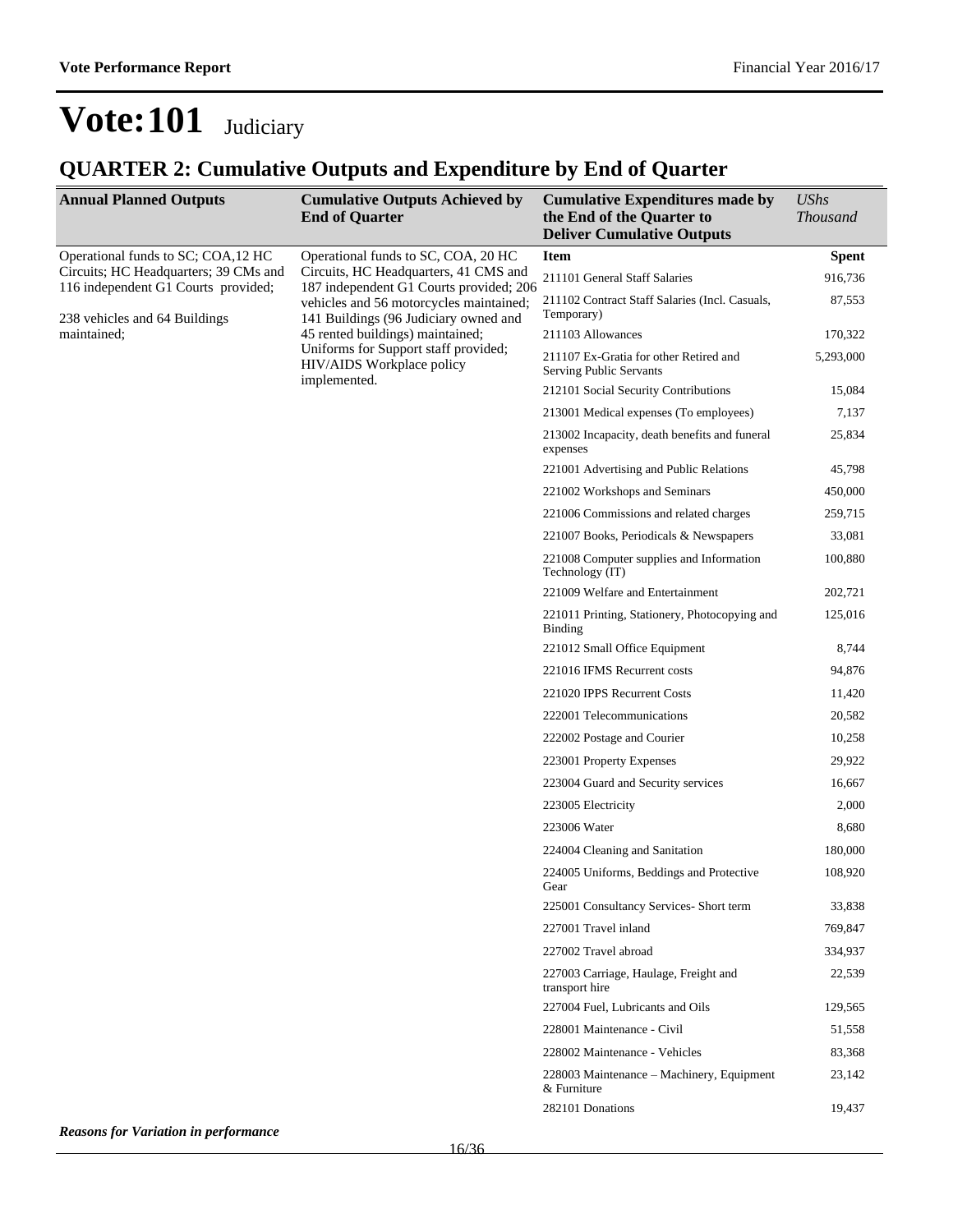| <b>Annual Planned Outputs</b>                        | <b>Cumulative Outputs Achieved by</b><br><b>End of Quarter</b> | <b>Cumulative Expenditures made by</b><br>the End of the Quarter to<br><b>Deliver Cumulative Outputs</b> | <b>UShs</b><br><b>Thousand</b> |
|------------------------------------------------------|----------------------------------------------------------------|----------------------------------------------------------------------------------------------------------|--------------------------------|
|                                                      |                                                                | <b>Total</b>                                                                                             | 9,693,173                      |
|                                                      |                                                                | Wage Recurrent                                                                                           | 1,004,289                      |
|                                                      |                                                                | Non Wage Recurrent                                                                                       | 8,688,884                      |
|                                                      |                                                                | AIA                                                                                                      | $\boldsymbol{0}$               |
| <b>Output: 19 Human Resource Management Services</b> |                                                                |                                                                                                          |                                |
| Print and bind the payroll                           | Payroll printed and bound.                                     | <b>Item</b>                                                                                              | <b>Spent</b>                   |
|                                                      |                                                                | 221011 Printing, Stationery, Photocopying and                                                            | 15,000                         |
| Procure biometric machines                           |                                                                | <b>Binding</b>                                                                                           |                                |
|                                                      |                                                                | 221012 Small Office Equipment                                                                            | 30,000                         |
| <b>Reasons for Variation in performance</b>          |                                                                |                                                                                                          |                                |
|                                                      |                                                                | <b>Total</b>                                                                                             | 45,000                         |
|                                                      |                                                                | Wage Recurrent                                                                                           | $\mathbf{0}$                   |
|                                                      |                                                                | Non Wage Recurrent                                                                                       | 45,000                         |
|                                                      |                                                                | AIA                                                                                                      | $\boldsymbol{0}$               |
| <b>Output: 20 Records Management Services</b>        |                                                                |                                                                                                          |                                |
| compile data on staff                                | Data on staff compiled; Quarterly file                         | <b>Item</b>                                                                                              | <b>Spent</b>                   |
|                                                      | census conducted.                                              | 211103 Allowances                                                                                        | 60,000                         |
| Conduct a quarterly file census                      |                                                                | 227001 Travel inland                                                                                     | 30,000                         |
| <b>Reasons for Variation in performance</b>          |                                                                |                                                                                                          |                                |
|                                                      |                                                                |                                                                                                          |                                |
|                                                      |                                                                | <b>Total</b>                                                                                             | 90,000                         |
|                                                      |                                                                | Wage Recurrent                                                                                           | $\mathbf{0}$                   |
|                                                      |                                                                | Non Wage Recurrent                                                                                       | 90,000                         |
|                                                      |                                                                | AIA                                                                                                      | $\boldsymbol{0}$               |
| Arrears<br><b>Output: 99 Arrears</b>                 |                                                                |                                                                                                          |                                |
|                                                      |                                                                | <b>Item</b>                                                                                              | <b>Spent</b>                   |
| <b>Reasons for Variation in performance</b>          |                                                                |                                                                                                          |                                |
|                                                      |                                                                |                                                                                                          |                                |
|                                                      |                                                                | <b>Total</b>                                                                                             | $\boldsymbol{0}$               |
|                                                      |                                                                | Wage Recurrent                                                                                           | $\boldsymbol{0}$               |
|                                                      |                                                                | Non Wage Recurrent                                                                                       | $\boldsymbol{0}$               |
|                                                      |                                                                | AIA                                                                                                      | $\boldsymbol{0}$               |
|                                                      |                                                                | <b>Total For SubProgramme</b>                                                                            | 58,430,111                     |
|                                                      |                                                                | Wage Recurrent                                                                                           | 14,749,221                     |
|                                                      |                                                                | Non Wage Recurrent                                                                                       | 43,680,890                     |
|                                                      |                                                                | AIA                                                                                                      | $\boldsymbol{0}$               |
| <b>Development Projects</b>                          |                                                                |                                                                                                          |                                |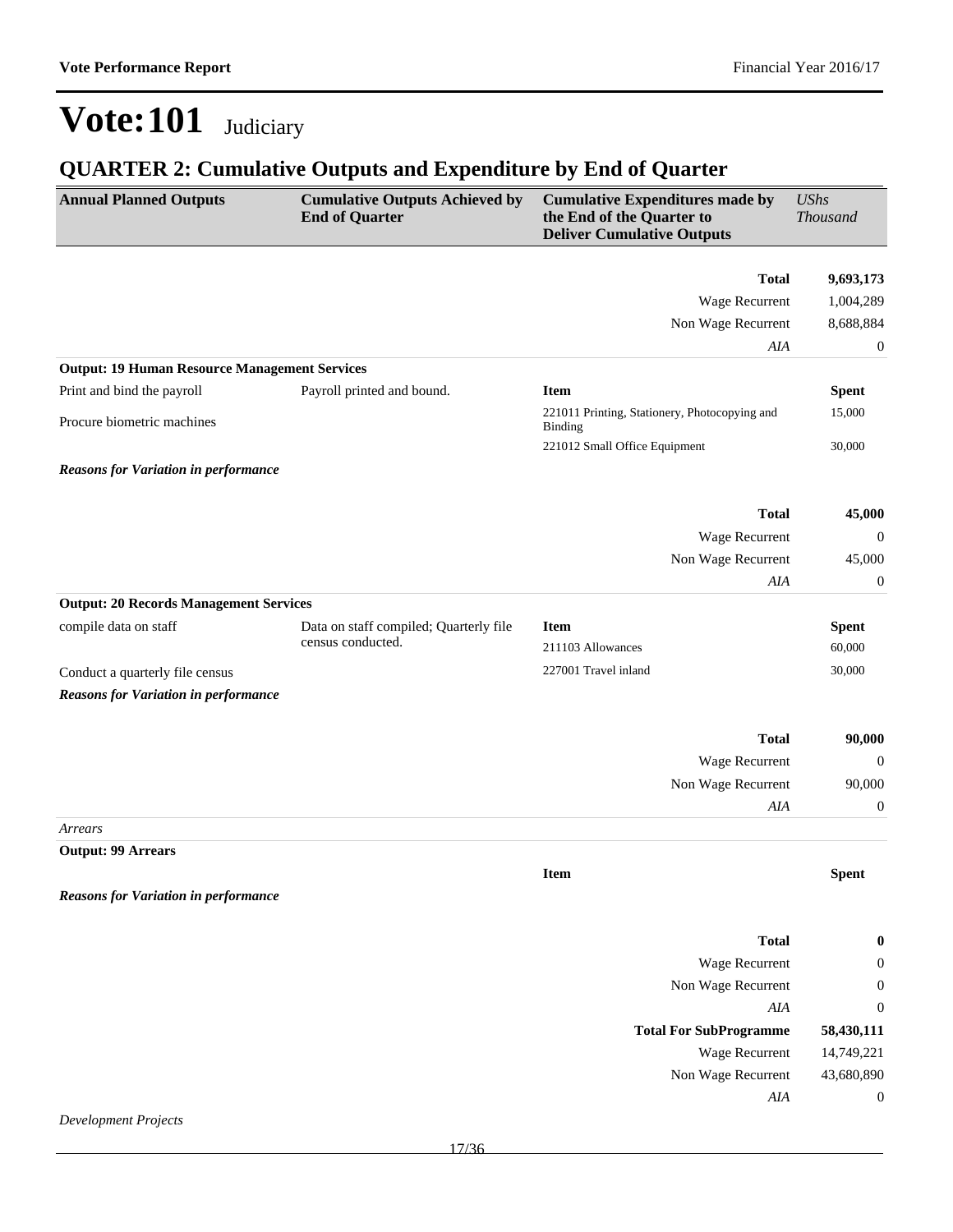| <b>Annual Planned Outputs</b>                                                      | <b>Cumulative Outputs Achieved by</b><br><b>End of Quarter</b>                                                                                                                                  | <b>Cumulative Expenditures made by</b><br>the End of the Quarter to<br><b>Deliver Cumulative Outputs</b>                                       | <b>UShs</b><br><b>Thousand</b> |
|------------------------------------------------------------------------------------|-------------------------------------------------------------------------------------------------------------------------------------------------------------------------------------------------|------------------------------------------------------------------------------------------------------------------------------------------------|--------------------------------|
| Project: 0352 Assistance to Judiciary System                                       |                                                                                                                                                                                                 |                                                                                                                                                |                                |
| Capital Purchases                                                                  |                                                                                                                                                                                                 |                                                                                                                                                |                                |
| <b>Output: 75 Purchase of Motor Vehicles and Other Transport Equipment</b>         |                                                                                                                                                                                                 |                                                                                                                                                |                                |
| a) One Double Cabin Vehicle for Chief<br>Magistrate proured and delivered          | Seven (7) Station Prado Wagon Motor<br>Vehicles were purchased and handed over<br>to Judges.                                                                                                    | <b>Item</b><br>312201 Transport Equipment                                                                                                      | <b>Spent</b><br>939,750        |
| b) One Double Cabin Vehicle for<br>Administrative Officer proured and<br>delivered |                                                                                                                                                                                                 |                                                                                                                                                |                                |
| <b>Reasons for Variation in performance</b>                                        |                                                                                                                                                                                                 |                                                                                                                                                |                                |
| N/A                                                                                |                                                                                                                                                                                                 |                                                                                                                                                |                                |
|                                                                                    |                                                                                                                                                                                                 | <b>Total</b>                                                                                                                                   | 939,750                        |
|                                                                                    |                                                                                                                                                                                                 | GoU Development                                                                                                                                | 939,750                        |
|                                                                                    |                                                                                                                                                                                                 | <b>External Financing</b>                                                                                                                      | $\boldsymbol{0}$               |
|                                                                                    |                                                                                                                                                                                                 | AIA                                                                                                                                            | $\boldsymbol{0}$               |
| <b>Output: 76 Purchase of Office and ICT Equipment, including Software</b>         |                                                                                                                                                                                                 |                                                                                                                                                |                                |
| a) One Chief Magistrates Court<br>Networked                                        | Two desktop Computers and two laptops<br>were purchased. Zero Courts networked<br>due to limited funds                                                                                          | <b>Item</b><br>312202 Machinery and Equipment                                                                                                  | Spent<br>7,930                 |
| a) One hundred Computers for Courts<br>Cprocured and installed                     |                                                                                                                                                                                                 |                                                                                                                                                |                                |
| <b>Reasons for Variation in performance</b>                                        |                                                                                                                                                                                                 |                                                                                                                                                |                                |
| Computers and two laptops                                                          |                                                                                                                                                                                                 | No funds released in the Second Quarter. The available funds that were unspent in the first Quarter could only cater for the purchase of two   |                                |
|                                                                                    |                                                                                                                                                                                                 | <b>Total</b>                                                                                                                                   | 7,930                          |
|                                                                                    |                                                                                                                                                                                                 | <b>GoU</b> Development                                                                                                                         | 7,930                          |
|                                                                                    |                                                                                                                                                                                                 | <b>External Financing</b>                                                                                                                      | $\theta$                       |
|                                                                                    |                                                                                                                                                                                                 | AIA                                                                                                                                            | $\boldsymbol{0}$               |
| <b>Output: 80 Construction and Rehabilitation of Judicial Courts</b>               |                                                                                                                                                                                                 |                                                                                                                                                |                                |
| Commence renovation of Mbarara Chief<br><b>Magistrates Court</b>                   | Renovation for the Chief Justice's<br>residence and Makindye Family Court<br>was carried out, however, due to limited<br>funds there was no rehabilitation of<br>Mbarara Chief Magistrate Court | <b>Item</b><br>312101 Non-Residential Buildings                                                                                                | <b>Spent</b><br>188,644        |
| <b>Reasons for Variation in performance</b>                                        |                                                                                                                                                                                                 |                                                                                                                                                |                                |
| inadequate funds.                                                                  |                                                                                                                                                                                                 | Tendering and Evaluation were done for the rehabilitation of Mbarara Chief Magistrate Court, however, Contracts award could not be done due to |                                |
|                                                                                    |                                                                                                                                                                                                 |                                                                                                                                                |                                |

| 188,644   | <b>Total</b>                  |
|-----------|-------------------------------|
| 188,644   | <b>GoU</b> Development        |
| $^{(1)}$  | <b>External Financing</b>     |
| $\theta$  | AIA                           |
|           |                               |
| 1,136,324 | <b>Total For SubProgramme</b> |
| 1,136,324 | <b>GoU</b> Development        |
| 0         | <b>External Financing</b>     |
|           | AIA                           |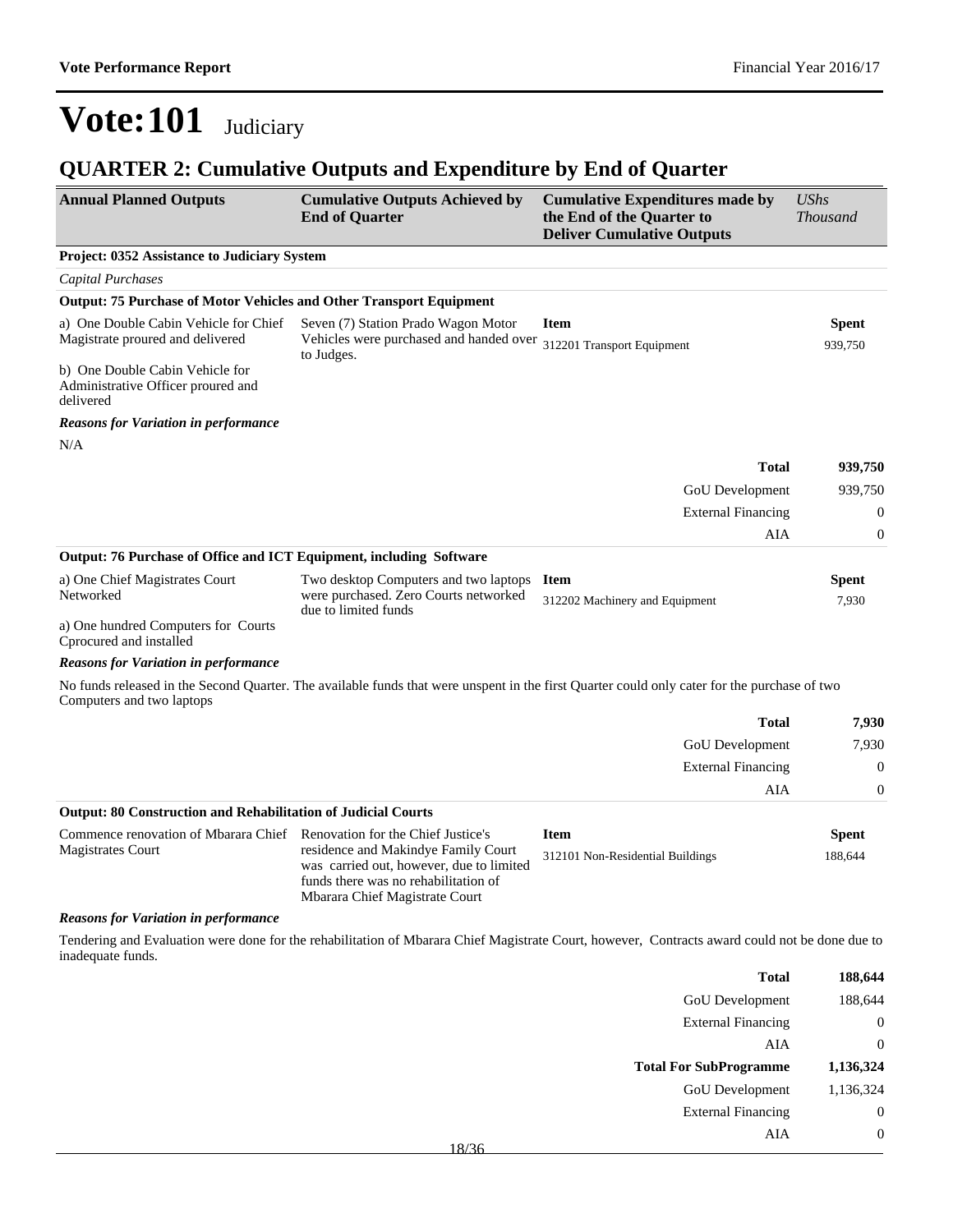| 59,566,435 | <b>GRAND TOTAL</b>        |
|------------|---------------------------|
| 14,749,221 | Wage Recurrent            |
| 43,680,890 | Non Wage Recurrent        |
| 1,136,324  | <b>GoU</b> Development    |
| $\theta$   | <b>External Financing</b> |
| $\theta$   | AIA                       |
|            |                           |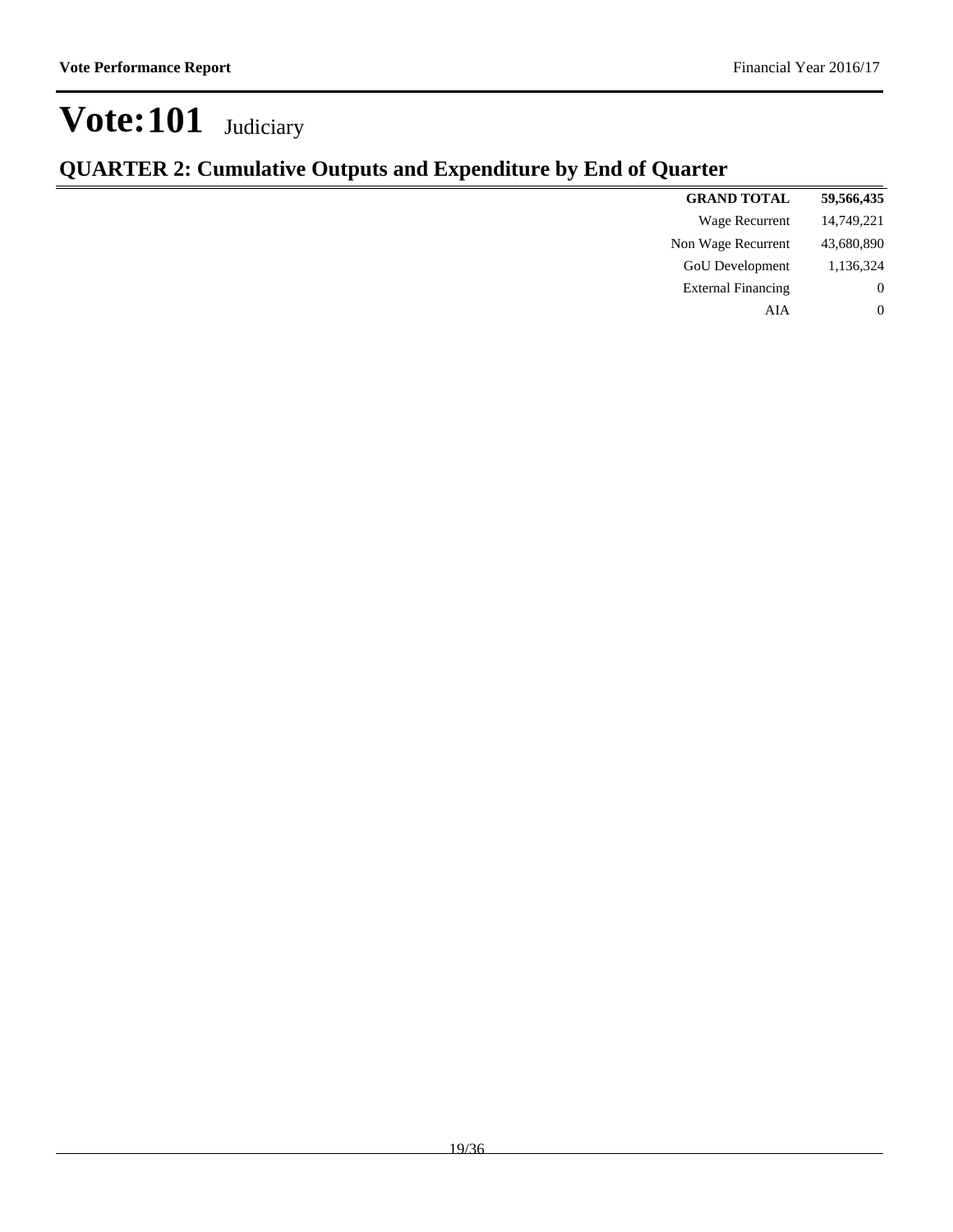### **QUARTER 2: Outputs and Expenditure in Quarter**

| <b>Outputs Planned in Quarter</b>                   | <b>Actual Outputs Achieved in</b><br>Quarter                              | <b>Expenditures incurred in the</b><br><b>Quarter to deliver outputs</b> | <b>UShs</b><br><b>Thousand</b> |
|-----------------------------------------------------|---------------------------------------------------------------------------|--------------------------------------------------------------------------|--------------------------------|
| <b>Program: 51 Judicial services</b>                |                                                                           |                                                                          |                                |
| <b>Recurrent Programmes</b>                         |                                                                           |                                                                          |                                |
| <b>Subprogram: 01 Judiciary</b>                     |                                                                           |                                                                          |                                |
| <b>Outputs Provided</b>                             |                                                                           |                                                                          |                                |
| Output: 01 Disposal of Appeals in the Supreme Court |                                                                           |                                                                          |                                |
| 10 Civil Appeals disposed of;                       | 10 Civil Cases (4 Civil Appeals and 6<br>Civil Applications) disposed of; | <b>Item</b>                                                              | <b>Spent</b>                   |
| 15 Criminal Appeals disposed of;                    |                                                                           | 211101 General Staff Salaries                                            | 205,775                        |
| 3 Constitutional Appeals disposed of.               | 2 Constitutional Cases disposed of;                                       | 211102 Contract Staff Salaries (Incl. Casuals,<br>Temporary)             | 110,702                        |
|                                                     |                                                                           | 211103 Allowances                                                        | 357,778                        |
|                                                     |                                                                           | 211104 Statutory salaries                                                | 1,131,602                      |
|                                                     |                                                                           | 212101 Social Security Contributions                                     | 6,150                          |
|                                                     |                                                                           | 213001 Medical expenses (To employees)                                   | 5,584                          |
|                                                     |                                                                           | 213002 Incapacity, death benefits and funeral<br>expenses                | 5,833                          |
|                                                     |                                                                           | 221001 Advertising and Public Relations                                  | 6,000                          |
|                                                     |                                                                           | 221006 Commissions and related charges                                   | 359,117                        |
|                                                     |                                                                           | 221007 Books, Periodicals & Newspapers                                   | 24,519                         |
|                                                     |                                                                           | 221008 Computer supplies and Information<br>Technology (IT)              | 82,333                         |
|                                                     |                                                                           | 221009 Welfare and Entertainment                                         | 15,654                         |
|                                                     |                                                                           | 221011 Printing, Stationery, Photocopying and<br><b>Binding</b>          | 31,778                         |
|                                                     |                                                                           | 221012 Small Office Equipment                                            | 2,430                          |
|                                                     |                                                                           | 222001 Telecommunications                                                | 8,325                          |
|                                                     |                                                                           | 223003 Rent – (Produced Assets) to private<br>entities                   | 891,154                        |
|                                                     |                                                                           | 223004 Guard and Security services                                       | 50,773                         |
|                                                     |                                                                           | 223005 Electricity                                                       | 28,500                         |
|                                                     |                                                                           | 223006 Water                                                             | 8,684                          |
|                                                     |                                                                           | 224004 Cleaning and Sanitation                                           | 25,145                         |
|                                                     |                                                                           | 224005 Uniforms, Beddings and Protective<br>Gear                         | 6,195                          |
|                                                     |                                                                           | 227001 Travel inland                                                     | 211,842                        |
|                                                     |                                                                           | 227002 Travel abroad                                                     | 384,691                        |
|                                                     |                                                                           | 227003 Carriage, Haulage, Freight and<br>transport hire                  | 13,242                         |
|                                                     |                                                                           | 227004 Fuel, Lubricants and Oils                                         | 66,484                         |
|                                                     |                                                                           | 228001 Maintenance - Civil                                               | 15,788                         |
|                                                     |                                                                           | 228002 Maintenance - Vehicles                                            | 51,851                         |
|                                                     |                                                                           | 228003 Maintenance - Machinery, Equipment<br>& Furniture                 | 19,764                         |

#### *Reasons for Variation in performance*

The Hon. Justices focused on Civil cases but many Criminal cases are pending Judgement.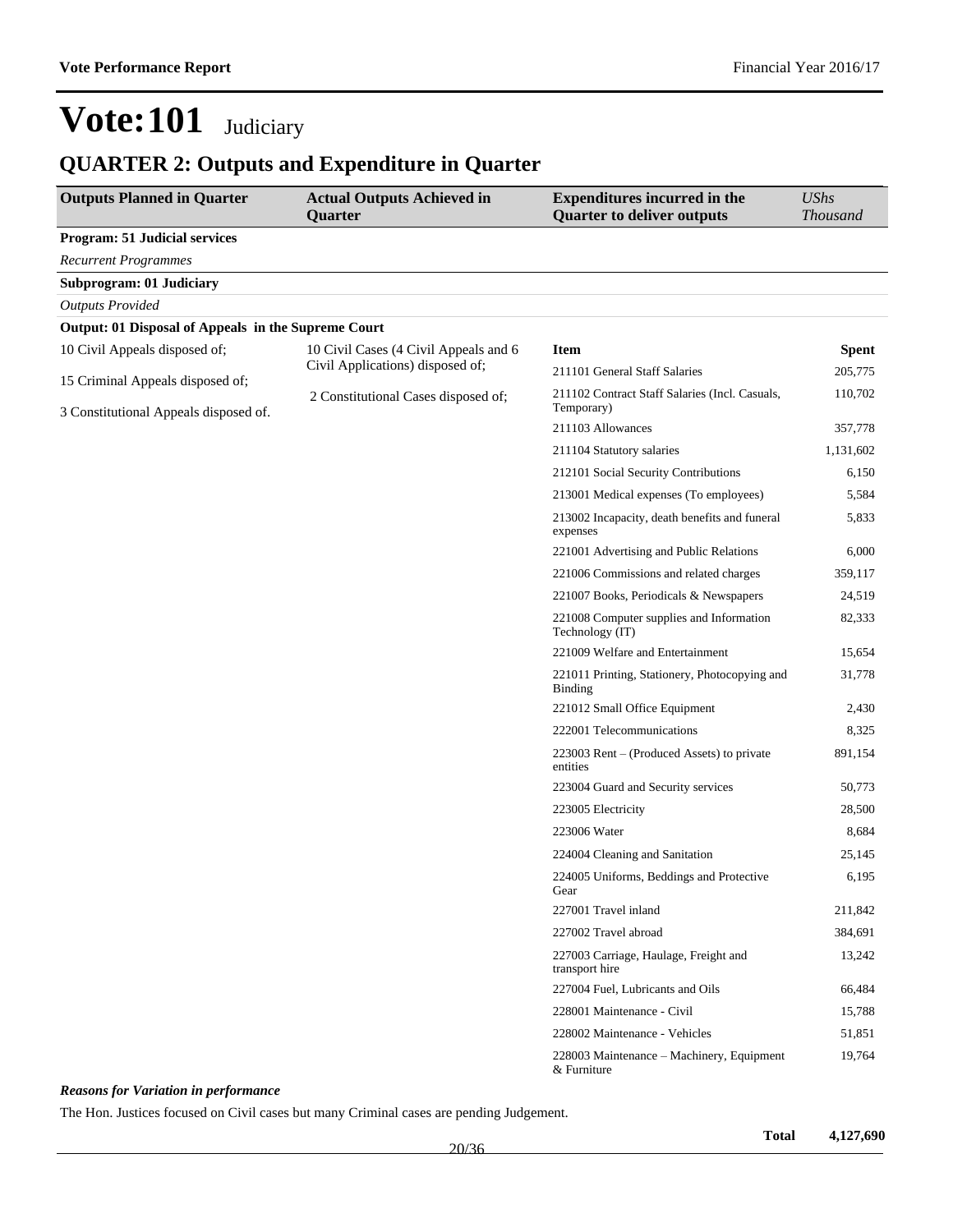### **QUARTER 2: Outputs and Expenditure in Quarter**

| <b>Outputs Planned in Quarter</b>     | <b>Actual Outputs Achieved in</b><br>Quarter                                     | <b>Expenditures incurred in the</b><br><b>Quarter to deliver outputs</b> | <b>UShs</b><br><b>Thousand</b> |
|---------------------------------------|----------------------------------------------------------------------------------|--------------------------------------------------------------------------|--------------------------------|
|                                       |                                                                                  | Wage Recurrent                                                           | 1,448,079                      |
|                                       |                                                                                  | Non Wage Recurrent                                                       | 2,679,611                      |
|                                       |                                                                                  | AIA                                                                      | $\boldsymbol{0}$               |
|                                       | Output: 02 Disposal of Appeals and Constitutional Matters in the Court of Appeal |                                                                          |                                |
| 50 Civil Appeals disposed of;         | 127 Civil Cases (53 Civil Appeals and 74                                         | <b>Item</b>                                                              | <b>Spent</b>                   |
| 5 Constitutional Appeals disposed of; | Civil Applications) disposed of;                                                 | 211101 General Staff Salaries                                            | 239,916                        |
| 100 Criminal Appeals disposed of      | 5 Constitutional Cases disposed of;                                              | 211102 Contract Staff Salaries (Incl. Casuals,<br>Temporary)             | 114,206                        |
|                                       | 190 Criminal Cases (100 Criminal                                                 | 211103 Allowances                                                        | 107,398                        |
|                                       | Appeals and 90 Criminal Applications)<br>disposed of;                            | 211104 Statutory salaries                                                | 1,624,884                      |
|                                       |                                                                                  | 212101 Social Security Contributions                                     | 6,114                          |
|                                       | 22 Election Petition Cases (21 Election<br>Petition Applications and 1 Election  | 213001 Medical expenses (To employees)                                   | 11,584                         |
|                                       | Petition Appeal) disposed of.                                                    | 213002 Incapacity, death benefits and funeral<br>expenses                | 5,834                          |
|                                       |                                                                                  | 221001 Advertising and Public Relations                                  | 5,900                          |
|                                       |                                                                                  | 221006 Commissions and related charges                                   | 529,989                        |
|                                       |                                                                                  | 221007 Books, Periodicals & Newspapers                                   | 24,366                         |
|                                       |                                                                                  | 221008 Computer supplies and Information<br>Technology (IT)              | 113,848                        |
|                                       |                                                                                  | 221009 Welfare and Entertainment                                         | 13,161                         |
|                                       |                                                                                  | 221011 Printing, Stationery, Photocopying and<br>Binding                 | 39,575                         |
|                                       |                                                                                  | 221012 Small Office Equipment                                            | 8,498                          |
|                                       |                                                                                  | 222001 Telecommunications                                                | 8,983                          |
|                                       |                                                                                  | 223003 Rent – (Produced Assets) to private<br>entities                   | 899,833                        |
|                                       |                                                                                  | 223004 Guard and Security services                                       | 28,683                         |
|                                       |                                                                                  | 223005 Electricity                                                       | 15,656                         |
|                                       |                                                                                  | 223006 Water                                                             | 10,338                         |
|                                       |                                                                                  | 224004 Cleaning and Sanitation                                           | 11,749                         |
|                                       |                                                                                  | 224005 Uniforms, Beddings and Protective<br>Gear                         | 5,413                          |
|                                       |                                                                                  | 227001 Travel inland                                                     | 108,671                        |
|                                       |                                                                                  | 227002 Travel abroad                                                     | 464,871                        |
|                                       |                                                                                  | 227003 Carriage, Haulage, Freight and<br>transport hire                  | 6,000                          |
|                                       |                                                                                  | 227004 Fuel, Lubricants and Oils                                         | 21,375                         |
|                                       |                                                                                  | 228001 Maintenance - Civil                                               | 6,208                          |
|                                       |                                                                                  | 228002 Maintenance - Vehicles                                            | 95,450                         |
|                                       |                                                                                  | 228003 Maintenance - Machinery, Equipment<br>& Furniture                 | 5,169                          |

#### *Reasons for Variation in performance*

The Court was able to hold sessions outside kampala and the Judgements were delivered, leading to good performance.

|       | <b>Total</b>   | 4,533,670 |
|-------|----------------|-----------|
| 21/36 | Wage Recurrent | 1,979,006 |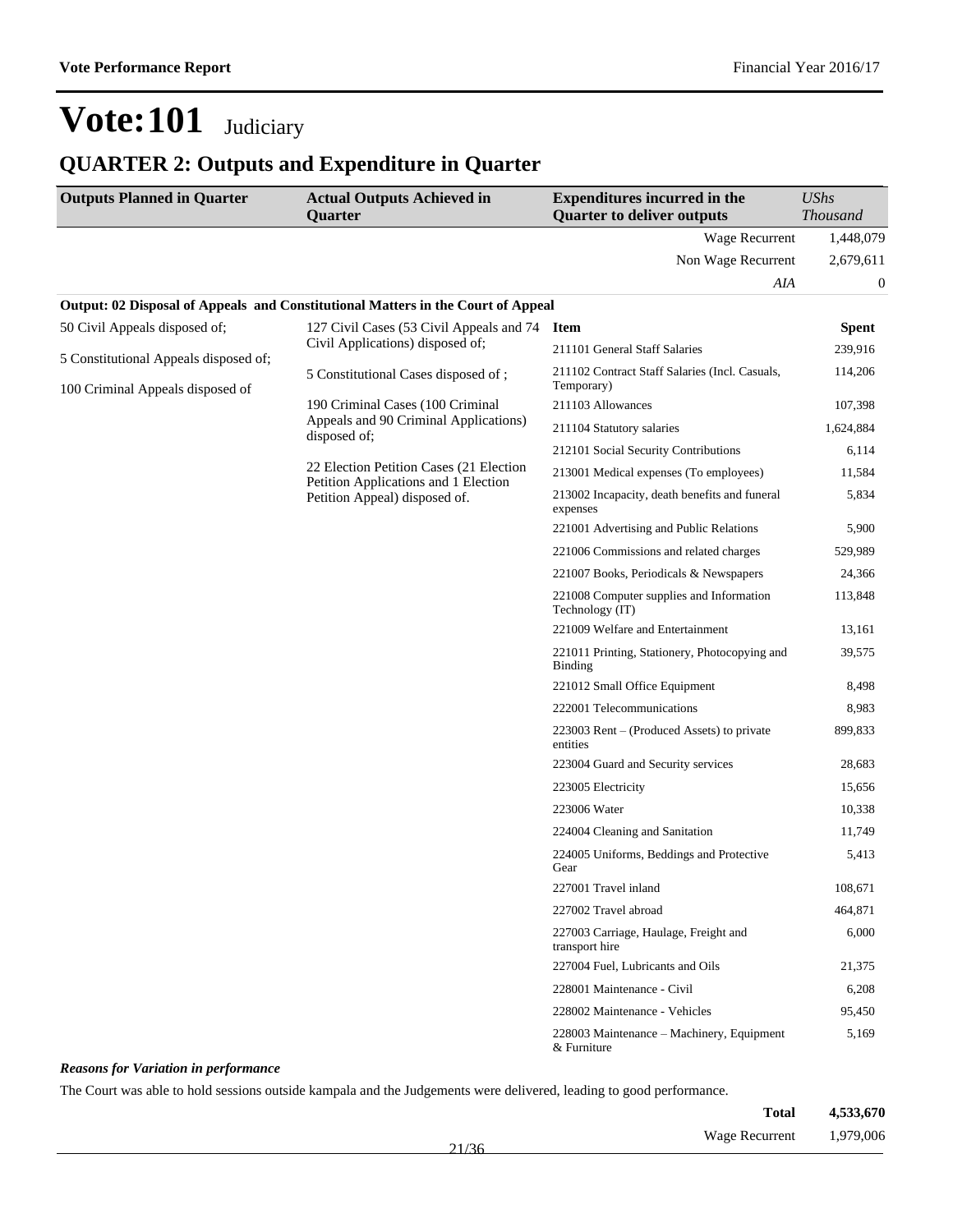### **QUARTER 2: Outputs and Expenditure in Quarter**

| <b>Outputs Planned in Quarter</b>                          | <b>Actual Outputs Achieved in</b><br><b>Quarter</b> | <b>Expenditures incurred in the</b><br><b>Quarter to deliver outputs</b> | <b>UShs</b><br>Thousand |
|------------------------------------------------------------|-----------------------------------------------------|--------------------------------------------------------------------------|-------------------------|
|                                                            |                                                     | Non Wage Recurrent                                                       | 2,554,664               |
|                                                            |                                                     | AIA                                                                      | 0                       |
| Output: 03 Disposal of Appeals and Suits in the High Court |                                                     |                                                                          |                         |
| 1,018 Civil cases disposed of                              | 2,029 Civil cases disposed of;                      | <b>Item</b>                                                              | <b>Spent</b>            |
| 496 Criminal Cases disposed of                             | 1,465 Criminal Cases disposed of;                   | 211101 General Staff Salaries                                            | 1,923,883               |
| 890 Family cases disposed of                               | 1366 Family cases disposed of;                      | 211102 Contract Staff Salaries (Incl. Casuals,<br>Temporary)             | 435,887                 |
| 629 Land Cases Disposed of                                 |                                                     | 211103 Allowances                                                        | 3,711,959               |
|                                                            | 1102 Land Cases Disposed of;                        | 211104 Statutory salaries                                                | 3,934,696               |
| 574 Commercial cases disposed of                           | 538 Commercial cases disposed of;                   | 212101 Social Security Contributions                                     | 37,230                  |
| 143 Anti-corruption cases disposed of                      | 56 Anti-corruption cases disposed of;               | 212102 Pension for General Civil Service                                 | 2,893,061               |
|                                                            |                                                     | 213001 Medical expenses (To employees)                                   | 79,499                  |
| 150 Persons offered legal aid through<br>justice centres   | 495 Cases disposed of through Plea<br>bargaining.   | 213002 Incapacity, death benefits and funeral<br>expenses                | 5,815                   |
|                                                            | 380 Persons offered legal aid through               | 213004 Gratuity Expenses                                                 | 770,895                 |
|                                                            | <b>Justice Centres</b>                              | 221001 Advertising and Public Relations                                  | 5,999                   |
|                                                            |                                                     | 221006 Commissions and related charges                                   | 7,271,861               |
|                                                            |                                                     | 221007 Books, Periodicals & Newspapers                                   | 70,676                  |
|                                                            |                                                     | 221008 Computer supplies and Information<br>Technology (IT)              | 399,747                 |
|                                                            |                                                     | 221009 Welfare and Entertainment                                         | 30,085                  |
|                                                            |                                                     | 221011 Printing, Stationery, Photocopying and<br><b>Binding</b>          | 867,262                 |
|                                                            |                                                     | 221012 Small Office Equipment                                            | 23,250                  |
|                                                            |                                                     | 222001 Telecommunications                                                | 32,184                  |
|                                                            |                                                     | 223003 Rent – (Produced Assets) to private<br>entities                   | 1,577,271               |
|                                                            |                                                     | 223004 Guard and Security services                                       | 452,118                 |
|                                                            |                                                     | 223005 Electricity                                                       | 171,000                 |
|                                                            |                                                     | 223006 Water                                                             | 49,044                  |
|                                                            |                                                     | 224004 Cleaning and Sanitation                                           | 179,568                 |
|                                                            |                                                     | 224005 Uniforms, Beddings and Protective<br>Gear                         | 1,600                   |
|                                                            |                                                     | 227001 Travel inland                                                     | 804,696                 |
|                                                            |                                                     | 227002 Travel abroad                                                     | 258,694                 |
|                                                            |                                                     | 227003 Carriage, Haulage, Freight and<br>transport hire                  | 27,500                  |
|                                                            |                                                     | 227004 Fuel, Lubricants and Oils                                         | 844,958                 |
|                                                            |                                                     | 228001 Maintenance - Civil                                               | 156,208                 |
|                                                            |                                                     | 228002 Maintenance - Vehicles                                            | 470,281                 |
|                                                            |                                                     | 228003 Maintenance - Machinery, Equipment<br>& Furniture                 | 15,439                  |

#### *Reasons for Variation in performance*

The good performance was due to the use of mediation in the disposal of Civil, Family and Land cases as well as the use of Plea Bargaining for Criminal cases.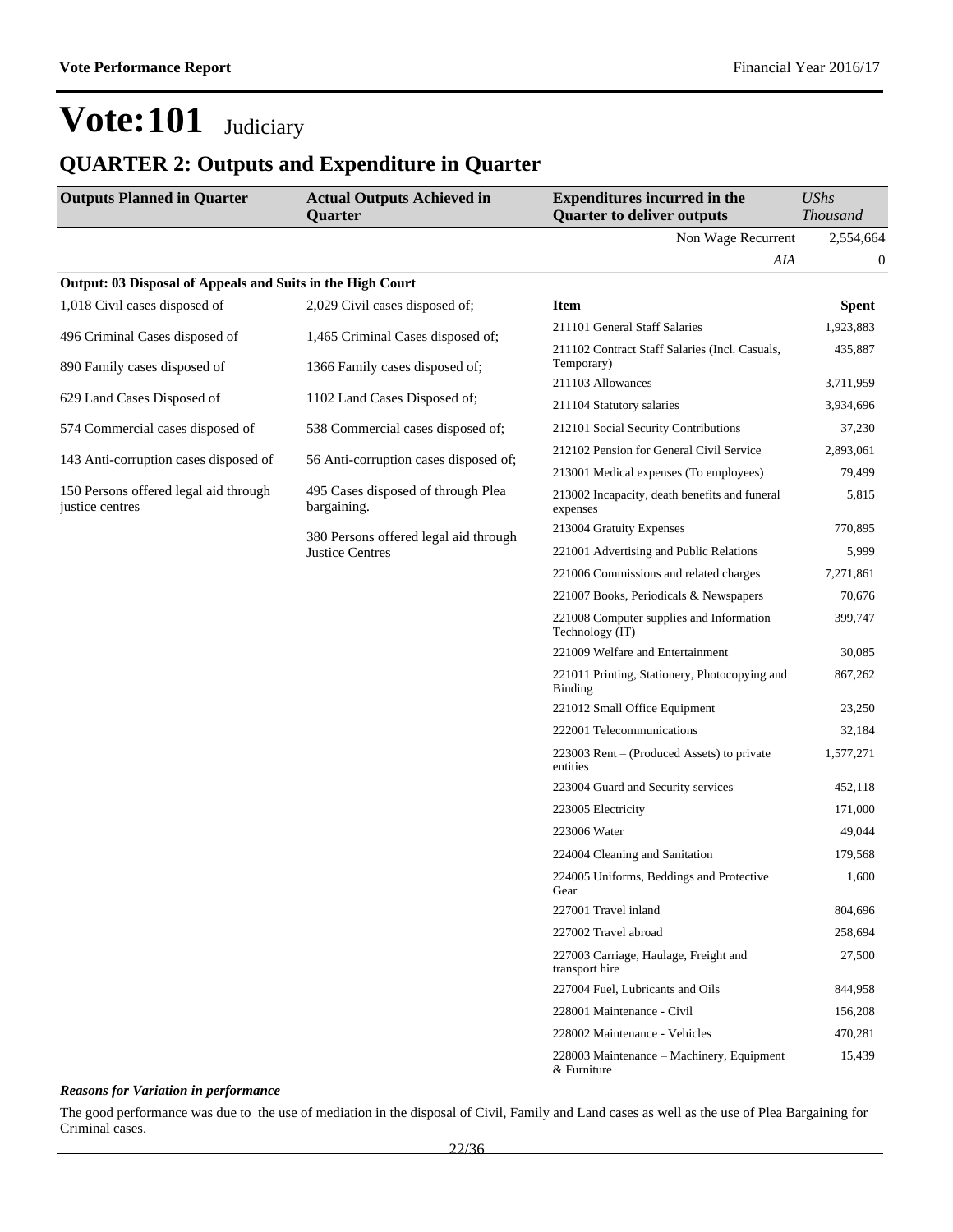### **QUARTER 2: Outputs and Expenditure in Quarter**

| <b>Outputs Planned in Quarter</b>                                                 | <b>Actual Outputs Achieved in</b><br><b>Quarter</b>                                | <b>Expenditures incurred in the</b><br><b>Quarter to deliver outputs</b> | <b>UShs</b><br><b>Thousand</b> |
|-----------------------------------------------------------------------------------|------------------------------------------------------------------------------------|--------------------------------------------------------------------------|--------------------------------|
|                                                                                   |                                                                                    | <b>Total</b>                                                             | 27,502,365                     |
|                                                                                   |                                                                                    | Wage Recurrent                                                           | 6,294,466                      |
|                                                                                   |                                                                                    | Non Wage Recurrent                                                       | 21,207,900                     |
|                                                                                   |                                                                                    | AIA                                                                      | $\boldsymbol{0}$               |
| Output: 04 Disposal of Suits and Appeals in the Magistrate Courts                 |                                                                                    |                                                                          |                                |
| 32,459 (15241 cases at Chief Magistrates                                          | 33,916 (19,313 cases at Chief Magistrates                                          | <b>Item</b>                                                              | <b>Spent</b>                   |
| Court; 13,549 cases at Grade 1 Courts;<br>3,669 cases at Grade II Courts) will be | Court; 12,514 cases at Grade I Courts;<br>2,089 cases at Grade II Courts) disposed | 211101 General Staff Salaries                                            | 3,448,022                      |
| disposed of in Magistrate Courts;                                                 | of in the Magistrates Courts.                                                      | 211102 Contract Staff Salaries (Incl. Casuals,<br>Temporary)             | 199,206                        |
|                                                                                   |                                                                                    | 211103 Allowances                                                        | 2,845,520                      |
|                                                                                   |                                                                                    | 212101 Social Security Contributions                                     | 32,236                         |
|                                                                                   |                                                                                    | 213001 Medical expenses (To employees)                                   | 243,084                        |
|                                                                                   |                                                                                    | 213002 Incapacity, death benefits and funeral<br>expenses                | 5,834                          |
|                                                                                   |                                                                                    | 221001 Advertising and Public Relations                                  | 19,000                         |
|                                                                                   |                                                                                    | 221006 Commissions and related charges                                   | 1,030,151                      |
|                                                                                   |                                                                                    | 221007 Books, Periodicals & Newspapers                                   | 176,511                        |
|                                                                                   |                                                                                    | 221008 Computer supplies and Information<br>Technology (IT)              | 192,453                        |
|                                                                                   |                                                                                    | 221009 Welfare and Entertainment                                         | 25,666                         |
|                                                                                   |                                                                                    | 221011 Printing, Stationery, Photocopying and<br><b>Binding</b>          | 130,112                        |
|                                                                                   |                                                                                    | 221012 Small Office Equipment                                            | 7,750                          |
|                                                                                   |                                                                                    | 222001 Telecommunications                                                | 8,297                          |
|                                                                                   |                                                                                    | 223003 Rent – (Produced Assets) to private<br>entities                   | 584,348                        |
|                                                                                   |                                                                                    | 223004 Guard and Security services                                       | 17,083                         |
|                                                                                   |                                                                                    | 223005 Electricity                                                       | 37,901                         |
|                                                                                   |                                                                                    | 223006 Water                                                             | 41,134                         |
|                                                                                   |                                                                                    | 224004 Cleaning and Sanitation                                           | 23,349                         |
|                                                                                   |                                                                                    | 224005 Uniforms, Beddings and Protective<br>Gear                         | 64,899                         |
|                                                                                   |                                                                                    | 227001 Travel inland                                                     | 546,855                        |
|                                                                                   |                                                                                    | 227002 Travel abroad                                                     | 167,207                        |
|                                                                                   |                                                                                    | 227003 Carriage, Haulage, Freight and<br>transport hire                  | 7,500                          |
|                                                                                   |                                                                                    | 227004 Fuel, Lubricants and Oils                                         | 135,293                        |
|                                                                                   |                                                                                    | 228001 Maintenance - Civil                                               | 303,921                        |
|                                                                                   |                                                                                    | 228002 Maintenance - Vehicles                                            | 208,623                        |

#### *Reasons for Variation in performance*

The adoption of innovative approaches such as small Claims proceedures and the enhanced role of the Registrar Magistrates Affiars led to improved performance

| 10,501,954 | <b>Total</b>       |       |
|------------|--------------------|-------|
| 3,647,228  | Wage Recurrent     |       |
| 6,854,726  | Non Wage Recurrent | 23/36 |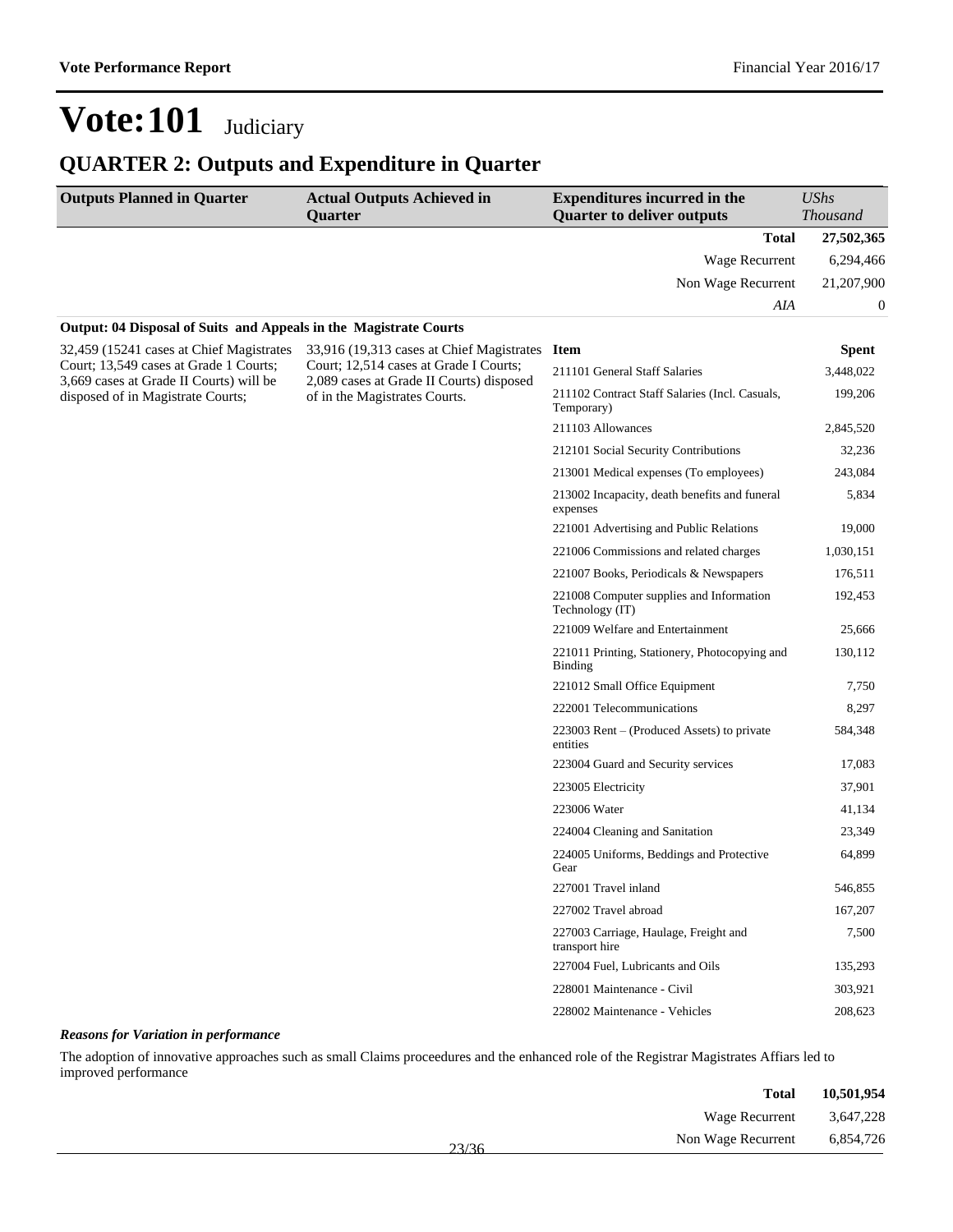### **QUARTER 2: Outputs and Expenditure in Quarter**

| <b>Outputs Planned in Quarter</b>                      | <b>Actual Outputs Achieved in</b><br>Quarter                                     | <b>Expenditures incurred in the</b><br><b>Quarter to deliver outputs</b> | <b>UShs</b><br><b>Thousand</b> |
|--------------------------------------------------------|----------------------------------------------------------------------------------|--------------------------------------------------------------------------|--------------------------------|
|                                                        |                                                                                  | AIA                                                                      | 0                              |
| Output: 05 Capacity Buidling of staff in the Judiciary |                                                                                  |                                                                          |                                |
| Facilitate the various trainings as follows;           | Reproductive Rights Round Table                                                  | Item                                                                     | <b>Spent</b>                   |
| Leadership Skills Development /                        | Discussion for Judges, Launch of the<br>Gender Bench Book, Customised Training   | 211101 General Staff Salaries                                            | 376,153                        |
| Managing and Training Function for 10                  | Programme on advanced Oil and Gas for                                            | 211103 Allowances                                                        | 13,002                         |
| JSI / JTC Officials                                    | Judges and Magistrates , Insolvency<br>Training for Judges, Training of Trainers | 212101 Social Security Contributions                                     | 2,202                          |
|                                                        | in Human Rights for Judges.                                                      | 213001 Medical expenses (To employees)                                   | 8,084                          |
| BFP, Detailed Budget Estimates                         |                                                                                  | 213002 Incapacity, death benefits and funeral<br>expenses                | 25,833                         |
|                                                        |                                                                                  | 221001 Advertising and Public Relations                                  | 6,271                          |
|                                                        |                                                                                  | 221002 Workshops and Seminars                                            | 200,000                        |
|                                                        |                                                                                  | 221003 Staff Training                                                    | 210,000                        |
|                                                        |                                                                                  | 221006 Commissions and related charges                                   | 345,806                        |
|                                                        |                                                                                  | 221007 Books, Periodicals & Newspapers                                   | 12,986                         |
|                                                        |                                                                                  | 221008 Computer supplies and Information<br>Technology (IT)              | 92,194                         |
|                                                        |                                                                                  | 221009 Welfare and Entertainment                                         | 17,691                         |
|                                                        |                                                                                  | 221011 Printing, Stationery, Photocopying and<br>Binding                 | 28,454                         |
|                                                        |                                                                                  | 221012 Small Office Equipment                                            | 12,750                         |
|                                                        |                                                                                  | 222001 Telecommunications                                                | 11,312                         |
|                                                        |                                                                                  | 223004 Guard and Security services                                       | 8,333                          |
|                                                        |                                                                                  | 223005 Electricity                                                       | 13,650                         |
|                                                        |                                                                                  | 223006 Water                                                             | 9,834                          |
|                                                        |                                                                                  | 224004 Cleaning and Sanitation                                           | 14,800                         |
|                                                        |                                                                                  | 227001 Travel inland                                                     | 332,460                        |
|                                                        |                                                                                  | 227002 Travel abroad                                                     | 80,180                         |
|                                                        |                                                                                  | 227003 Carriage, Haulage, Freight and<br>transport hire                  | 5,000                          |
|                                                        |                                                                                  | 227004 Fuel, Lubricants and Oils                                         | 44,031                         |
|                                                        |                                                                                  | 228001 Maintenance - Civil                                               | 11,213                         |
|                                                        |                                                                                  | 228002 Maintenance - Vehicles                                            | 44,854                         |
|                                                        |                                                                                  | 228003 Maintenance – Machinery, Equipment<br>& Furniture                 | 9,167                          |

#### *Reasons for Variation in performance*

The Institute focused on key emerging issues such as Oil and gas law, Gender and the law, Human Rights and Insolvency. The Leadership skills training will be conducted in the third quarter.

| 1,936,259 | Total              |
|-----------|--------------------|
| 376,153   | Wage Recurrent     |
| 1,560,105 | Non Wage Recurrent |
| $\theta$  | AIA                |
|           |                    |

#### **Output: 06 Judiciary Support Services**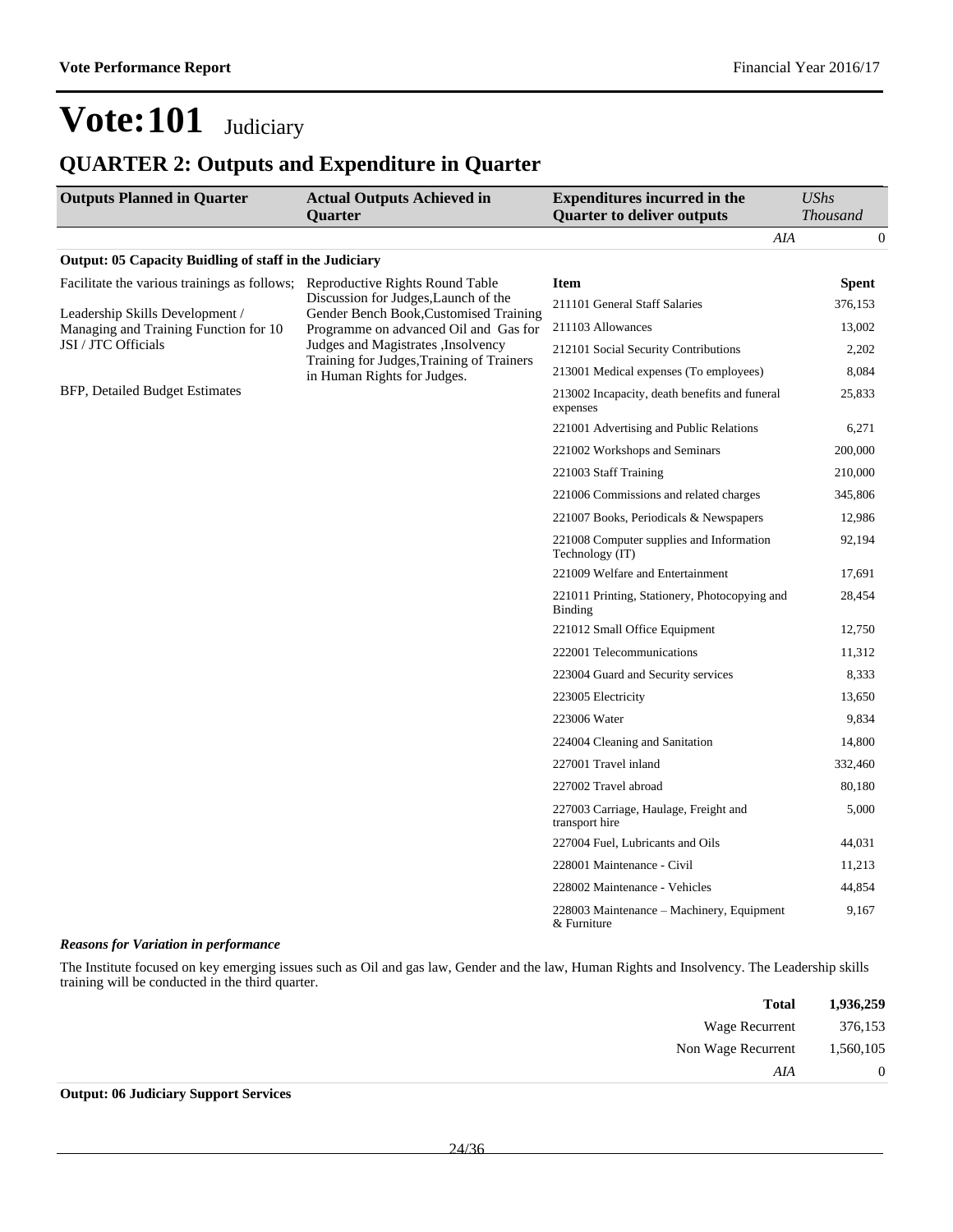### **QUARTER 2: Outputs and Expenditure in Quarter**

| <b>Outputs Planned in Quarter</b>     | <b>Actual Outputs Achieved in</b><br>Quarter                                                                                                                             | <b>Expenditures incurred in the</b><br><b>Quarter to deliver outputs</b> | <b>UShs</b><br><b>Thousand</b> |
|---------------------------------------|--------------------------------------------------------------------------------------------------------------------------------------------------------------------------|--------------------------------------------------------------------------|--------------------------------|
| Operational funds to SC; COA,12 HC    | Operational funds to SC, COA, 20 HC                                                                                                                                      | <b>Item</b>                                                              | <b>Spent</b>                   |
| Circuits; HC Headquarters; 39 CMs and | Circuits, HC Headquarters, 41 CMS and                                                                                                                                    | 211101 General Staff Salaries                                            | 916,736                        |
| 116 independent G1 Courts provided;   | 187 independent G1 Courts provided; 206<br>vehicles and 56 motorcycles maintained;<br>238 vehicles and 64 Buildings maintained; 141 Buildings (96 Judiciary owned and 45 | 211102 Contract Staff Salaries (Incl. Casuals,<br>Temporary)             | 87,553                         |
|                                       | rented buildings) maintained; Uniforms                                                                                                                                   | 211103 Allowances                                                        | 170,322                        |
|                                       | for Support staff provided; HIV/AIDS<br>Workplace policy implemented.                                                                                                    | 211107 Ex-Gratia for other Retired and<br>Serving Public Servants        | 5,293,000                      |
|                                       |                                                                                                                                                                          | 212101 Social Security Contributions                                     | 15,084                         |
|                                       |                                                                                                                                                                          | 213001 Medical expenses (To employees)                                   | 7,137                          |
|                                       |                                                                                                                                                                          | 213002 Incapacity, death benefits and funeral<br>expenses                | 25,834                         |
|                                       |                                                                                                                                                                          | 221001 Advertising and Public Relations                                  | 45,798                         |
|                                       |                                                                                                                                                                          | 221002 Workshops and Seminars                                            | 450,000                        |
|                                       |                                                                                                                                                                          | 221006 Commissions and related charges                                   | 259,715                        |
|                                       |                                                                                                                                                                          | 221007 Books, Periodicals & Newspapers                                   | 33,081                         |
|                                       |                                                                                                                                                                          | 221008 Computer supplies and Information<br>Technology (IT)              | 100,880                        |
|                                       |                                                                                                                                                                          | 221009 Welfare and Entertainment                                         | 202,721                        |
|                                       |                                                                                                                                                                          | 221011 Printing, Stationery, Photocopying and<br><b>Binding</b>          | 125,016                        |
|                                       |                                                                                                                                                                          | 221012 Small Office Equipment                                            | 8,744                          |
|                                       |                                                                                                                                                                          | 221016 IFMS Recurrent costs                                              | 94,876                         |
|                                       |                                                                                                                                                                          | 221020 IPPS Recurrent Costs                                              | 11,420                         |
|                                       |                                                                                                                                                                          | 222001 Telecommunications                                                | 20,582                         |
|                                       |                                                                                                                                                                          | 222002 Postage and Courier                                               | 10,258                         |
|                                       |                                                                                                                                                                          | 223001 Property Expenses                                                 | 29,922                         |
|                                       |                                                                                                                                                                          | 223004 Guard and Security services                                       | 16,667                         |
|                                       |                                                                                                                                                                          | 223005 Electricity                                                       | 2,000                          |
|                                       |                                                                                                                                                                          | 223006 Water                                                             | 8,680                          |
|                                       |                                                                                                                                                                          | 224004 Cleaning and Sanitation                                           | 180,000                        |
|                                       |                                                                                                                                                                          | 224005 Uniforms, Beddings and Protective<br>Gear                         | 108,920                        |
|                                       |                                                                                                                                                                          | 225001 Consultancy Services- Short term                                  | 33,838                         |
|                                       |                                                                                                                                                                          | 227001 Travel inland                                                     | 769,847                        |
|                                       |                                                                                                                                                                          | 227002 Travel abroad                                                     | 334,937                        |
|                                       |                                                                                                                                                                          | 227003 Carriage, Haulage, Freight and<br>transport hire                  | 22,539                         |
|                                       |                                                                                                                                                                          | 227004 Fuel, Lubricants and Oils                                         | 129,565                        |
|                                       |                                                                                                                                                                          | 228001 Maintenance - Civil                                               | 51,558                         |
|                                       |                                                                                                                                                                          | 228002 Maintenance - Vehicles                                            | 83,368                         |
|                                       |                                                                                                                                                                          | 228003 Maintenance - Machinery, Equipment<br>& Furniture                 | 23,142                         |
|                                       |                                                                                                                                                                          | 282101 Donations                                                         | 19,437                         |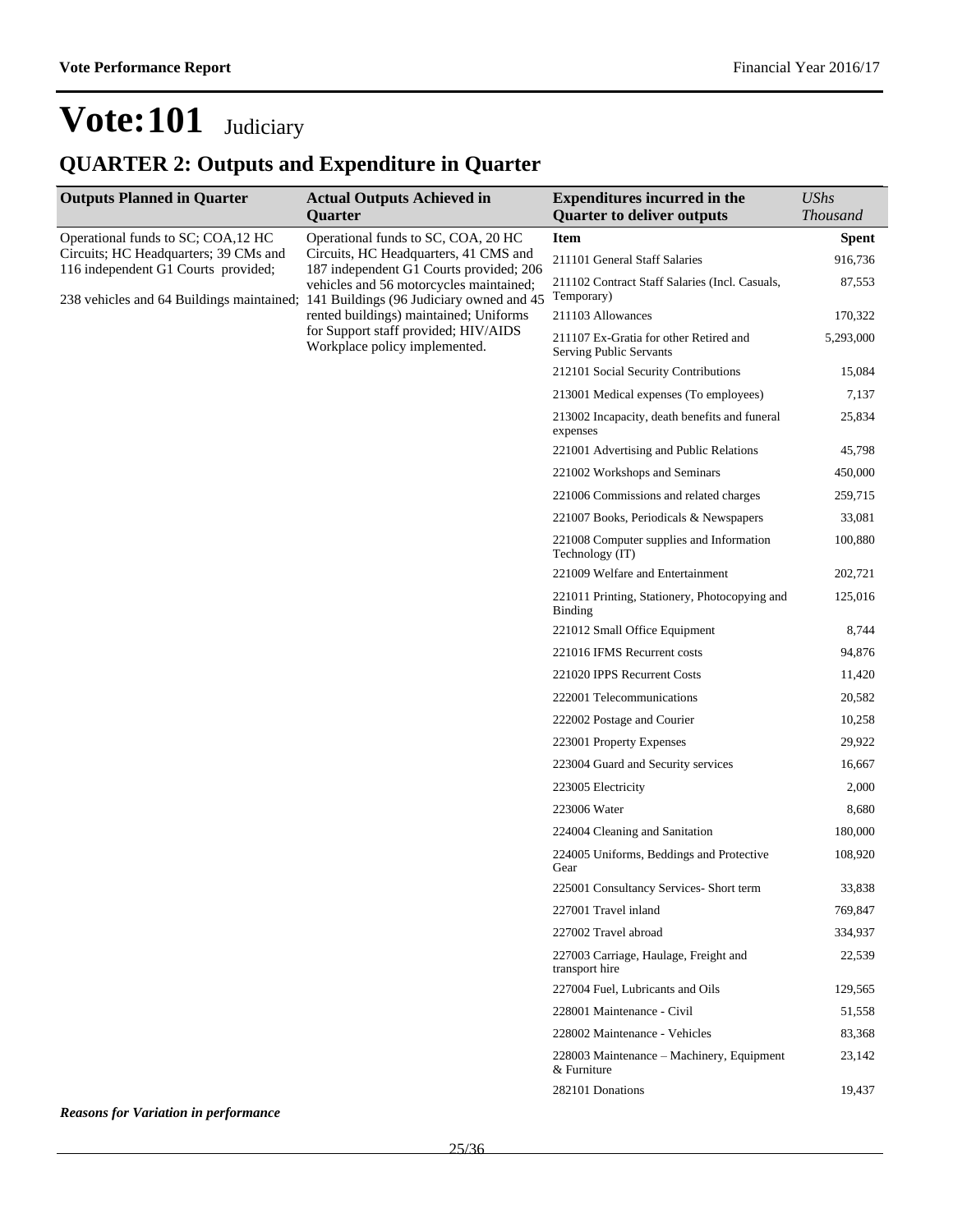### **QUARTER 2: Outputs and Expenditure in Quarter**

| <b>Total</b><br>9,693,173<br>Wage Recurrent<br>1,004,289<br>8,688,884<br>Non Wage Recurrent<br>AIA<br>$\boldsymbol{0}$<br><b>Output: 19 Human Resource Management Services</b><br>Print and bind the payroll<br>Payroll printed and bound.<br><b>Item</b><br><b>Spent</b><br>221011 Printing, Stationery, Photocopying and<br>15,000<br>Procure biometric machines<br>Binding<br>221012 Small Office Equipment<br>30,000<br><b>Total</b><br>45,000<br>Wage Recurrent<br>$\mathbf 0$<br>Non Wage Recurrent<br>45,000<br>AIA<br>$\boldsymbol{0}$<br><b>Output: 20 Records Management Services</b><br>compile data on staff<br>Data on staff compiled; Quarterly file<br><b>Item</b><br><b>Spent</b><br>census conducted.<br>211103 Allowances<br>60,000<br>227001 Travel inland<br>30,000<br>Conduct a quarterly file census<br><b>Reasons for Variation in performance</b><br><b>Total</b><br>90,000<br>Wage Recurrent<br>$\boldsymbol{0}$<br>Non Wage Recurrent<br>90,000<br>AIA<br>$\boldsymbol{0}$<br>Arrears<br><b>Output: 99 Arrears</b><br><b>Item</b><br><b>Spent</b><br><b>Total</b><br>$\boldsymbol{0}$<br>Wage Recurrent<br>$\boldsymbol{0}$<br>Non Wage Recurrent<br>$\boldsymbol{0}$<br>AIA<br>$\boldsymbol{0}$<br>58,430,111<br><b>Total For SubProgramme</b><br>Wage Recurrent<br>14,749,221<br>43,680,890<br>Non Wage Recurrent<br>AIA<br>$\mathbf{0}$<br><b>Development Projects</b><br>Project: 0352 Assistance to Judiciary System | <b>Outputs Planned in Quarter</b>           | <b>Actual Outputs Achieved in</b><br>Quarter | <b>Expenditures incurred in the</b><br><b>Quarter to deliver outputs</b> | <b>UShs</b><br>Thousand |
|-----------------------------------------------------------------------------------------------------------------------------------------------------------------------------------------------------------------------------------------------------------------------------------------------------------------------------------------------------------------------------------------------------------------------------------------------------------------------------------------------------------------------------------------------------------------------------------------------------------------------------------------------------------------------------------------------------------------------------------------------------------------------------------------------------------------------------------------------------------------------------------------------------------------------------------------------------------------------------------------------------------------------------------------------------------------------------------------------------------------------------------------------------------------------------------------------------------------------------------------------------------------------------------------------------------------------------------------------------------------------------------------------------------------------------------------------------|---------------------------------------------|----------------------------------------------|--------------------------------------------------------------------------|-------------------------|
|                                                                                                                                                                                                                                                                                                                                                                                                                                                                                                                                                                                                                                                                                                                                                                                                                                                                                                                                                                                                                                                                                                                                                                                                                                                                                                                                                                                                                                                     |                                             |                                              |                                                                          |                         |
|                                                                                                                                                                                                                                                                                                                                                                                                                                                                                                                                                                                                                                                                                                                                                                                                                                                                                                                                                                                                                                                                                                                                                                                                                                                                                                                                                                                                                                                     |                                             |                                              |                                                                          |                         |
|                                                                                                                                                                                                                                                                                                                                                                                                                                                                                                                                                                                                                                                                                                                                                                                                                                                                                                                                                                                                                                                                                                                                                                                                                                                                                                                                                                                                                                                     |                                             |                                              |                                                                          |                         |
|                                                                                                                                                                                                                                                                                                                                                                                                                                                                                                                                                                                                                                                                                                                                                                                                                                                                                                                                                                                                                                                                                                                                                                                                                                                                                                                                                                                                                                                     |                                             |                                              |                                                                          |                         |
|                                                                                                                                                                                                                                                                                                                                                                                                                                                                                                                                                                                                                                                                                                                                                                                                                                                                                                                                                                                                                                                                                                                                                                                                                                                                                                                                                                                                                                                     |                                             |                                              |                                                                          |                         |
|                                                                                                                                                                                                                                                                                                                                                                                                                                                                                                                                                                                                                                                                                                                                                                                                                                                                                                                                                                                                                                                                                                                                                                                                                                                                                                                                                                                                                                                     |                                             |                                              |                                                                          |                         |
|                                                                                                                                                                                                                                                                                                                                                                                                                                                                                                                                                                                                                                                                                                                                                                                                                                                                                                                                                                                                                                                                                                                                                                                                                                                                                                                                                                                                                                                     |                                             |                                              |                                                                          |                         |
|                                                                                                                                                                                                                                                                                                                                                                                                                                                                                                                                                                                                                                                                                                                                                                                                                                                                                                                                                                                                                                                                                                                                                                                                                                                                                                                                                                                                                                                     |                                             |                                              |                                                                          |                         |
|                                                                                                                                                                                                                                                                                                                                                                                                                                                                                                                                                                                                                                                                                                                                                                                                                                                                                                                                                                                                                                                                                                                                                                                                                                                                                                                                                                                                                                                     | <b>Reasons for Variation in performance</b> |                                              |                                                                          |                         |
|                                                                                                                                                                                                                                                                                                                                                                                                                                                                                                                                                                                                                                                                                                                                                                                                                                                                                                                                                                                                                                                                                                                                                                                                                                                                                                                                                                                                                                                     |                                             |                                              |                                                                          |                         |
|                                                                                                                                                                                                                                                                                                                                                                                                                                                                                                                                                                                                                                                                                                                                                                                                                                                                                                                                                                                                                                                                                                                                                                                                                                                                                                                                                                                                                                                     |                                             |                                              |                                                                          |                         |
|                                                                                                                                                                                                                                                                                                                                                                                                                                                                                                                                                                                                                                                                                                                                                                                                                                                                                                                                                                                                                                                                                                                                                                                                                                                                                                                                                                                                                                                     |                                             |                                              |                                                                          |                         |
|                                                                                                                                                                                                                                                                                                                                                                                                                                                                                                                                                                                                                                                                                                                                                                                                                                                                                                                                                                                                                                                                                                                                                                                                                                                                                                                                                                                                                                                     |                                             |                                              |                                                                          |                         |
|                                                                                                                                                                                                                                                                                                                                                                                                                                                                                                                                                                                                                                                                                                                                                                                                                                                                                                                                                                                                                                                                                                                                                                                                                                                                                                                                                                                                                                                     |                                             |                                              |                                                                          |                         |
|                                                                                                                                                                                                                                                                                                                                                                                                                                                                                                                                                                                                                                                                                                                                                                                                                                                                                                                                                                                                                                                                                                                                                                                                                                                                                                                                                                                                                                                     |                                             |                                              |                                                                          |                         |
|                                                                                                                                                                                                                                                                                                                                                                                                                                                                                                                                                                                                                                                                                                                                                                                                                                                                                                                                                                                                                                                                                                                                                                                                                                                                                                                                                                                                                                                     |                                             |                                              |                                                                          |                         |
|                                                                                                                                                                                                                                                                                                                                                                                                                                                                                                                                                                                                                                                                                                                                                                                                                                                                                                                                                                                                                                                                                                                                                                                                                                                                                                                                                                                                                                                     |                                             |                                              |                                                                          |                         |
|                                                                                                                                                                                                                                                                                                                                                                                                                                                                                                                                                                                                                                                                                                                                                                                                                                                                                                                                                                                                                                                                                                                                                                                                                                                                                                                                                                                                                                                     |                                             |                                              |                                                                          |                         |
|                                                                                                                                                                                                                                                                                                                                                                                                                                                                                                                                                                                                                                                                                                                                                                                                                                                                                                                                                                                                                                                                                                                                                                                                                                                                                                                                                                                                                                                     |                                             |                                              |                                                                          |                         |
|                                                                                                                                                                                                                                                                                                                                                                                                                                                                                                                                                                                                                                                                                                                                                                                                                                                                                                                                                                                                                                                                                                                                                                                                                                                                                                                                                                                                                                                     |                                             |                                              |                                                                          |                         |
|                                                                                                                                                                                                                                                                                                                                                                                                                                                                                                                                                                                                                                                                                                                                                                                                                                                                                                                                                                                                                                                                                                                                                                                                                                                                                                                                                                                                                                                     |                                             |                                              |                                                                          |                         |
|                                                                                                                                                                                                                                                                                                                                                                                                                                                                                                                                                                                                                                                                                                                                                                                                                                                                                                                                                                                                                                                                                                                                                                                                                                                                                                                                                                                                                                                     |                                             |                                              |                                                                          |                         |
|                                                                                                                                                                                                                                                                                                                                                                                                                                                                                                                                                                                                                                                                                                                                                                                                                                                                                                                                                                                                                                                                                                                                                                                                                                                                                                                                                                                                                                                     |                                             |                                              |                                                                          |                         |
|                                                                                                                                                                                                                                                                                                                                                                                                                                                                                                                                                                                                                                                                                                                                                                                                                                                                                                                                                                                                                                                                                                                                                                                                                                                                                                                                                                                                                                                     |                                             |                                              |                                                                          |                         |
|                                                                                                                                                                                                                                                                                                                                                                                                                                                                                                                                                                                                                                                                                                                                                                                                                                                                                                                                                                                                                                                                                                                                                                                                                                                                                                                                                                                                                                                     | <b>Reasons for Variation in performance</b> |                                              |                                                                          |                         |
|                                                                                                                                                                                                                                                                                                                                                                                                                                                                                                                                                                                                                                                                                                                                                                                                                                                                                                                                                                                                                                                                                                                                                                                                                                                                                                                                                                                                                                                     |                                             |                                              |                                                                          |                         |
|                                                                                                                                                                                                                                                                                                                                                                                                                                                                                                                                                                                                                                                                                                                                                                                                                                                                                                                                                                                                                                                                                                                                                                                                                                                                                                                                                                                                                                                     |                                             |                                              |                                                                          |                         |
|                                                                                                                                                                                                                                                                                                                                                                                                                                                                                                                                                                                                                                                                                                                                                                                                                                                                                                                                                                                                                                                                                                                                                                                                                                                                                                                                                                                                                                                     |                                             |                                              |                                                                          |                         |
|                                                                                                                                                                                                                                                                                                                                                                                                                                                                                                                                                                                                                                                                                                                                                                                                                                                                                                                                                                                                                                                                                                                                                                                                                                                                                                                                                                                                                                                     |                                             |                                              |                                                                          |                         |
|                                                                                                                                                                                                                                                                                                                                                                                                                                                                                                                                                                                                                                                                                                                                                                                                                                                                                                                                                                                                                                                                                                                                                                                                                                                                                                                                                                                                                                                     |                                             |                                              |                                                                          |                         |
|                                                                                                                                                                                                                                                                                                                                                                                                                                                                                                                                                                                                                                                                                                                                                                                                                                                                                                                                                                                                                                                                                                                                                                                                                                                                                                                                                                                                                                                     |                                             |                                              |                                                                          |                         |
|                                                                                                                                                                                                                                                                                                                                                                                                                                                                                                                                                                                                                                                                                                                                                                                                                                                                                                                                                                                                                                                                                                                                                                                                                                                                                                                                                                                                                                                     |                                             |                                              |                                                                          |                         |
|                                                                                                                                                                                                                                                                                                                                                                                                                                                                                                                                                                                                                                                                                                                                                                                                                                                                                                                                                                                                                                                                                                                                                                                                                                                                                                                                                                                                                                                     |                                             |                                              |                                                                          |                         |
|                                                                                                                                                                                                                                                                                                                                                                                                                                                                                                                                                                                                                                                                                                                                                                                                                                                                                                                                                                                                                                                                                                                                                                                                                                                                                                                                                                                                                                                     |                                             |                                              |                                                                          |                         |
|                                                                                                                                                                                                                                                                                                                                                                                                                                                                                                                                                                                                                                                                                                                                                                                                                                                                                                                                                                                                                                                                                                                                                                                                                                                                                                                                                                                                                                                     |                                             |                                              |                                                                          |                         |

*Capital Purchases*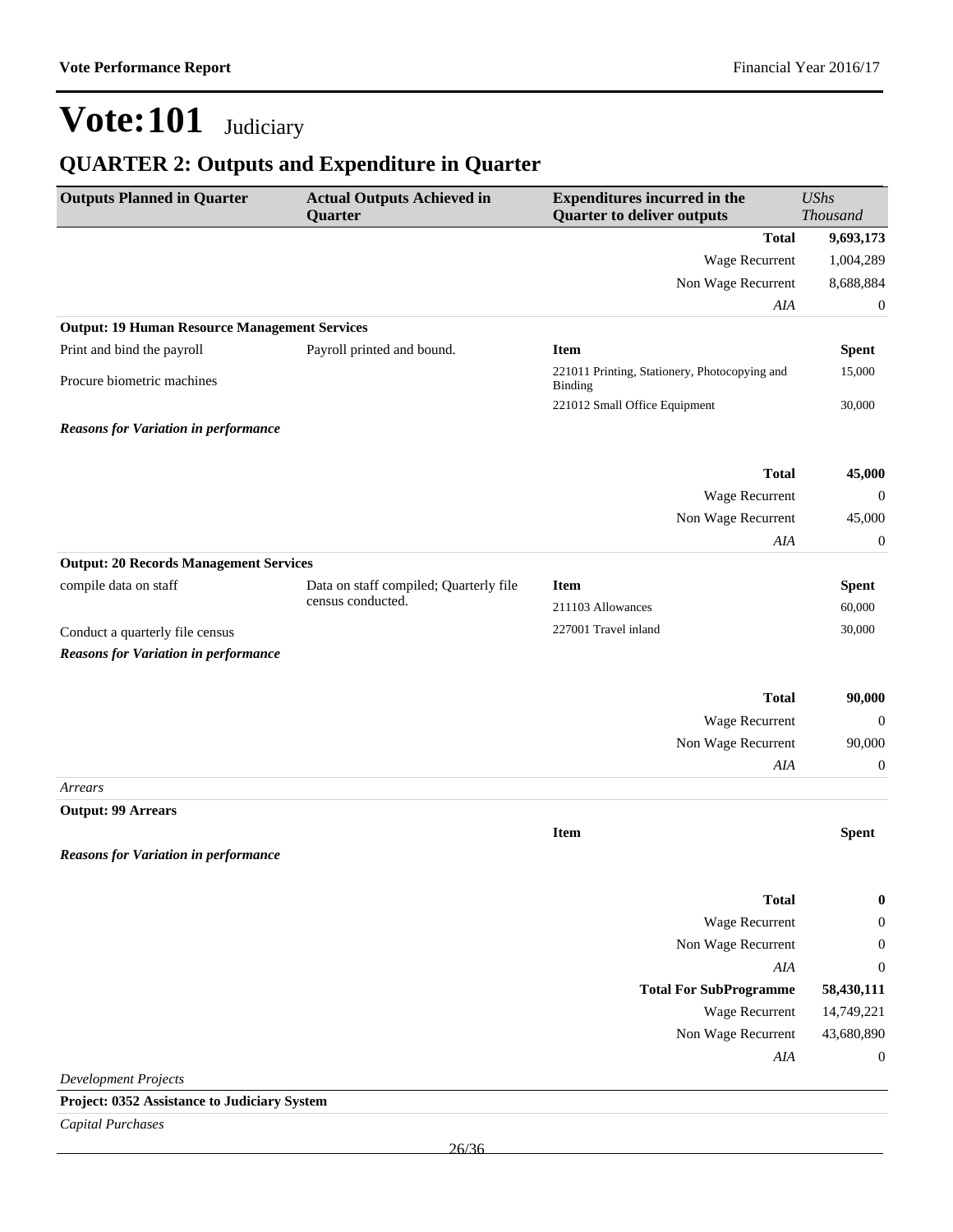### **QUARTER 2: Outputs and Expenditure in Quarter**

| <b>Outputs Planned in Quarter</b>                                                  | <b>Actual Outputs Achieved in</b><br>Quarter                                   | <b>Expenditures incurred in the</b><br><b>Quarter to deliver outputs</b>                                                                       | <b>UShs</b><br><b>Thousand</b> |
|------------------------------------------------------------------------------------|--------------------------------------------------------------------------------|------------------------------------------------------------------------------------------------------------------------------------------------|--------------------------------|
| Output: 75 Purchase of Motor Vehicles and Other Transport Equipment                |                                                                                |                                                                                                                                                |                                |
| a) One Double Cabin Vehicle for Chief                                              | Two Station Prado Wagon Motor Vehicles Item                                    |                                                                                                                                                | <b>Spent</b>                   |
| Magistrate proured and delivered                                                   | were purchased.                                                                | 312201 Transport Equipment                                                                                                                     | 939,750                        |
| b) One Double Cabin Vehicle for<br>Administrative Officer proured and<br>delivered |                                                                                |                                                                                                                                                |                                |
| <b>Reasons for Variation in performance</b>                                        |                                                                                |                                                                                                                                                |                                |
| N/A                                                                                |                                                                                |                                                                                                                                                |                                |
|                                                                                    |                                                                                | <b>Total</b>                                                                                                                                   | 939,750                        |
|                                                                                    |                                                                                | GoU Development                                                                                                                                | 939,750                        |
|                                                                                    |                                                                                | <b>External Financing</b>                                                                                                                      | $\mathbf{0}$                   |
|                                                                                    |                                                                                | AIA                                                                                                                                            | $\mathbf{0}$                   |
| Output: 76 Purchase of Office and ICT Equipment, including Software                |                                                                                |                                                                                                                                                |                                |
| a) One Chief Magistrates Court<br>Networked                                        | Two desktop Computers and two laptops<br>were purchased. Zero Courts networked | <b>Item</b>                                                                                                                                    | Spent                          |
|                                                                                    | due to limited funds                                                           | 312202 Machinery and Equipment                                                                                                                 | 7,930                          |
| a) One hundred Computers for Courts<br>Cprocured and installed                     |                                                                                |                                                                                                                                                |                                |
| <b>Reasons for Variation in performance</b>                                        |                                                                                |                                                                                                                                                |                                |
| Computers and two laptops                                                          |                                                                                | No funds released in the Second Quarter. The available funds that were unspent in the first Quarter could only cater for the purchase of two   |                                |
|                                                                                    |                                                                                | <b>Total</b>                                                                                                                                   | 7,930                          |
|                                                                                    |                                                                                | GoU Development                                                                                                                                | 7,930                          |
|                                                                                    |                                                                                | <b>External Financing</b>                                                                                                                      | $\mathbf{0}$                   |
|                                                                                    |                                                                                | AIA                                                                                                                                            | $\boldsymbol{0}$               |
| <b>Output: 80 Construction and Rehabilitation of Judicial Courts</b>               |                                                                                |                                                                                                                                                |                                |
| Commence renovation of Mbarara Chief<br><b>Magistrates Court</b>                   | Renovation for the Chief Justice's<br>residence was carried out.               | <b>Item</b><br>312101 Non-Residential Buildings                                                                                                | <b>Spent</b><br>188,644        |
| <b>Reasons for Variation in performance</b>                                        |                                                                                |                                                                                                                                                |                                |
|                                                                                    |                                                                                | Tendering and Evaluation were done for the rehabilitation of Mbarara Chief Magistrate Court, however, Contracts award could not be done due to |                                |
| inadequate funds.                                                                  |                                                                                | <b>Total</b>                                                                                                                                   | 188,644                        |
|                                                                                    |                                                                                | GoU Development                                                                                                                                | 188,644                        |
|                                                                                    |                                                                                | <b>External Financing</b>                                                                                                                      | $\mathbf{0}$                   |
|                                                                                    |                                                                                | ${\rm AIA}$                                                                                                                                    | $\boldsymbol{0}$               |
|                                                                                    |                                                                                | <b>Total For SubProgramme</b>                                                                                                                  | 1,136,324                      |
|                                                                                    |                                                                                | <b>GoU</b> Development                                                                                                                         | 1,136,324                      |
|                                                                                    |                                                                                | <b>External Financing</b>                                                                                                                      | $\mathbf 0$                    |
|                                                                                    |                                                                                | AIA                                                                                                                                            | $\boldsymbol{0}$               |
|                                                                                    |                                                                                | <b>GRAND TOTAL</b>                                                                                                                             | 59,566,435                     |
|                                                                                    |                                                                                | Wage Recurrent                                                                                                                                 | 14,749,221                     |
|                                                                                    |                                                                                | Non Wage Recurrent                                                                                                                             | 43,680,890                     |
|                                                                                    |                                                                                | <b>GoU</b> Development                                                                                                                         | 1,136,324                      |
|                                                                                    | 27/36                                                                          |                                                                                                                                                |                                |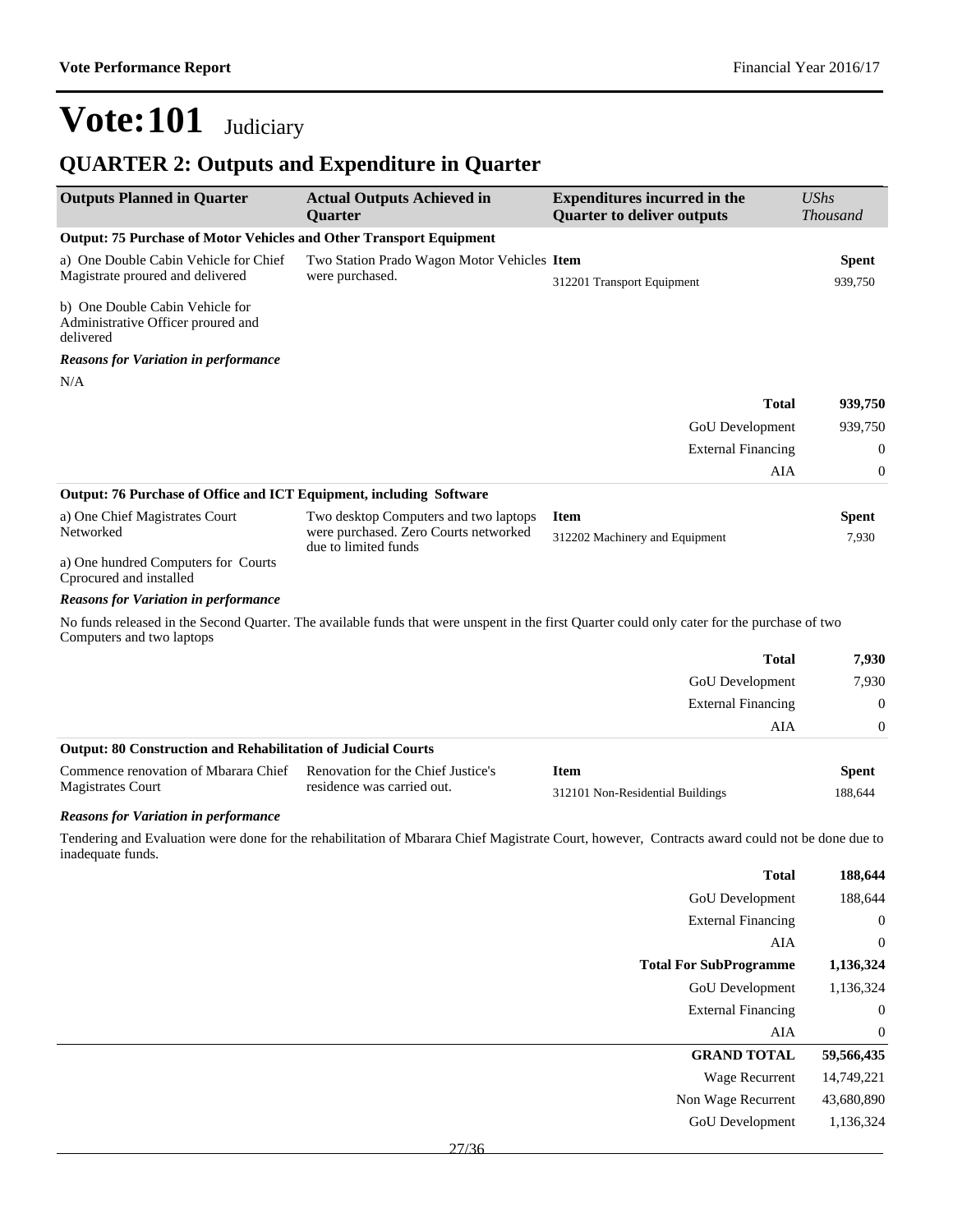### **QUARTER 2: Outputs and Expenditure in Quarter**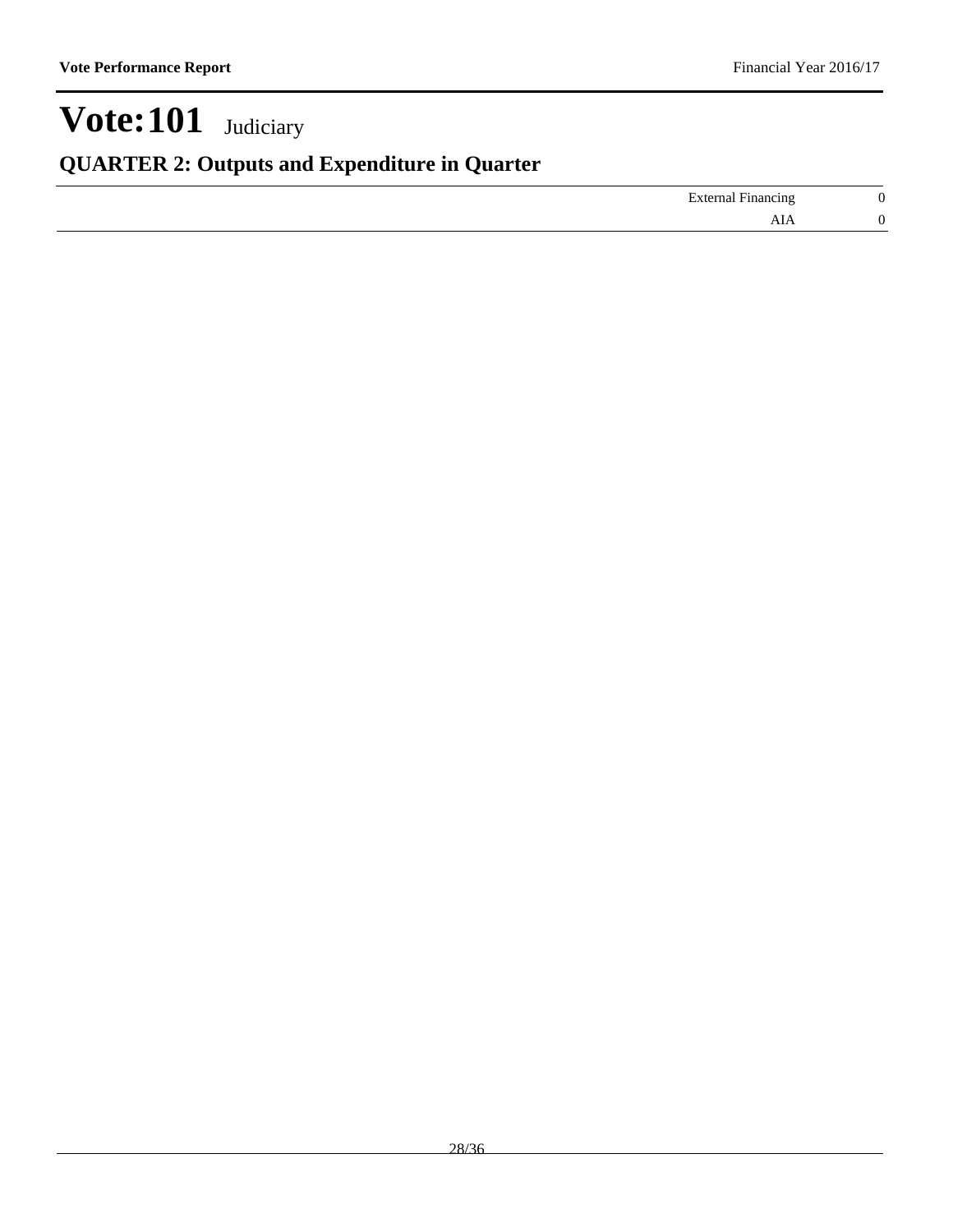| UShs Thousand                        | <b>Planned Outputs for the</b><br><b>Ouarter</b> | <b>Estimated Funds Available in Quarter</b><br>(from balance brought forward and actual/expected releaes) |
|--------------------------------------|--------------------------------------------------|-----------------------------------------------------------------------------------------------------------|
| <b>Program: 51 Judicial services</b> |                                                  |                                                                                                           |

*Recurrent Programmes*

**Subprogram: 01 Judiciary**

*Outputs Provided*

|  |  |  | Output: 01 Disposal of Appeals in the Supreme Court |
|--|--|--|-----------------------------------------------------|
|--|--|--|-----------------------------------------------------|

| 10 Civil Appeals disposed of;         | Item                                                        | <b>Balance b/f</b> | <b>New Funds</b> | <b>Total</b> |
|---------------------------------------|-------------------------------------------------------------|--------------------|------------------|--------------|
| 10 Criminal Appeals disposed of;      | 211101 General Staff Salaries                               | 931                | $\boldsymbol{0}$ | 931          |
| 3 Constitutional Appeals disposed of. | 211102 Contract Staff Salaries (Incl. Casuals, Temporary)   | 333                | $\mathbf{0}$     | 333          |
|                                       | 211104 Statutory salaries                                   | 9,095              | $\mathbf{0}$     | 9,095        |
|                                       | 221006 Commissions and related charges                      | 92                 | $\mathbf{0}$     | 92           |
|                                       | 221008 Computer supplies and Information Technology<br>(TT) | 21                 | $\mathbf{0}$     | 21           |
|                                       | 221009 Welfare and Entertainment                            | 13                 | $\overline{0}$   | 13           |
|                                       | 221011 Printing, Stationery, Photocopying and Binding       | 14,355             | $\mathbf{0}$     | 14,355       |
|                                       | 221012 Small Office Equipment                               | 71                 | $\mathbf{0}$     | 71           |
|                                       | 222001 Telecommunications                                   | 8,325              | $\mathbf{0}$     | 8,325        |
|                                       | 223005 Electricity                                          | 14,250             | $\mathbf{0}$     | 14,250       |
|                                       | 224004 Cleaning and Sanitation                              | 8,545              | $\mathbf{0}$     | 8,545        |
|                                       | 224005 Uniforms, Beddings and Protective Gear               | 440                | $\mathbf{0}$     | 440          |
|                                       | 227003 Carriage, Haulage, Freight and transport hire        | 4,758              | $\mathbf{0}$     | 4,758        |
|                                       | 227004 Fuel, Lubricants and Oils                            | 7,330              | $\mathbf{0}$     | 7,330        |
|                                       | 228001 Maintenance - Civil                                  | 2,837              | $\overline{0}$   | 2,837        |
|                                       | 228002 Maintenance - Vehicles                               | 35,149             | $\mathbf{0}$     | 35,149       |
|                                       | <b>Total</b>                                                | 106,543            | $\mathbf{0}$     | 106,543      |
|                                       | <b>Wage Recurrent</b>                                       | 10,359             | 0                | 10,359       |
|                                       | <b>Non Wage Recurrent</b>                                   | 96,184             | 0                | 96,184       |
|                                       | AIA                                                         | 0                  | 0                | 0            |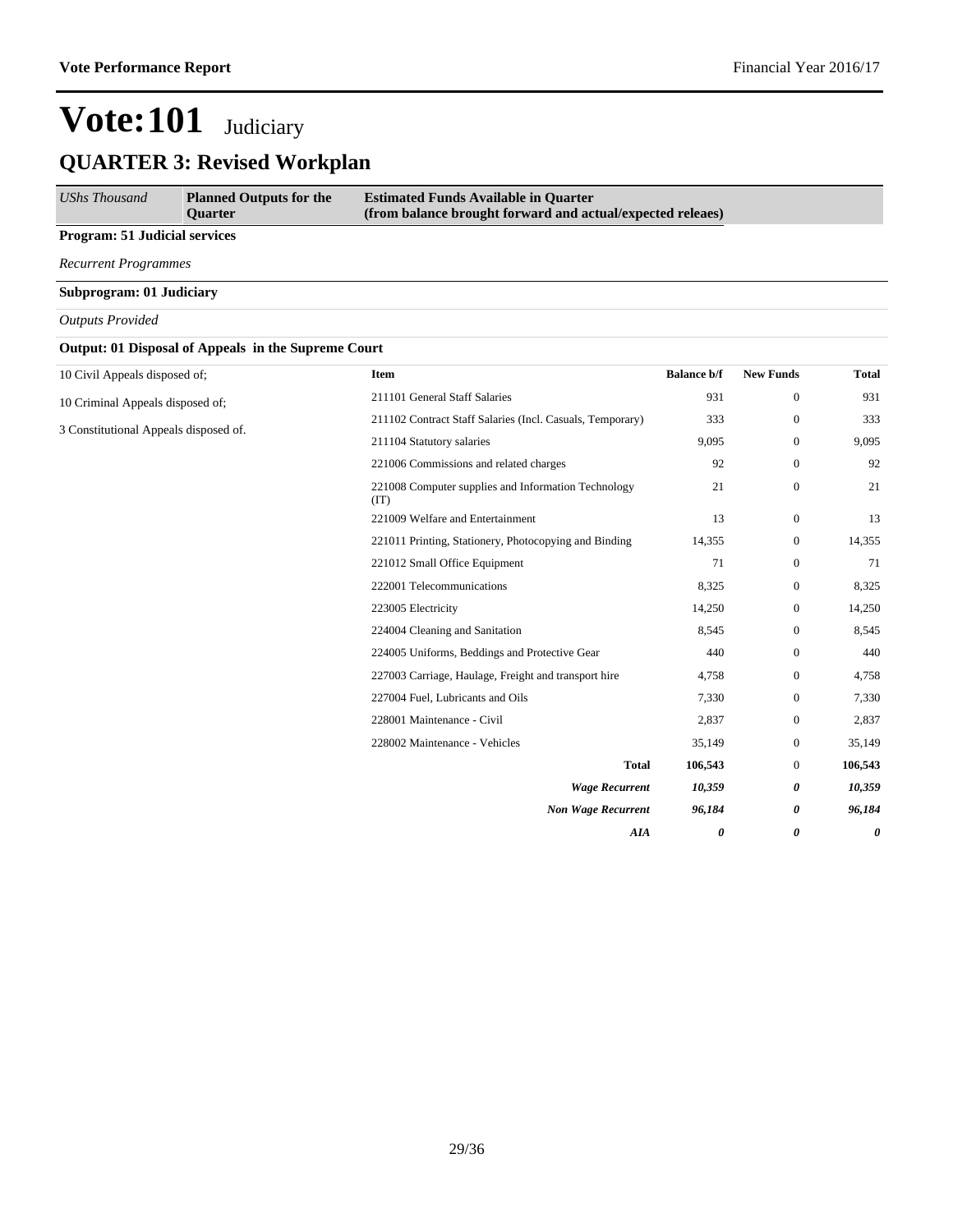| <b>UShs Thousand</b>                  | <b>Planned Outputs for the</b><br><b>Ouarter</b>            | <b>Estimated Funds Available in Quarter</b><br>(from balance brought forward and actual/expected releaes) |                       |                  |              |  |
|---------------------------------------|-------------------------------------------------------------|-----------------------------------------------------------------------------------------------------------|-----------------------|------------------|--------------|--|
|                                       |                                                             | Output: 02 Disposal of Appeals and Constitutional Matters in the Court of Appeal                          |                       |                  |              |  |
| 50 Civil Appeals disposed of;         |                                                             | Item                                                                                                      | <b>Balance b/f</b>    | <b>New Funds</b> | <b>Total</b> |  |
| 5 Constitutional Appeals disposed of; |                                                             | 211101 General Staff Salaries                                                                             | 6.992                 | $\mathbf{0}$     | 6,992        |  |
| 100 Criminal Appeals disposed of      | 211102 Contract Staff Salaries (Incl. Casuals, Temporary)   | 935                                                                                                       | $\mathbf{0}$          | 935              |              |  |
|                                       |                                                             | 211103 Allowances                                                                                         | 32                    | $\mathbf{0}$     | 32           |  |
|                                       | 211104 Statutory salaries                                   | 1,399                                                                                                     | $\Omega$              | 1,399            |              |  |
|                                       | 221001 Advertising and Public Relations                     | 100                                                                                                       | $\Omega$              | 100              |              |  |
|                                       | 221008 Computer supplies and Information Technology<br>(TT) | (33,085)                                                                                                  | $\overline{0}$        | (33,085)         |              |  |
|                                       | 221009 Welfare and Entertainment                            | 6                                                                                                         | $\overline{0}$        | 6                |              |  |
|                                       | 221011 Printing, Stationery, Photocopying and Binding       | 6,558                                                                                                     | $\overline{0}$        | 6,558            |              |  |
|                                       | 221012 Small Office Equipment                               | $\overline{c}$                                                                                            | $\mathbf{0}$          | 2                |              |  |
|                                       |                                                             | 222001 Telecommunications                                                                                 | 8,983                 | $\overline{0}$   | 8,983        |  |
|                                       |                                                             | 223003 Rent – (Produced Assets) to private entities                                                       | 2,250                 | $\boldsymbol{0}$ | 2,250        |  |
|                                       |                                                             | 223005 Electricity                                                                                        | 12,844                | $\mathbf{0}$     | 12,844       |  |
|                                       |                                                             | 224004 Cleaning and Sanitation                                                                            | 1,107                 | $\overline{0}$   | 1,107        |  |
|                                       |                                                             | 224005 Uniforms, Beddings and Protective Gear                                                             | 1,413                 | $\overline{0}$   | 1,413        |  |
|                                       |                                                             | 227001 Travel inland                                                                                      | 37                    | $\overline{0}$   | 37           |  |
|                                       |                                                             | 228002 Maintenance - Vehicles                                                                             | (22,950)              | $\mathbf{0}$     | (22,950)     |  |
|                                       |                                                             | 228003 Maintenance – Machinery, Equipment & Furniture                                                     | 10,584                | $\boldsymbol{0}$ | 10,584       |  |
|                                       |                                                             | <b>Total</b>                                                                                              | (2,795)               | $\mathbf{0}$     | (2,795)      |  |
|                                       |                                                             | <b>Wage Recurrent</b>                                                                                     | 9,326                 | 0                | 9,326        |  |
|                                       |                                                             | <b>Non Wage Recurrent</b>                                                                                 | (12, 121)             | 0                | (12, 121)    |  |
|                                       |                                                             | <b>AIA</b>                                                                                                | $\boldsymbol{\theta}$ | 0                | 0            |  |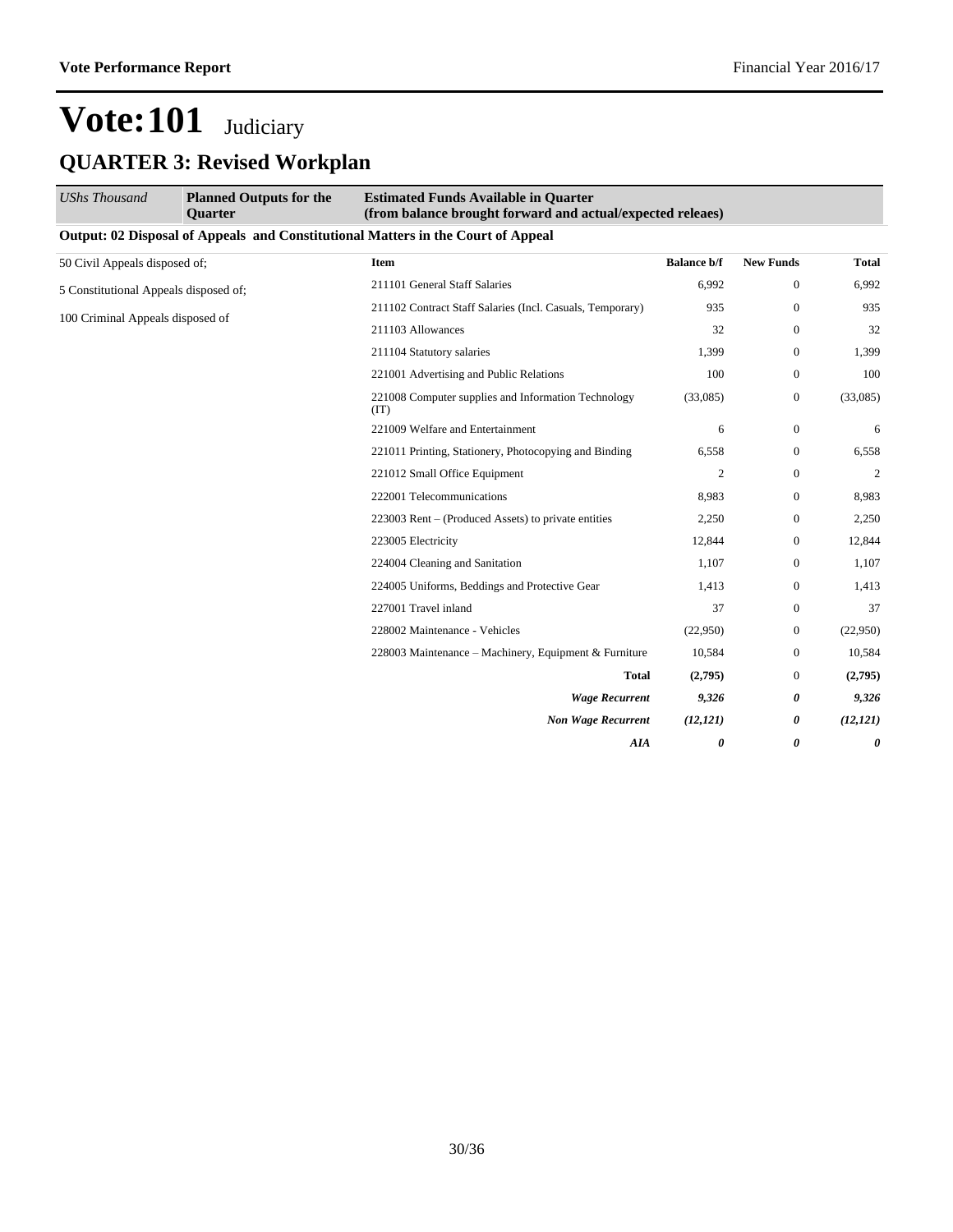| <b>UShs Thousand</b>                                  | <b>Planned Outputs for the</b><br><b>Ouarter</b>                  | <b>Estimated Funds Available in Quarter</b><br>(from balance brought forward and actual/expected releaes) |                    |                  |            |  |
|-------------------------------------------------------|-------------------------------------------------------------------|-----------------------------------------------------------------------------------------------------------|--------------------|------------------|------------|--|
|                                                       | <b>Output: 03 Disposal of Appeals and Suits in the High Court</b> |                                                                                                           |                    |                  |            |  |
| 1,017 Civil cases disposed of                         |                                                                   | <b>Item</b>                                                                                               | <b>Balance b/f</b> | <b>New Funds</b> | Total      |  |
| 496 Criminal Cases disposed of                        |                                                                   | 211101 General Staff Salaries                                                                             | 2,743              | $\mathbf{0}$     | 2,743      |  |
| 890 Family cases disposed of                          |                                                                   | 211102 Contract Staff Salaries (Incl. Casuals, Temporary)                                                 | 15,208             | $\boldsymbol{0}$ | 15,208     |  |
|                                                       |                                                                   | 211103 Allowances                                                                                         | 648                | $\overline{0}$   | 648        |  |
| 629 Land Cases Disposed of                            |                                                                   | 211104 Statutory salaries                                                                                 | 41,449             | $\overline{0}$   | 41,449     |  |
| 574 Commercial cases disposed of                      |                                                                   | 212102 Pension for General Civil Service                                                                  | (122, 718)         | $\boldsymbol{0}$ | (122, 718) |  |
| 143 Anti-corruption cases disposed of                 |                                                                   | 213002 Incapacity, death benefits and funeral expenses                                                    | 18                 | $\mathbf{0}$     | 18         |  |
|                                                       |                                                                   | 213004 Gratuity Expenses                                                                                  | 93,287             | $\boldsymbol{0}$ | 93,287     |  |
| 150 Persons offered legal aid through justice centres | 221001 Advertising and Public Relations                           | 1                                                                                                         | $\mathbf{0}$       | 1                |            |  |
|                                                       |                                                                   | 221006 Commissions and related charges                                                                    | 1,156              | $\boldsymbol{0}$ | 1,156      |  |
|                                                       |                                                                   | 221007 Books, Periodicals & Newspapers                                                                    | 5,980              | $\mathbf{0}$     | 5,980      |  |
|                                                       |                                                                   | 221011 Printing, Stationery, Photocopying and Binding                                                     | (178, 346)         | $\boldsymbol{0}$ | (178, 346) |  |
|                                                       |                                                                   | 222001 Telecommunications                                                                                 | 7,138              | $\mathbf{0}$     | 7,138      |  |
|                                                       |                                                                   | 223004 Guard and Security services                                                                        | 5                  | $\mathbf{0}$     | 5          |  |
|                                                       |                                                                   | 224004 Cleaning and Sanitation                                                                            | 221,432            | $\boldsymbol{0}$ | 221,432    |  |
|                                                       |                                                                   | 224005 Uniforms, Beddings and Protective Gear                                                             | 155                | $\mathbf{0}$     | 155        |  |
|                                                       |                                                                   | 227001 Travel inland                                                                                      | 5                  | $\mathbf{0}$     | 5          |  |
|                                                       |                                                                   | 228002 Maintenance - Vehicles                                                                             | 276,569            | $\mathbf{0}$     | 276,569    |  |
|                                                       |                                                                   | 228003 Maintenance - Machinery, Equipment & Furniture                                                     | 2,895              | $\mathbf{0}$     | 2,895      |  |
|                                                       |                                                                   | <b>Total</b>                                                                                              | 367,623            | $\mathbf{0}$     | 367,623    |  |
|                                                       |                                                                   | <b>Wage Recurrent</b>                                                                                     | 59,400             | 0                | 59,400     |  |
|                                                       |                                                                   | <b>Non Wage Recurrent</b>                                                                                 | 308,223            | 0                | 308,223    |  |
|                                                       |                                                                   | AIA                                                                                                       | 0                  | 0                | 0          |  |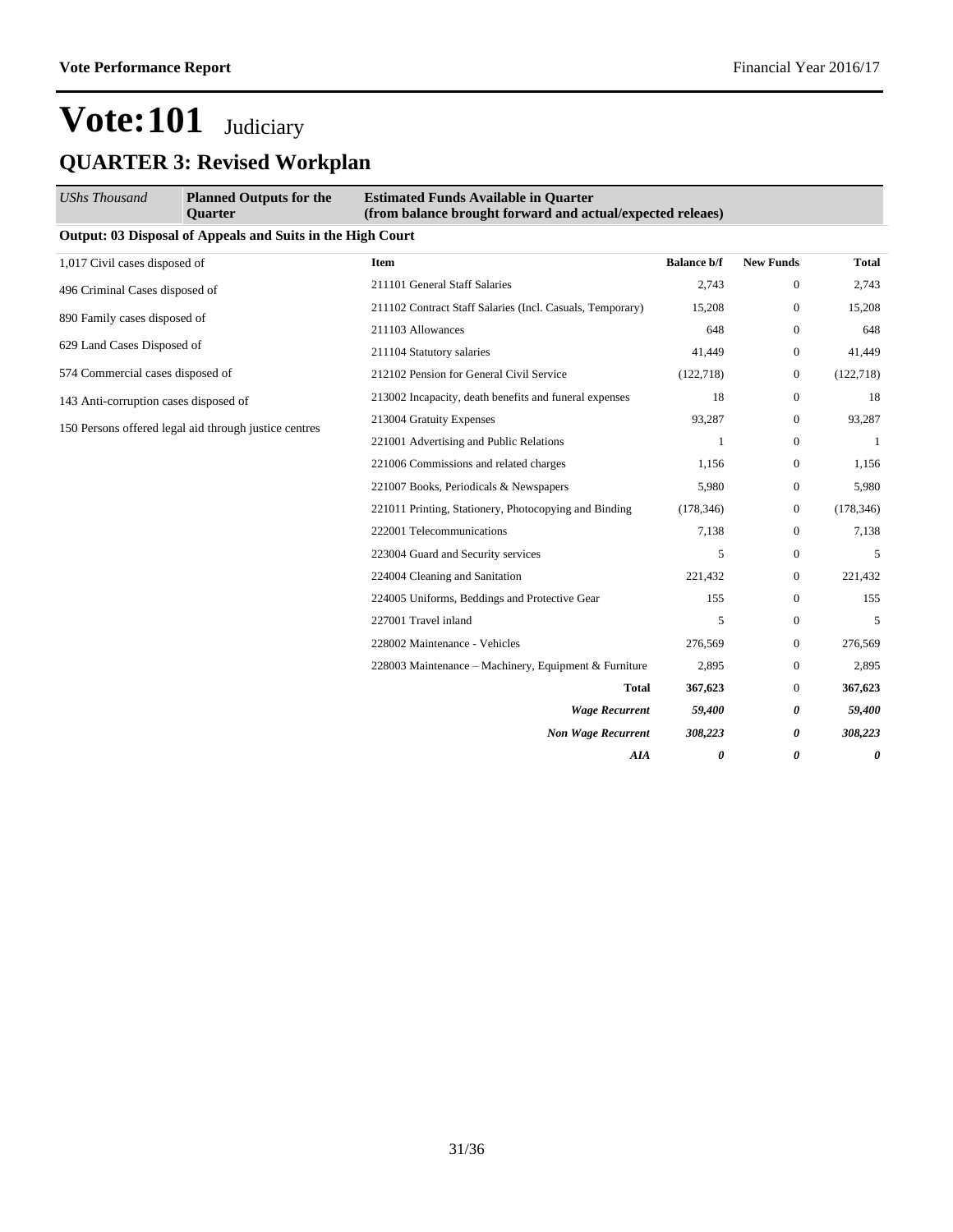| <b>UShs Thousand</b>                 | <b>Planned Outputs for the</b><br><b>Ouarter</b>                  | <b>Estimated Funds Available in Quarter</b><br>(from balance brought forward and actual/expected releaes) |                    |                  |              |  |
|--------------------------------------|-------------------------------------------------------------------|-----------------------------------------------------------------------------------------------------------|--------------------|------------------|--------------|--|
|                                      | Output: 04 Disposal of Suits and Appeals in the Magistrate Courts |                                                                                                           |                    |                  |              |  |
|                                      | 32,459 (15241 cases at Chief Magistrates Court; 13,549)           | <b>Item</b>                                                                                               | <b>Balance b/f</b> | <b>New Funds</b> | <b>Total</b> |  |
| be disposed of in Magistrate Courts; | cases at Grade 1 Courts; 3,669 cases at Grade II Courts) will     | 211101 General Staff Salaries                                                                             | 5,759              | 0                | 5,759        |  |
|                                      |                                                                   | 211102 Contract Staff Salaries (Incl. Casuals, Temporary)                                                 | 2,922              | 0                | 2,922        |  |
|                                      |                                                                   | 211103 Allowances                                                                                         | 72,157             | 0                | 72,157       |  |
|                                      |                                                                   | 221006 Commissions and related charges                                                                    | 5,529              | 0                | 5,529        |  |
|                                      |                                                                   | 221007 Books, Periodicals & Newspapers                                                                    | (1,449)            | 0                | (1,449)      |  |
|                                      |                                                                   | 221008 Computer supplies and Information Technology<br>(TT)                                               | (64, 151)          | 0                | (64, 151)    |  |
|                                      |                                                                   | 221011 Printing, Stationery, Photocopying and Binding                                                     | (28,620)           | $\mathbf{0}$     | (28, 620)    |  |
|                                      | 222001 Telecommunications                                         | 5,687                                                                                                     | $\overline{0}$     | 5,687            |              |  |
|                                      | 223003 Rent – (Produced Assets) to private entities               | 4,907                                                                                                     | 0                  | 4,907            |              |  |
|                                      |                                                                   | 223005 Electricity                                                                                        | 7,099              | $\overline{0}$   | 7,099        |  |
|                                      |                                                                   | 224004 Cleaning and Sanitation                                                                            | 36,830             | $\overline{0}$   | 36,830       |  |
|                                      |                                                                   | 224005 Uniforms, Beddings and Protective Gear                                                             | 6,021              | $\overline{0}$   | 6,021        |  |
|                                      |                                                                   | 227001 Travel inland                                                                                      | 3                  | $\overline{0}$   | 3            |  |
|                                      |                                                                   | 227004 Fuel, Lubricants and Oils                                                                          | 4,043              | $\overline{0}$   | 4,043        |  |
|                                      |                                                                   | 228001 Maintenance - Civil                                                                                | 38,616             | $\overline{0}$   | 38,616       |  |
|                                      |                                                                   | 228002 Maintenance - Vehicles                                                                             | 111,327            | $\overline{0}$   | 111,327      |  |
|                                      |                                                                   | 228003 Maintenance - Machinery, Equipment & Furniture                                                     | 9,417              | $\overline{0}$   | 9,417        |  |
|                                      |                                                                   | <b>Total</b>                                                                                              | 216,094            | $\overline{0}$   | 216,094      |  |
|                                      |                                                                   | <b>Wage Recurrent</b>                                                                                     | 8,681              | 0                | 8,681        |  |
|                                      |                                                                   | <b>Non Wage Recurrent</b>                                                                                 | 207,413            | 0                | 207,413      |  |
|                                      |                                                                   | AIA                                                                                                       | 0                  | 0                | 0            |  |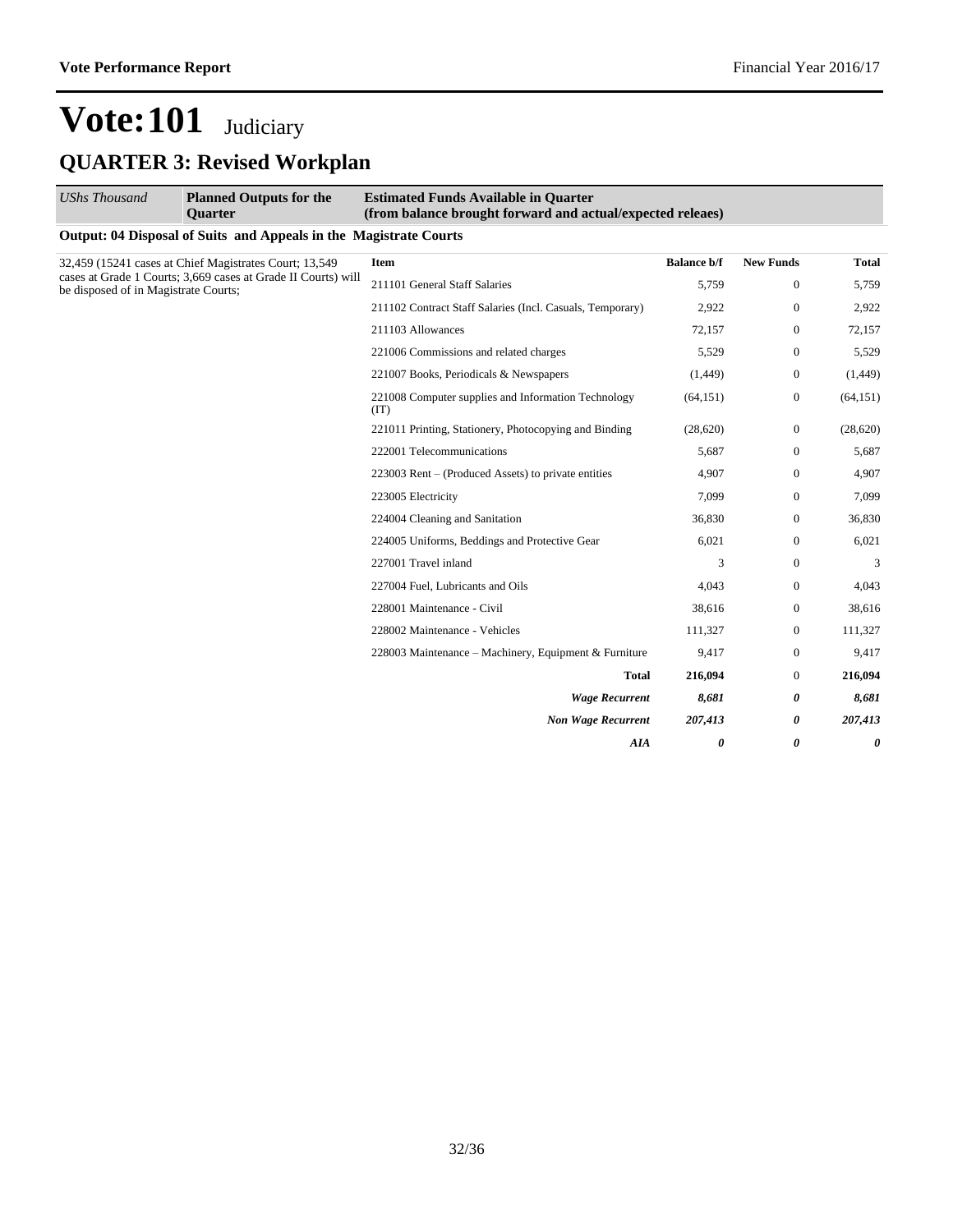| <b>UShs Thousand</b>                                   | <b>Planned Outputs for the</b><br><b>Ouarter</b>       | <b>Estimated Funds Available in Quarter</b><br>(from balance brought forward and actual/expected releaes) |                    |                       |              |  |  |  |
|--------------------------------------------------------|--------------------------------------------------------|-----------------------------------------------------------------------------------------------------------|--------------------|-----------------------|--------------|--|--|--|
| Output: 05 Capacity Buidling of staff in the Judiciary |                                                        |                                                                                                           |                    |                       |              |  |  |  |
| and G.1s                                               | Regional Training Workshop on Land Justice for 330 CMs | Item                                                                                                      | <b>Balance b/f</b> | <b>New Funds</b>      | <b>Total</b> |  |  |  |
|                                                        |                                                        | 211101 General Staff Salaries                                                                             | 46,945             | $\boldsymbol{0}$      | 46,945       |  |  |  |
| Prepare MPS                                            |                                                        | 211102 Contract Staff Salaries (Incl. Casuals, Temporary)                                                 | 10,804             | $\mathbf{0}$          | 10,804       |  |  |  |
|                                                        |                                                        | 211103 Allowances                                                                                         | 66                 | $\mathbf{0}$          | 66           |  |  |  |
|                                                        |                                                        | 221001 Advertising and Public Relations                                                                   | 5,730              | $\mathbf{0}$          | 5,730        |  |  |  |
|                                                        |                                                        | 221006 Commissions and related charges                                                                    | 266                | $\mathbf{0}$          | 266          |  |  |  |
|                                                        |                                                        | 221008 Computer supplies and Information Technology<br>(TT)                                               | 75,070             | $\mathbf{0}$          | 75,070       |  |  |  |
|                                                        |                                                        | 221009 Welfare and Entertainment                                                                          | 3                  | $\theta$              | 3            |  |  |  |
|                                                        |                                                        | 221011 Printing, Stationery, Photocopying and Binding                                                     | 12,190             | $\mathbf{0}$          | 12,190       |  |  |  |
|                                                        |                                                        | 222001 Telecommunications                                                                                 | 11,312             | $\mathbf{0}$          | 11,312       |  |  |  |
|                                                        |                                                        | 223005 Electricity                                                                                        | 13,650             | $\overline{0}$        | 13,650       |  |  |  |
|                                                        |                                                        | 224004 Cleaning and Sanitation                                                                            | 14,000             | $\mathbf{0}$          | 14,000       |  |  |  |
|                                                        |                                                        | 228002 Maintenance - Vehicles                                                                             | 40,846             | $\mathbf{0}$          | 40,846       |  |  |  |
|                                                        |                                                        | <b>Total</b>                                                                                              | 230,881            | $\mathbf{0}$          | 230,881      |  |  |  |
|                                                        |                                                        | <b>Wage Recurrent</b>                                                                                     | 57,749             | 0                     | 57,749       |  |  |  |
|                                                        |                                                        | <b>Non Wage Recurrent</b>                                                                                 | 173,132            | 0                     | 173,132      |  |  |  |
|                                                        |                                                        | AIA                                                                                                       | 0                  | $\boldsymbol{\theta}$ | 0            |  |  |  |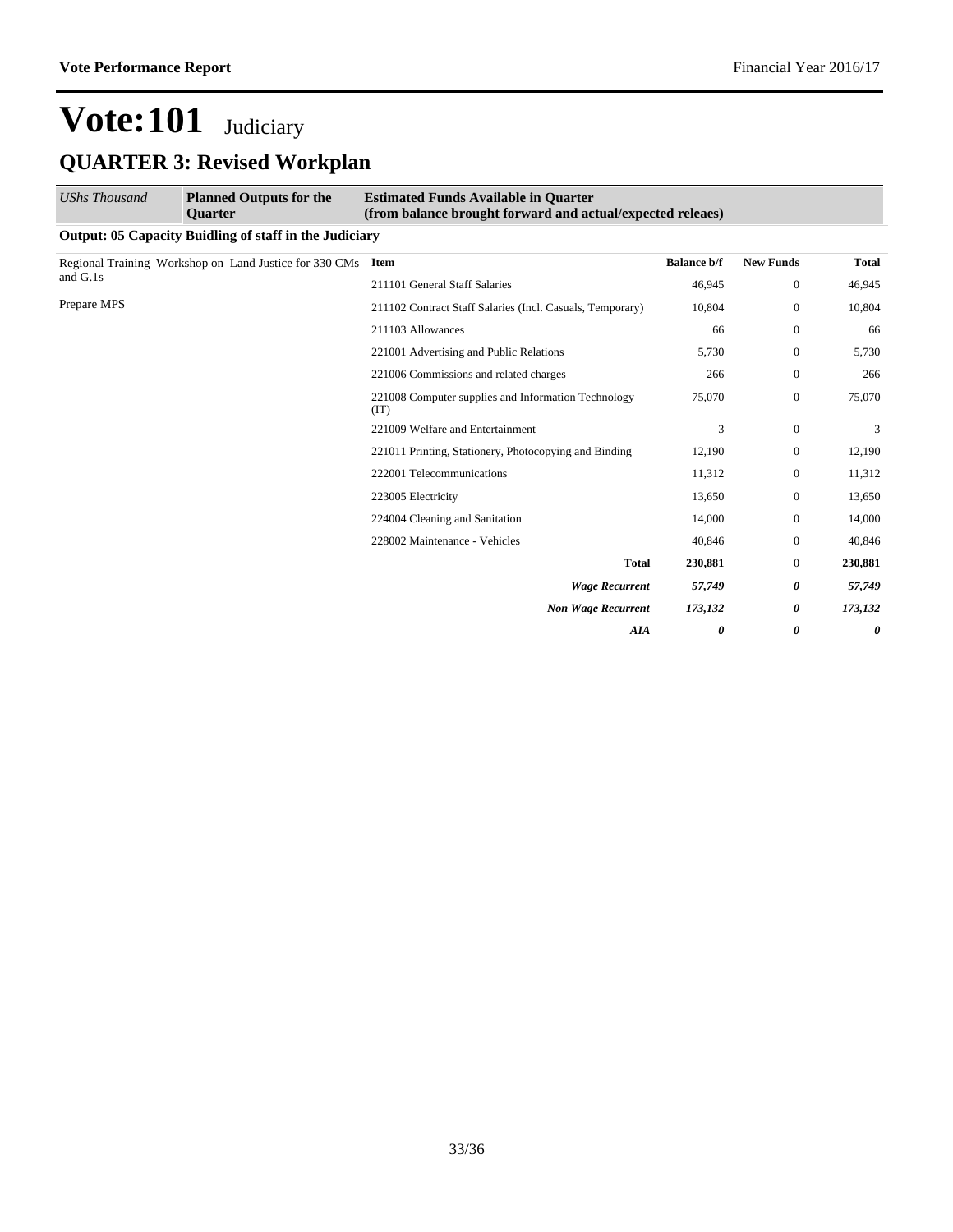$\overline{a}$ 

## **Vote:101** Judiciary **QUARTER 3: Revised Workplan**

| <b>Output: 06 Judiciary Support Services</b><br>Operational funds to SC; COA,12 HC Circuits; HC<br><b>Item</b><br>Headquarters; 39 CMs and 116 independent G1 Courts<br>211101 General Staff Salaries<br>provided:<br>211102 Contract Staff Salaries (Incl. Casuals, Temporary)<br>238 vehicles and 64 Buildings maintained;<br>211103 Allowances | 3,005<br>1,246<br>38<br>7,000                                                                                                                                                                                                                                                                                                                                                                                                                                                                                                                                                                                                                | <b>New Funds</b><br>$\overline{0}$<br>$\boldsymbol{0}$<br>$\boldsymbol{0}$<br>$\boldsymbol{0}$ | <b>Total</b><br>3,005<br>1,246<br>38 |
|---------------------------------------------------------------------------------------------------------------------------------------------------------------------------------------------------------------------------------------------------------------------------------------------------------------------------------------------------|----------------------------------------------------------------------------------------------------------------------------------------------------------------------------------------------------------------------------------------------------------------------------------------------------------------------------------------------------------------------------------------------------------------------------------------------------------------------------------------------------------------------------------------------------------------------------------------------------------------------------------------------|------------------------------------------------------------------------------------------------|--------------------------------------|
|                                                                                                                                                                                                                                                                                                                                                   |                                                                                                                                                                                                                                                                                                                                                                                                                                                                                                                                                                                                                                              |                                                                                                |                                      |
|                                                                                                                                                                                                                                                                                                                                                   |                                                                                                                                                                                                                                                                                                                                                                                                                                                                                                                                                                                                                                              |                                                                                                |                                      |
|                                                                                                                                                                                                                                                                                                                                                   |                                                                                                                                                                                                                                                                                                                                                                                                                                                                                                                                                                                                                                              |                                                                                                |                                      |
|                                                                                                                                                                                                                                                                                                                                                   |                                                                                                                                                                                                                                                                                                                                                                                                                                                                                                                                                                                                                                              |                                                                                                |                                      |
|                                                                                                                                                                                                                                                                                                                                                   |                                                                                                                                                                                                                                                                                                                                                                                                                                                                                                                                                                                                                                              |                                                                                                |                                      |
| 211107 Ex-Gratia for other Retired and Serving Public<br>Servants                                                                                                                                                                                                                                                                                 | <b>Balance b/f</b><br>$\overline{0}$<br>25,202<br>84,395<br>0<br>$\boldsymbol{0}$<br>(1, 331)<br>90,929<br>$\boldsymbol{0}$<br>(35,000)<br>$\boldsymbol{0}$<br>6<br>$\boldsymbol{0}$<br>30,124<br>$\boldsymbol{0}$<br>18,602<br>$\overline{0}$<br>1,742<br>$\boldsymbol{0}$<br>$\overline{0}$<br>78<br>23,500<br>$\overline{0}$<br>$\overline{0}$<br>1,153<br>$\boldsymbol{0}$<br>43,338<br>$\boldsymbol{0}$<br>60<br>$\overline{0}$<br>6,461<br>3,130<br>$\boldsymbol{0}$<br>11,072<br>$\boldsymbol{0}$<br>4,632<br>$\boldsymbol{0}$<br>$\boldsymbol{0}$<br>(4,308)<br>$\boldsymbol{0}$<br>7,563<br>$\overline{0}$<br>322,636<br>0<br>4,251 | 7,000                                                                                          |                                      |
| 221001 Advertising and Public Relations                                                                                                                                                                                                                                                                                                           |                                                                                                                                                                                                                                                                                                                                                                                                                                                                                                                                                                                                                                              |                                                                                                | 25,202                               |
| 221006 Commissions and related charges                                                                                                                                                                                                                                                                                                            |                                                                                                                                                                                                                                                                                                                                                                                                                                                                                                                                                                                                                                              |                                                                                                | 84,395                               |
| 221007 Books, Periodicals & Newspapers                                                                                                                                                                                                                                                                                                            |                                                                                                                                                                                                                                                                                                                                                                                                                                                                                                                                                                                                                                              |                                                                                                | (1, 331)                             |
| 221008 Computer supplies and Information Technology<br>(TT)                                                                                                                                                                                                                                                                                       |                                                                                                                                                                                                                                                                                                                                                                                                                                                                                                                                                                                                                                              |                                                                                                | 90,929                               |
| 221011 Printing, Stationery, Photocopying and Binding                                                                                                                                                                                                                                                                                             |                                                                                                                                                                                                                                                                                                                                                                                                                                                                                                                                                                                                                                              |                                                                                                | (35,000)                             |
| 221012 Small Office Equipment                                                                                                                                                                                                                                                                                                                     |                                                                                                                                                                                                                                                                                                                                                                                                                                                                                                                                                                                                                                              |                                                                                                | 6                                    |
| 221016 IFMS Recurrent costs                                                                                                                                                                                                                                                                                                                       |                                                                                                                                                                                                                                                                                                                                                                                                                                                                                                                                                                                                                                              |                                                                                                | 30,124                               |
| 222001 Telecommunications                                                                                                                                                                                                                                                                                                                         |                                                                                                                                                                                                                                                                                                                                                                                                                                                                                                                                                                                                                                              |                                                                                                | 18,602                               |
| 222002 Postage and Courier                                                                                                                                                                                                                                                                                                                        |                                                                                                                                                                                                                                                                                                                                                                                                                                                                                                                                                                                                                                              |                                                                                                | 1,742                                |
| 223001 Property Expenses                                                                                                                                                                                                                                                                                                                          |                                                                                                                                                                                                                                                                                                                                                                                                                                                                                                                                                                                                                                              |                                                                                                | 78                                   |
| 223005 Electricity                                                                                                                                                                                                                                                                                                                                |                                                                                                                                                                                                                                                                                                                                                                                                                                                                                                                                                                                                                                              |                                                                                                | 23,500                               |
| 223006 Water                                                                                                                                                                                                                                                                                                                                      |                                                                                                                                                                                                                                                                                                                                                                                                                                                                                                                                                                                                                                              |                                                                                                | 1,153                                |
| 225001 Consultancy Services- Short term                                                                                                                                                                                                                                                                                                           |                                                                                                                                                                                                                                                                                                                                                                                                                                                                                                                                                                                                                                              |                                                                                                | 43,338                               |
| 227001 Travel inland                                                                                                                                                                                                                                                                                                                              |                                                                                                                                                                                                                                                                                                                                                                                                                                                                                                                                                                                                                                              |                                                                                                | 60                                   |
| 227003 Carriage, Haulage, Freight and transport hire                                                                                                                                                                                                                                                                                              |                                                                                                                                                                                                                                                                                                                                                                                                                                                                                                                                                                                                                                              |                                                                                                | 6,461                                |
| 227004 Fuel, Lubricants and Oils                                                                                                                                                                                                                                                                                                                  |                                                                                                                                                                                                                                                                                                                                                                                                                                                                                                                                                                                                                                              |                                                                                                | 3,130                                |
| 228001 Maintenance - Civil                                                                                                                                                                                                                                                                                                                        |                                                                                                                                                                                                                                                                                                                                                                                                                                                                                                                                                                                                                                              |                                                                                                | 11,072                               |
| 228002 Maintenance - Vehicles                                                                                                                                                                                                                                                                                                                     |                                                                                                                                                                                                                                                                                                                                                                                                                                                                                                                                                                                                                                              |                                                                                                | 4,632                                |
| 228003 Maintenance - Machinery, Equipment & Furniture                                                                                                                                                                                                                                                                                             |                                                                                                                                                                                                                                                                                                                                                                                                                                                                                                                                                                                                                                              |                                                                                                | (4,308)                              |
| 282101 Donations                                                                                                                                                                                                                                                                                                                                  |                                                                                                                                                                                                                                                                                                                                                                                                                                                                                                                                                                                                                                              |                                                                                                | 7,563                                |
| <b>Total</b>                                                                                                                                                                                                                                                                                                                                      |                                                                                                                                                                                                                                                                                                                                                                                                                                                                                                                                                                                                                                              |                                                                                                | 322,636                              |
| <b>Wage Recurrent</b>                                                                                                                                                                                                                                                                                                                             |                                                                                                                                                                                                                                                                                                                                                                                                                                                                                                                                                                                                                                              |                                                                                                | 4,251                                |
| <b>Non Wage Recurrent</b>                                                                                                                                                                                                                                                                                                                         | 318,384                                                                                                                                                                                                                                                                                                                                                                                                                                                                                                                                                                                                                                      | 0                                                                                              | 318,384                              |
| AIA                                                                                                                                                                                                                                                                                                                                               | 0                                                                                                                                                                                                                                                                                                                                                                                                                                                                                                                                                                                                                                            | $\theta$                                                                                       | $\boldsymbol{\theta}$                |

#### **Output: 19 Human Resource Management Services**

| <b>Item</b>                                           | <b>Balance b/f</b> | <b>New Funds</b> | Total                 |
|-------------------------------------------------------|--------------------|------------------|-----------------------|
| 221011 Printing, Stationery, Photocopying and Binding | 15,000             | $\theta$         | 15,000                |
| <b>Total</b>                                          | 15,000             | $\mathbf{0}$     | 15,000                |
| <b>Wage Recurrent</b>                                 | 0                  | 0                | $\boldsymbol{\theta}$ |
| <b>Non Wage Recurrent</b>                             | 15,000             | 0                | 15,000                |
| AIA                                                   | 0                  | 0                | $\theta$              |
|                                                       |                    |                  |                       |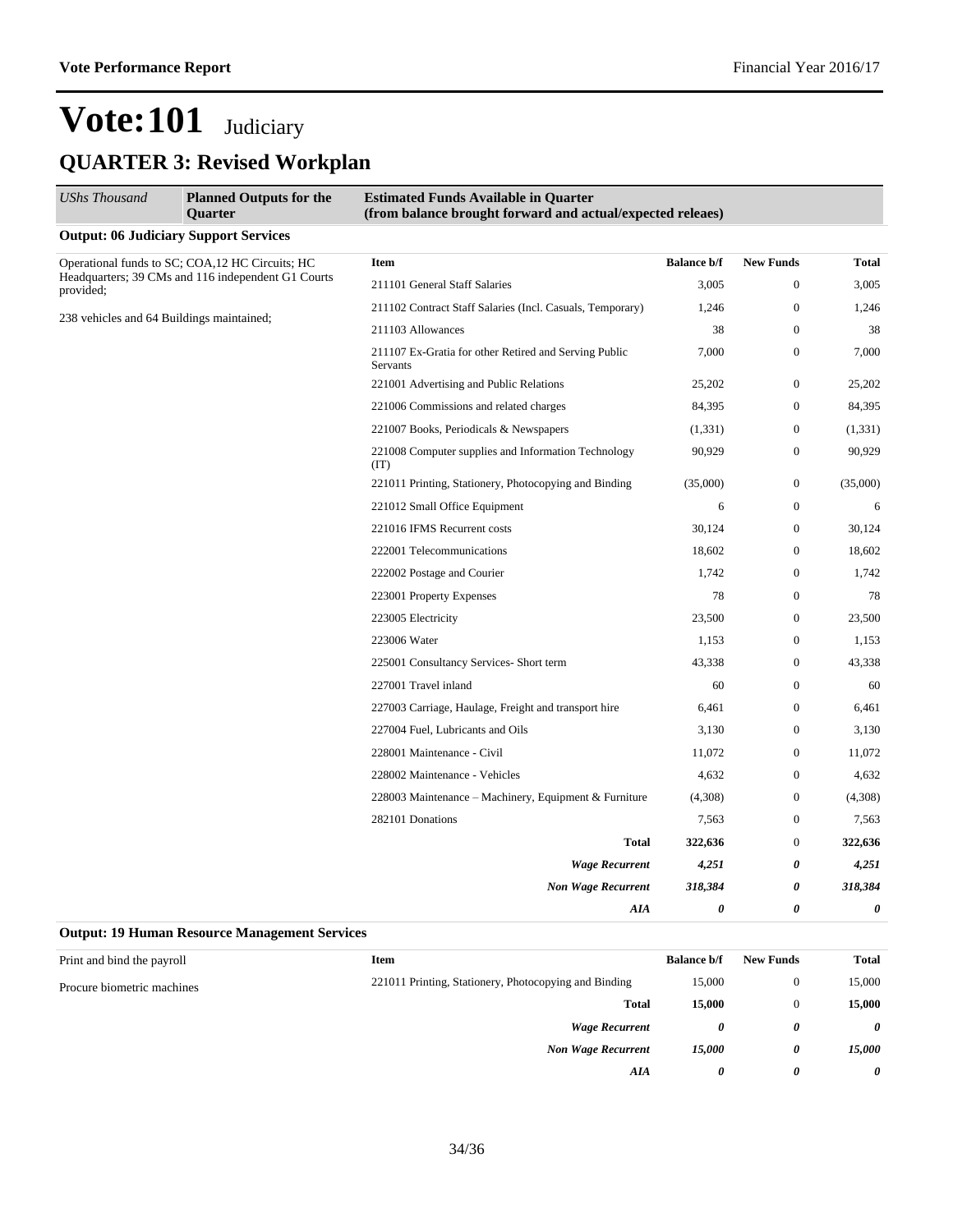| <b>UShs Thousand</b>                     | <b>Planned Outputs for the</b><br>Quarter                                   | <b>Estimated Funds Available in Quarter</b><br>(from balance brought forward and actual/expected releaes) |                           |                    |                  |              |
|------------------------------------------|-----------------------------------------------------------------------------|-----------------------------------------------------------------------------------------------------------|---------------------------|--------------------|------------------|--------------|
|                                          | <b>Output: 20 Records Management Services</b>                               |                                                                                                           |                           |                    |                  |              |
| compile data on staff                    |                                                                             |                                                                                                           |                           |                    |                  |              |
| Conduct a quarterly file census          |                                                                             |                                                                                                           |                           |                    |                  |              |
| <b>Development Projects</b>              |                                                                             |                                                                                                           |                           |                    |                  |              |
|                                          | Project: 0352 Assistance to Judiciary System                                |                                                                                                           |                           |                    |                  |              |
| <b>Capital Purchases</b>                 |                                                                             |                                                                                                           |                           |                    |                  |              |
|                                          | <b>Output: 75 Purchase of Motor Vehicles and Other Transport Equipment</b>  |                                                                                                           |                           |                    |                  |              |
| proured and delivered                    | a) One Station Wagon Vehicle for Court of Appeal Justice                    |                                                                                                           |                           |                    |                  |              |
| delivered                                | b) One Station Wagon Vehicle for Registrar proured and                      |                                                                                                           |                           |                    |                  |              |
|                                          | Output: 76 Purchase of Office and ICT Equipment, including Software         |                                                                                                           |                           |                    |                  |              |
| a) One Chief Magistrates Court Networked |                                                                             | Item                                                                                                      |                           | <b>Balance b/f</b> | <b>New Funds</b> | <b>Total</b> |
|                                          |                                                                             | 312202 Machinery and Equipment                                                                            |                           | 37,320             | $\boldsymbol{0}$ | 37,320       |
|                                          |                                                                             |                                                                                                           | <b>Total</b>              | 37,320             | $\boldsymbol{0}$ | 37,320       |
|                                          |                                                                             |                                                                                                           | <b>GoU</b> Development    | 37,320             | 0                | 37,320       |
|                                          |                                                                             |                                                                                                           | <b>External Financing</b> | 0                  | 0                | 0            |
|                                          |                                                                             |                                                                                                           | AIA                       | 0                  | 0                | 0            |
|                                          | Output: 77 Purchase of Specialised Machinery & Equipment                    |                                                                                                           |                           |                    |                  |              |
|                                          | a) One Set of Court Recording and Transcription                             | Item                                                                                                      |                           | <b>Balance b/f</b> | <b>New Funds</b> | Total        |
| Equipments for the Courts procured       |                                                                             | 312202 Machinery and Equipment                                                                            |                           | 142,600            | $\boldsymbol{0}$ | 142,600      |
|                                          | b) Three Photocopiers for selected CM Courts procured.                      |                                                                                                           | <b>Total</b>              | 142,600            | $\theta$         | 142,600      |
|                                          | c) Three Photocopiers for selected G.1 Courts procured.                     |                                                                                                           | <b>GoU</b> Development    | 142,600            | 0                | 142,600      |
|                                          |                                                                             |                                                                                                           | <b>External Financing</b> | 0                  | 0                | 0            |
|                                          |                                                                             |                                                                                                           | AIA                       | 0                  | 0                | 0            |
|                                          | <b>Output: 78 Purchase of Office and Residential Furniture and Fittings</b> |                                                                                                           |                           |                    |                  |              |
|                                          | Assorted furniture for 2 selected Courts procured and                       | Item                                                                                                      |                           | <b>Balance b/f</b> | <b>New Funds</b> | Total        |
| distributed                              |                                                                             | 312203 Furniture & Fixtures                                                                               |                           | 97,105             | $\boldsymbol{0}$ | 97,105       |
|                                          |                                                                             |                                                                                                           | <b>Total</b>              | 97,105             | $\boldsymbol{0}$ | 97,105       |
|                                          |                                                                             |                                                                                                           | <b>GoU</b> Development    | 97,105             | 0                | 97,105       |
|                                          |                                                                             |                                                                                                           | <b>External Financing</b> | 0                  | 0                | 0            |
|                                          |                                                                             |                                                                                                           | AIA                       | 0                  | 0                | 0            |